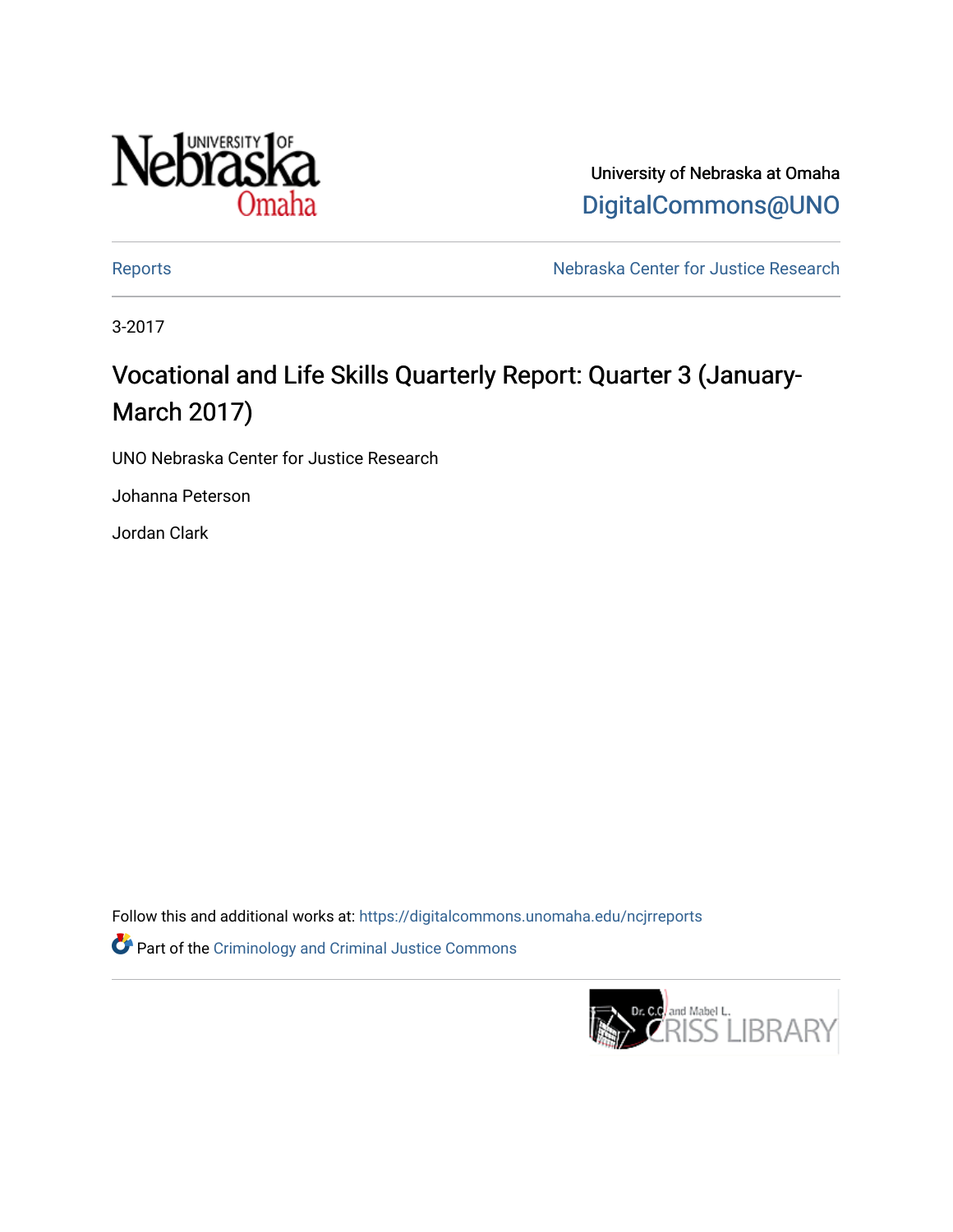# VOCATIONAL AND LIFE SKILLS QUARTERLY REPORT

Quarter 3 (January-March, 2017)

Johanna Peterson, MA Research Coordinator Nebraska Center for Justice Research jpeterson@unomaha.edu

Jordan Clark Data Coordinator Nebraska Center for Justice Research jordanclark@unomaha.edu



UNIVERSITY OF NEBRASKA AT OMAHA<br>NEBRASKA CENTER FOR JUSTICE RESEARCH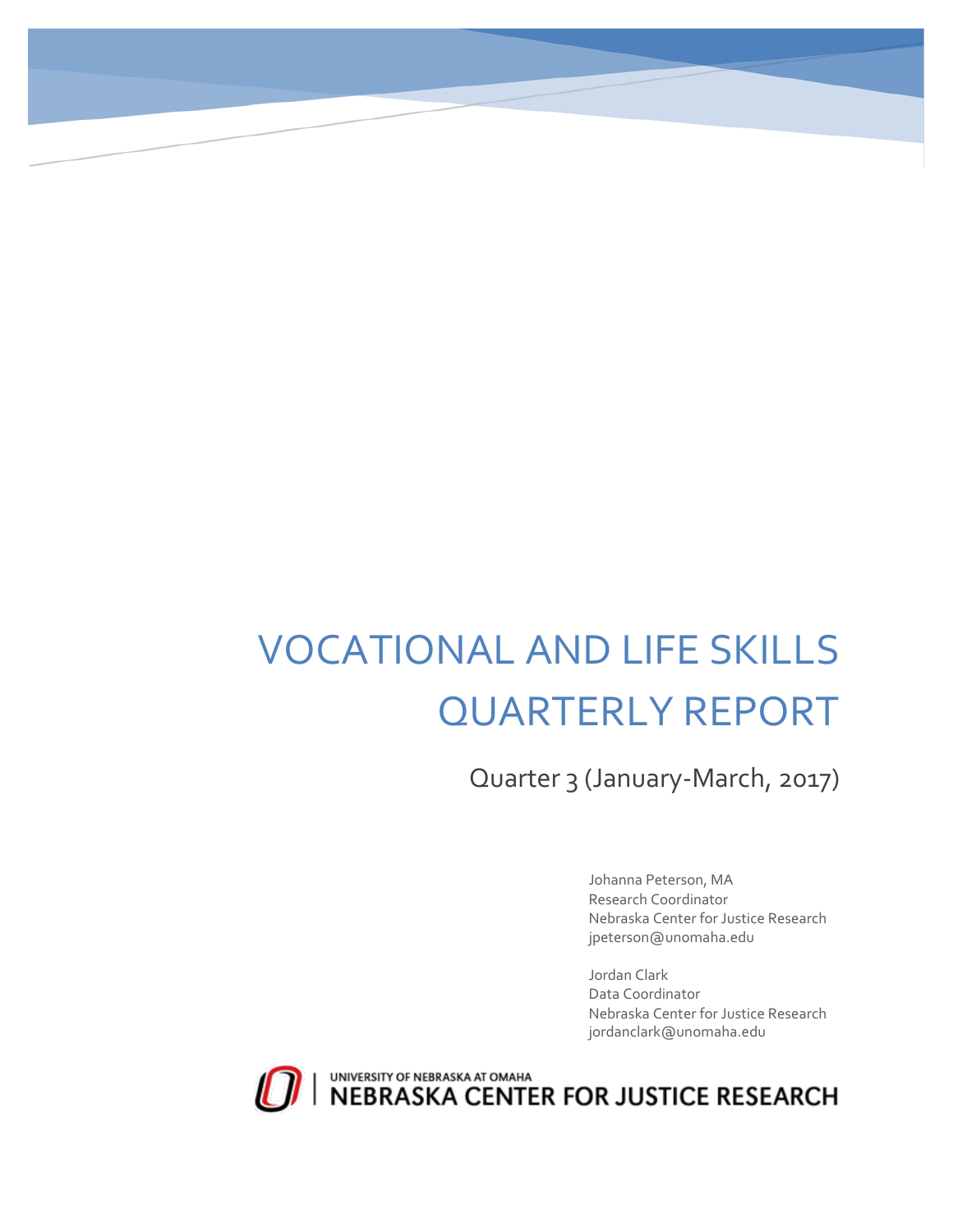# TABLE OF CONTENTS

| <b>EXECUTIVE SUMMARY</b>                     | $\overline{2}$          |
|----------------------------------------------|-------------------------|
| <b>SUCCESSES IN GRANT CYCLE 2</b>            | $\overline{\mathbf{3}}$ |
| <b>EVALUATION UPDATES</b>                    | $4 - 5$                 |
| <b>QUARTER 2 SELECTED PROGRAM HIGHLIGHTS</b> | 6                       |
| <b>GRANT CYCLE 2 DATA OVERVIEW</b>           | $\overline{7}$          |
| <b>OVERALL PARTICIPANT DATA</b>              | $8 - 11$                |
| <b>PROGRAM AREA DATA</b>                     | $12 - 16$               |
| <b>DEMOGRAPHIC DATA</b>                      | $17 - 20$               |
| <b>APPENDIX 1: PROGRAM SUCCESS OVERVIEW</b>  | 21                      |
| <b>APPENDIX 2: PROGRAM AREA DESCRIPTIONS</b> | $22 - 50$               |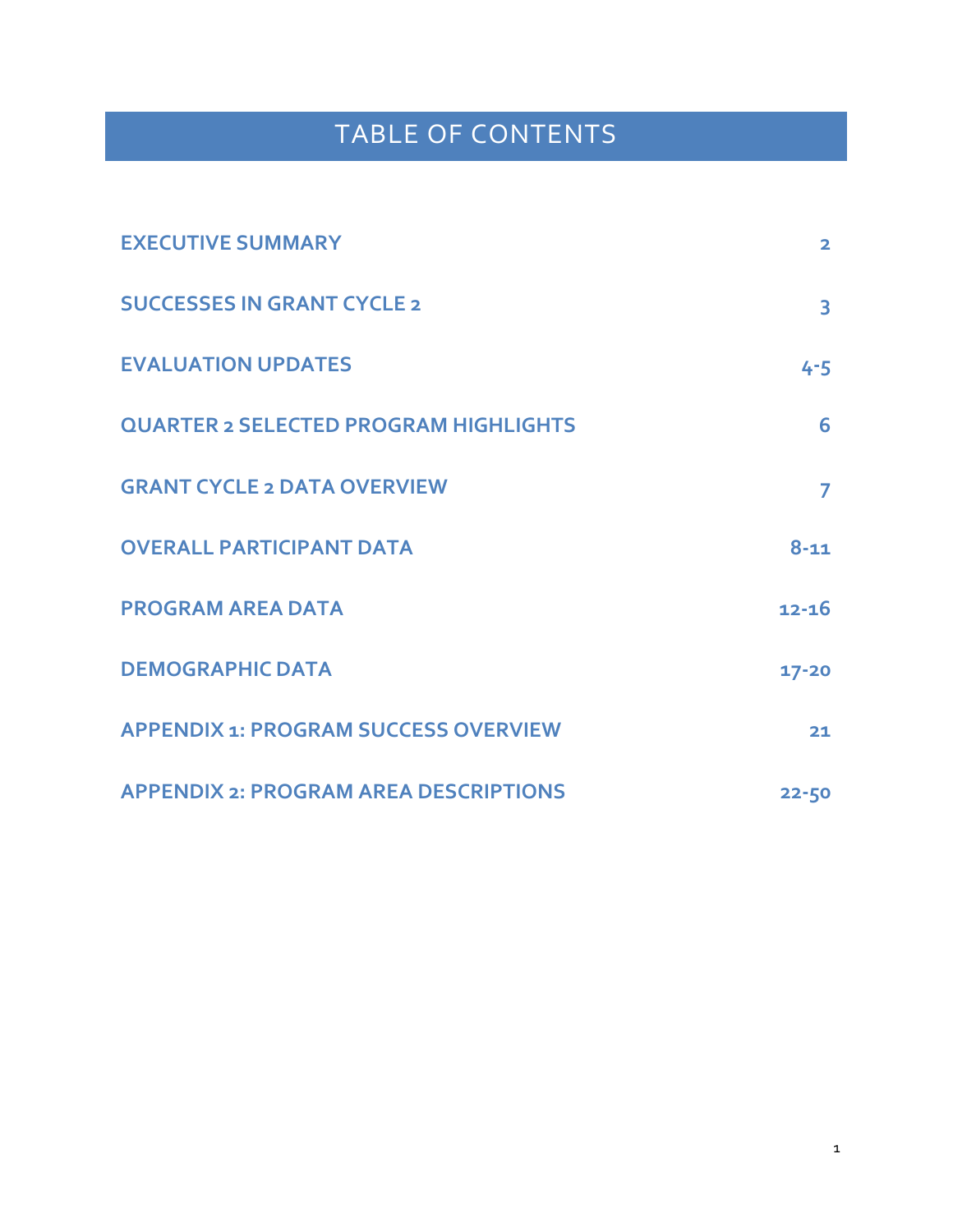# EXECUTIVE SUMMARY

The Vocational and Life Skills Program was created by Nebraska Legislative Bill 907 in 2014 with the goals of reducing recidivism and increasing employment for individuals who are incarcerated, who have been incarcerated within the prior 18 months or who are under parole or probation supervision. Participants must begin programming under these conditions, but they may continue programming as the program sees fit for his or her individual needs. Eight programs were funded in Grant Cycle 2, which runs from July 2016-June 2018. The Nebraska Center for Justice Research (NCJR) evaluation was initiated in May 2016 with the primary goal of identifying types of programming and services that best serve the population by reducing recidivism and increasing employment. We provide support to grantees through trainings and site visits as needed and manage all participant data that is entered into the online data management system that was created specifically for Vocational and Life Skills data collection. We also provide feedback and information to the Nebraska Department of Correctional Services (NDCS) on the implementation process and data updates on a monthly and quarterly basis.

This grant cycle has built upon the work of many programs and the NDCS reentry team in the first grant cycle, which has increased capacity to provide programming as well as increased the ability to gather data on participants in these programs. This report details evaluation updates and participant data from Quarter 1 through Quarter 3 of this grant cycle. New information from Quarter 3 is added to the text of this report from previous quarters. All graphs and tables are current through Quarter 3.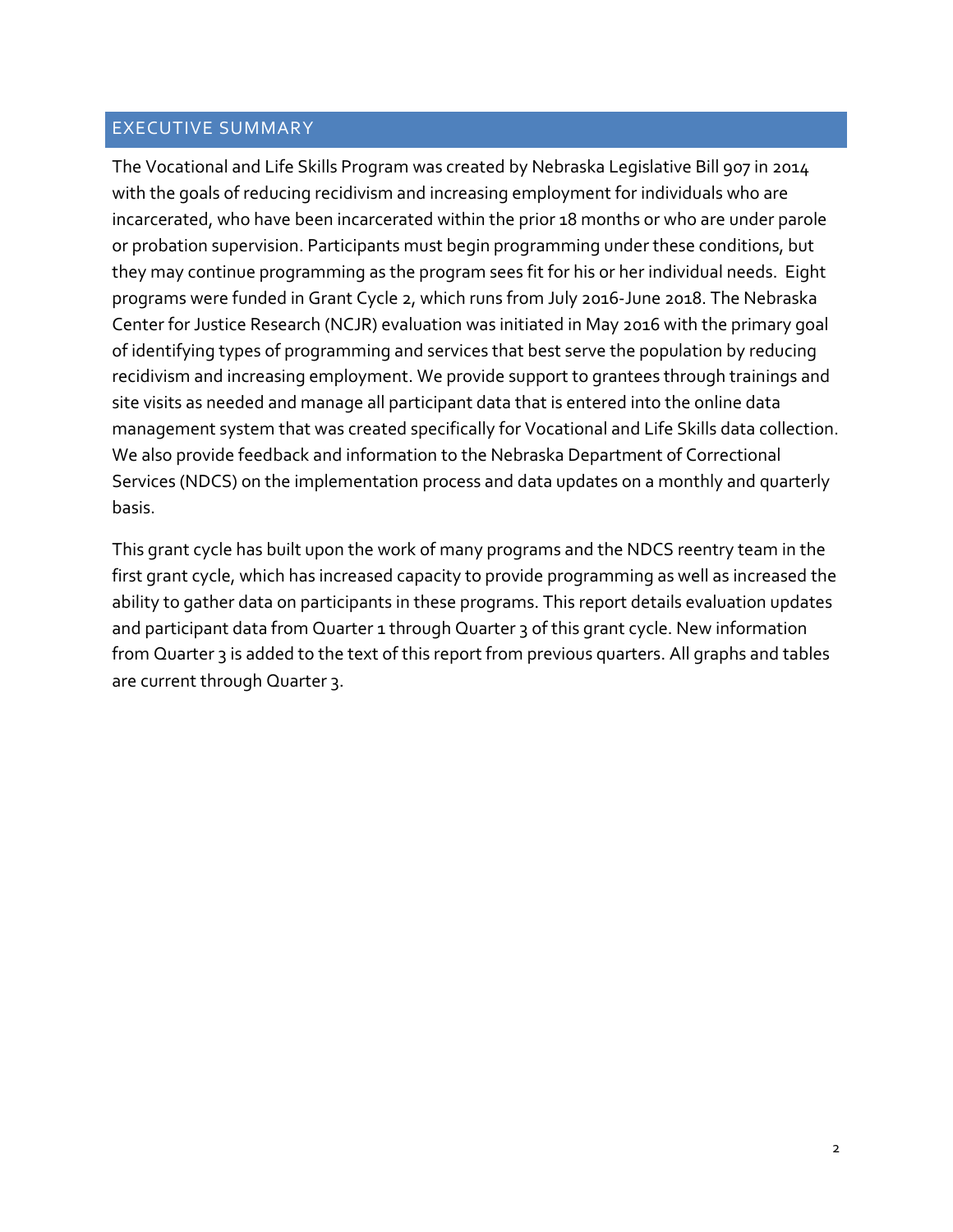#### **HIGHLIGHTED SUCCESSES IN GRANT CYCLE 2**

- $\Box$  There are programming opportunities in all facilities including the women's facility in York, the youth facility in Omaha and the Diagnostic and Evaluation Center.
- $\square$  Programs have collaborated with local employers and agencies to provide additional services to participants that are beyond the scope of the grant.
- $\Box$  Programs utilize the online data management system to track participant data to not only meet grant requirements but to also to get real time data reports and graphs to promote their program to other stakeholders.
- $\Box$  To increase networking opportunities and to reduce overlapping services, programs meet for monthly roundtable discussions in both Omaha and Lincoln.
- $\Box$  Based on feedback from last grant cycle, all grantee programs, the NDCS reentry team, evaluators and other community partners take part in quarterly meetings. During these meetings, program staff and NDCS reentry team members discuss updates, successes and challenges, and NCJR evaluators provide feedback and training as needed.
- $\Box$  A new participant survey was developed to gain insight into each participant's program experience as well as to get feedback on challenges they may face in their reentry process. The new survey begins in Quarter 4.
- $\square$  Program staff created videos that will run inside correctional facilities to recruit new participants into programming. Each video introduces staff members and provides information on specific programming opportunities available.
- $\Box$  Many programs have already served more participants than they originally planned for the first year of the grant cycle and continue to provide programming as the need still exists.
- $\Box$  Programs continue to work with participants who are marked as closed out or successfully completed in VLS online data management system. Some of these participants come back to programs to receive additional formal services, while others continue to check in when they need additional support. Many participants highlight that the dedication of program staff is a key reason they are successful in their reentry journey.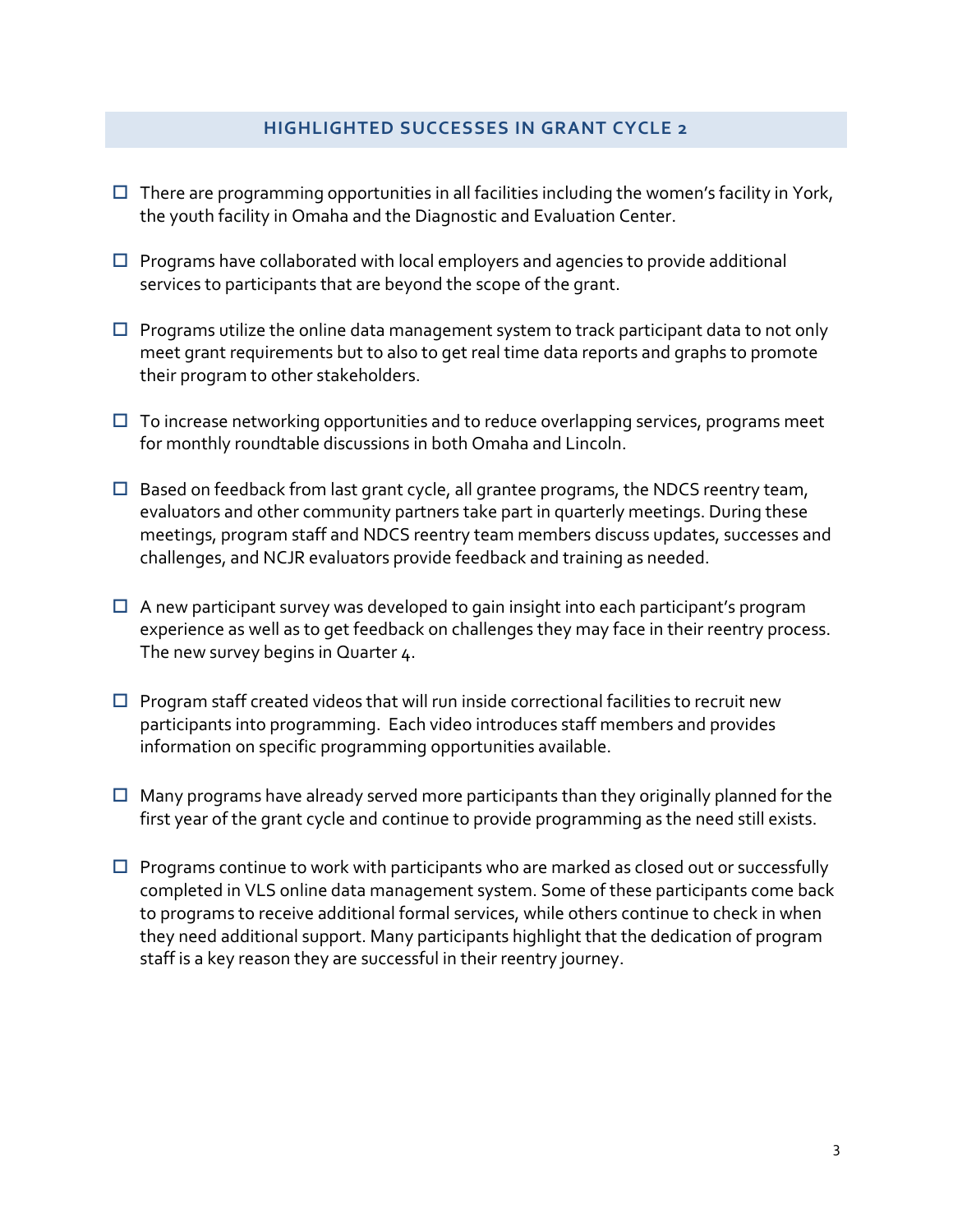## EVALUATION UPDATES

Through Grant Cycle 1 and the beginning of Grant Cycle 2, the Vocational and Life Skills evaluation has focused on setting up processes and procedures to collect participant and other evaluation data. This grant cycle, an online data management system was developed for grantees to track participant data in real time. The addition of this system has vastly improved data collection and reporting capabilities. Grantees are trained on the system and are required to have data up-to-date for monthly data pulls. The data coordinator at the NCJR provides additional training and troubleshooting on data in monthly calls and at monthly and quarterly grantee meetings.

# PARTICIPANT DATA COLLECTED

- $\Box$  Participant demographics
- $\Box$  Overall program participation
- $\square$  Program area information
- $\Box$  Self-reported employment information
- $\Box$  Participant surveys (new participant surveys were revised and begin in Quarter  $\Delta$ )

#### OUTCOME DATA

We are beginning the process of collecting outside data to measure the main outcomes of increasing participant employment and decreasing recidivism. By including this data in reports in the future, we will get a better picture of the impact of programs on these two areas. This data is collected biannually, but outcome data for many participants, especially those who are currently incarcerated, will be unavailable.

#### **DATA SOURCES**

- **Nebraska Department of Correctional Services:** recidivism (return to prison within 3 years of release) and misconducts
- **Nebraska Department of Labor:** participant employment and wage data
- **Nebraska State Probation:** participant risk levels and violations/sanctions
- **Nebraska Parole Administration:** participant revocations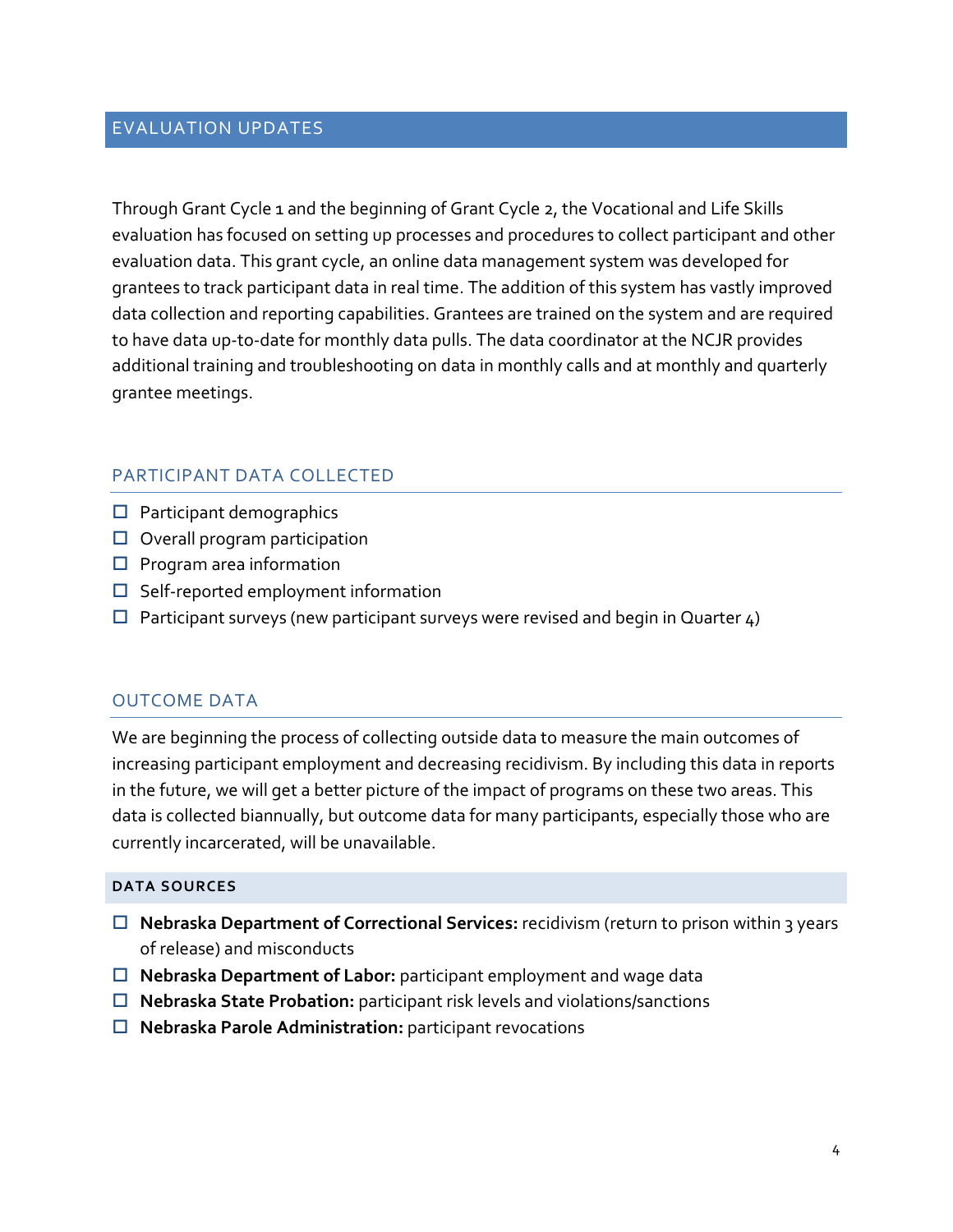#### OTHER EVALUATION ACTIVITIES

- $\Box$  NCJR staff visited program sites at the beginning of the grant cycle to meet program staff, learn more about their program and to develop a data and evaluation plan with programs.
- $\Box$  Additional program visits are scheduled in facilities and in the community where evaluators will get to see programming in action. These site visits began in March 2017. Suggestions and feedback from site visits will be provided to programs and NDCS during this process.
- $\Box$  Monthly update calls with programs take place to discuss any data changes or issues as well as for programs to provide updates on services and any successes and challenges during the previous month.
- $\Box$  Ongoing data and evaluation training is offered to programs as needed. During the Quarter 3 grantee meeting, Dr. Ryan Spohn presented on data collection best practices and a Risk Need Responsivity tool to improve reentry programming to align with established practices in the field. A few programs will pilot a RNR tool in the next few months that was developed by researchers at George Mason University to see where their reentry programs are meeting RNR standards and where they can improve.
- $\Box$  The research and data coordinators at NCJR attended the Academy of Criminal Justice Sciences (ACJS) conference in Kansas City, Missouri in March to present preliminary VLS program data to other researchers and practitioners from around the country.

#### FUTURE ACTIVITIES

- $\Box$  NCJR will prepare reports on reentry best practices for programming both inside and outside of correctional facilities including the use of risk assessments to guide program selection for participants.
- $\Box$  Researchers will begin a qualitative analysis of participant interviews for a research report.
- $\Box$  Coordinators will continue to analyze data from outside sources to look at preliminary outcome data (recidivism and employment) for VLS participants.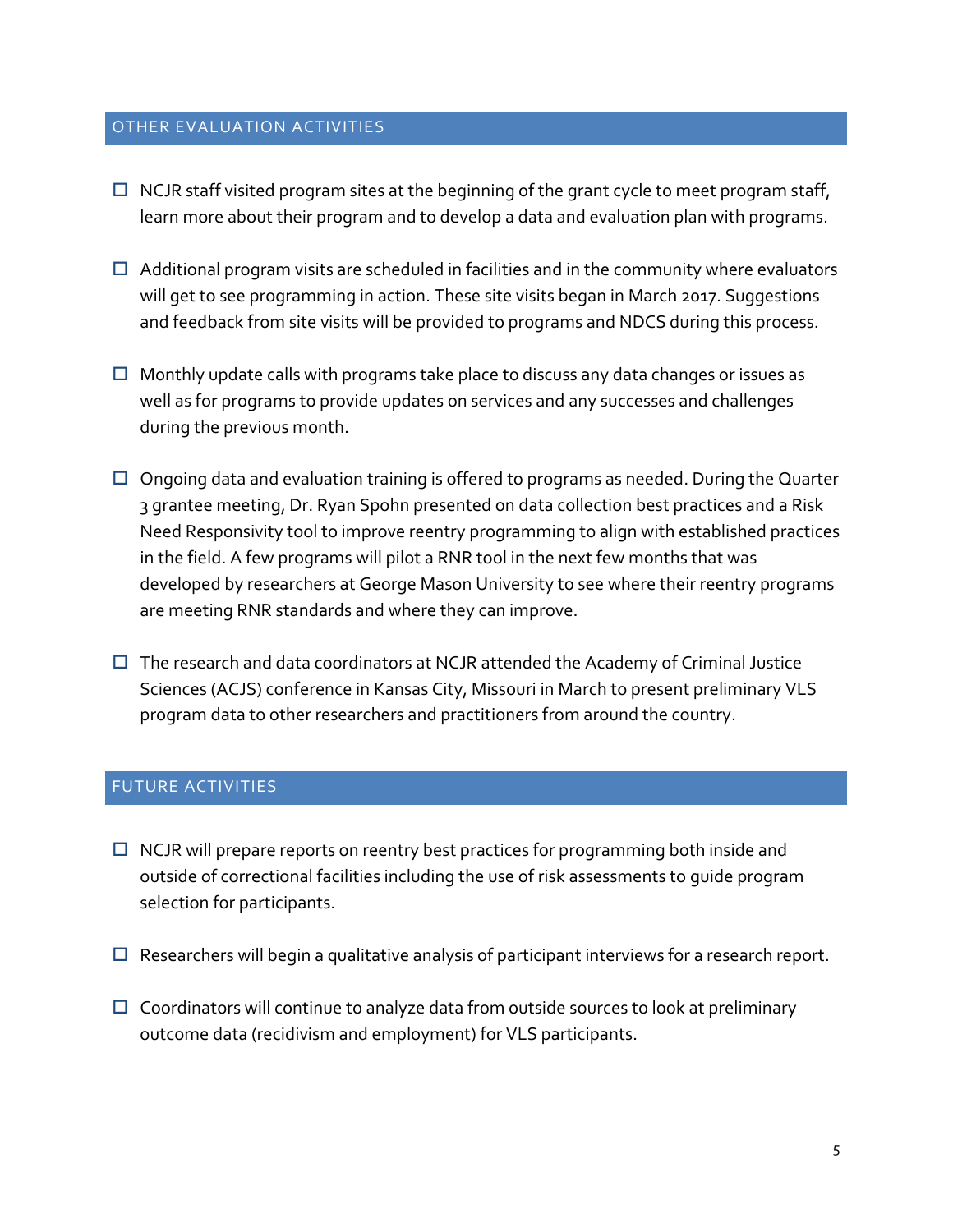#### QUARTER 3 SELECTED PROGRAM HIGHLIGHTS

# **ABC**

ABC added two new instructors at NSP and NCCW. They finished first Core Class at NSP in March.

#### **Bristol Station**

Bristol Station participants volunteered with Hastings Kiwanis Club to help Hearts and Hands Against Hunger program and the Pancake Day fundraiser.

#### **MHA**

MHA completed a Rent-Wise class with participants from CCCL. They hired an on-call staff member for the houses.

# **MCC**

The cumulative GPA for MCC participants in NDCS facilities was 3.7 for the Winter Quarter. Heather Erwin of the VERA Institute of Justice visited MCC and was very impressed with the program and also that there was a home base on site at the college campus.

#### **ReConnect**

A KETV news story that aired in February helped to increase participants in the program. ReConnect has partnered with parole to increase Success Prep and Final Number attendance and participation.

# **ResCare**

ResCare held a "Get the Right Future" graduation at NSP in February.

#### **TRADE**

TRADE is now providing training and certificates for Microsoft Work, Excel, Outlook, 365 SharePoint, and PowerPoint as a part of their Office Professional Module.

#### **Prepared Place**

Prepared Place held a rebranding event and changed their name from "William's Prepared Place" to "Prepared Place." They also hired a new Employment Specialist.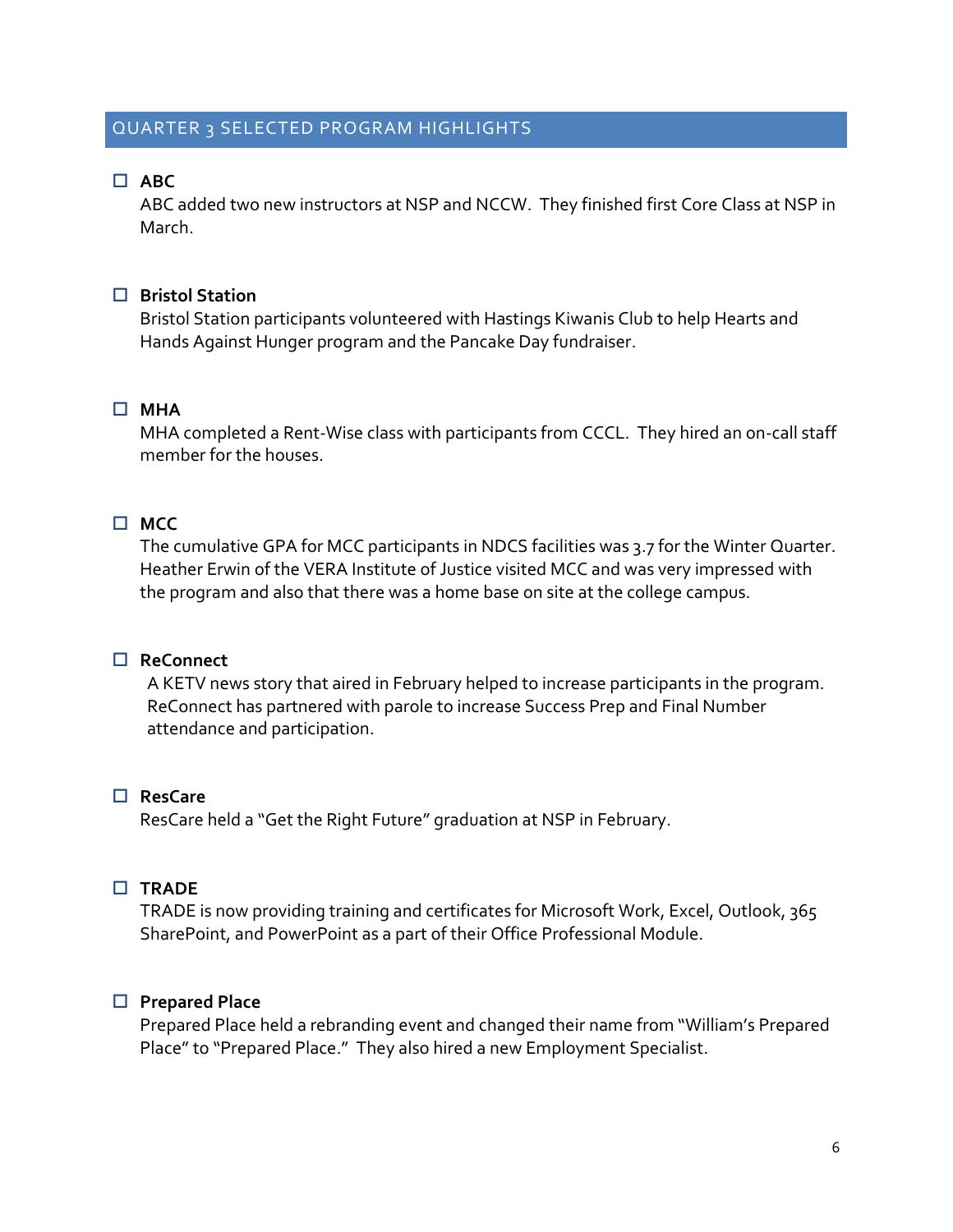# GRANT CYCLE 2 DATA OVERVIEW

The Vocational and Life Skills programs continue to grow and serve more participants in the second grant cycle through Quarter 3. There is a marked difference in how services are being provided compared to the first grant cycle as most programming is being provided to participants before they reenter the community. Most participants (75%) began programming in a correctional or work release facility this grant cycle. All programs serve participants in the community in order for participants to receive support after release. Programs also serve participants who have previously jammed their time or are on parole or probation supervision. All of the data presented below is current through March 2017. Quarter specific data includes information on participants from January 2017-March 2017 while Grant Cycle 2 data includes all data on participants from July 2016-March 2017.

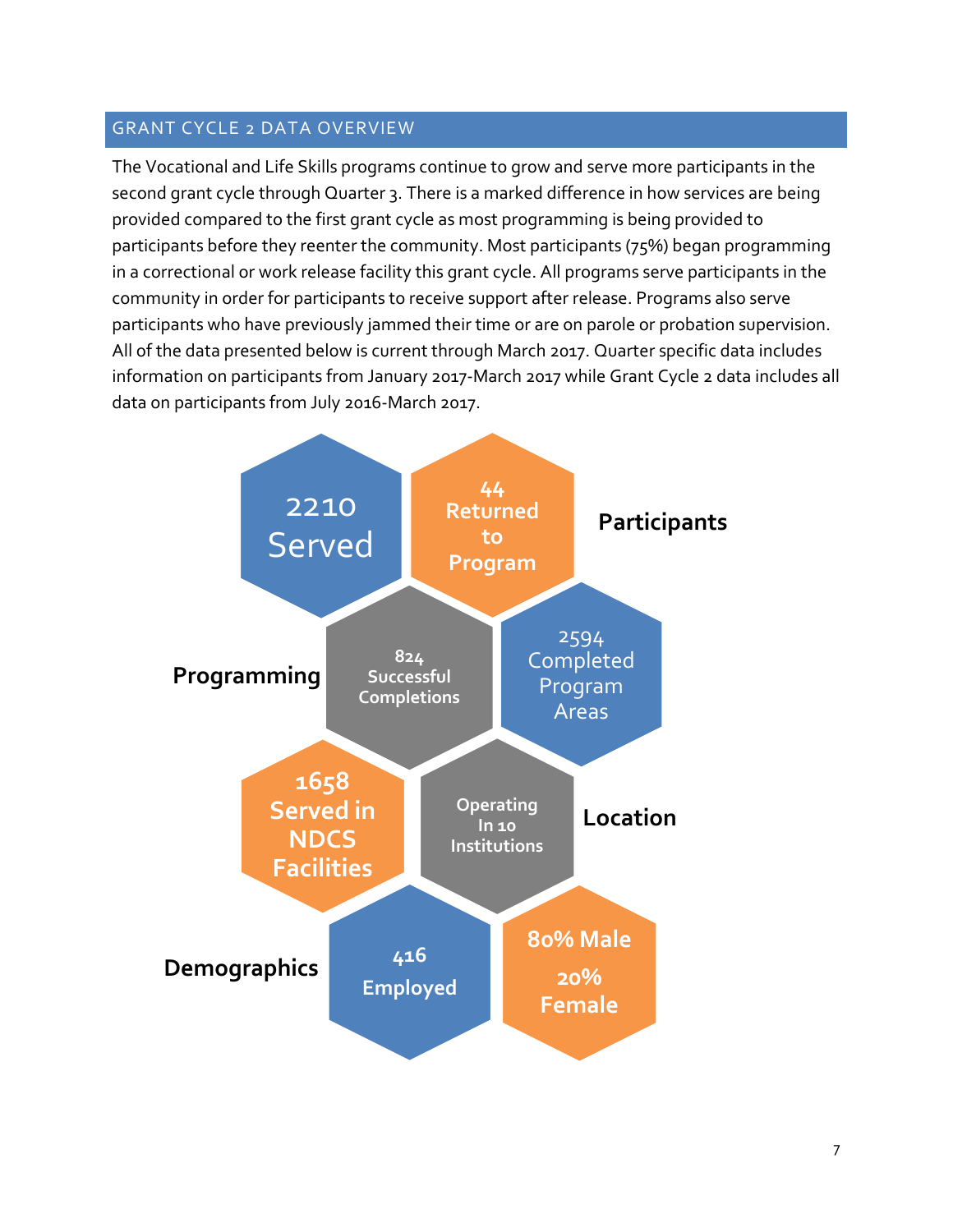#### GRANT CYCLE 2, QUARTER 3: OVERALL PARTICIPATION AND COMPLETIONS

This report provides a brief overview of participant data submitted by grantee programs for the first three quarters of this grant cycle (July 2016-March 2017). Evaluators work with programs on a continuous basis to correct any data issues. Therefore, this data is subject to change as corrections are made in the database. Program specific data is available by request.



Since the beginning of this grant cycle, **824** Vocational and Life Skills participants have successfully completed programming across all eight programs<sub>[1](#page-9-0)</sub>; **147** completed in Quarter 1 and **244** completed in Quarter 2.[2](#page-9-1)



<span id="page-9-1"></span><span id="page-9-0"></span><sup>1</sup> ABC had participant completions this quarter, but the data was not available at the time of the data pull. They added 1 completion from a previous quarter. All completions will be retroactively recorded in the next report and included in the Quarter 3 completion numbers. <sup>2</sup> The quarter successful completion numbers have changed from previous reports as program staff update participant data.

 $\overline{a}$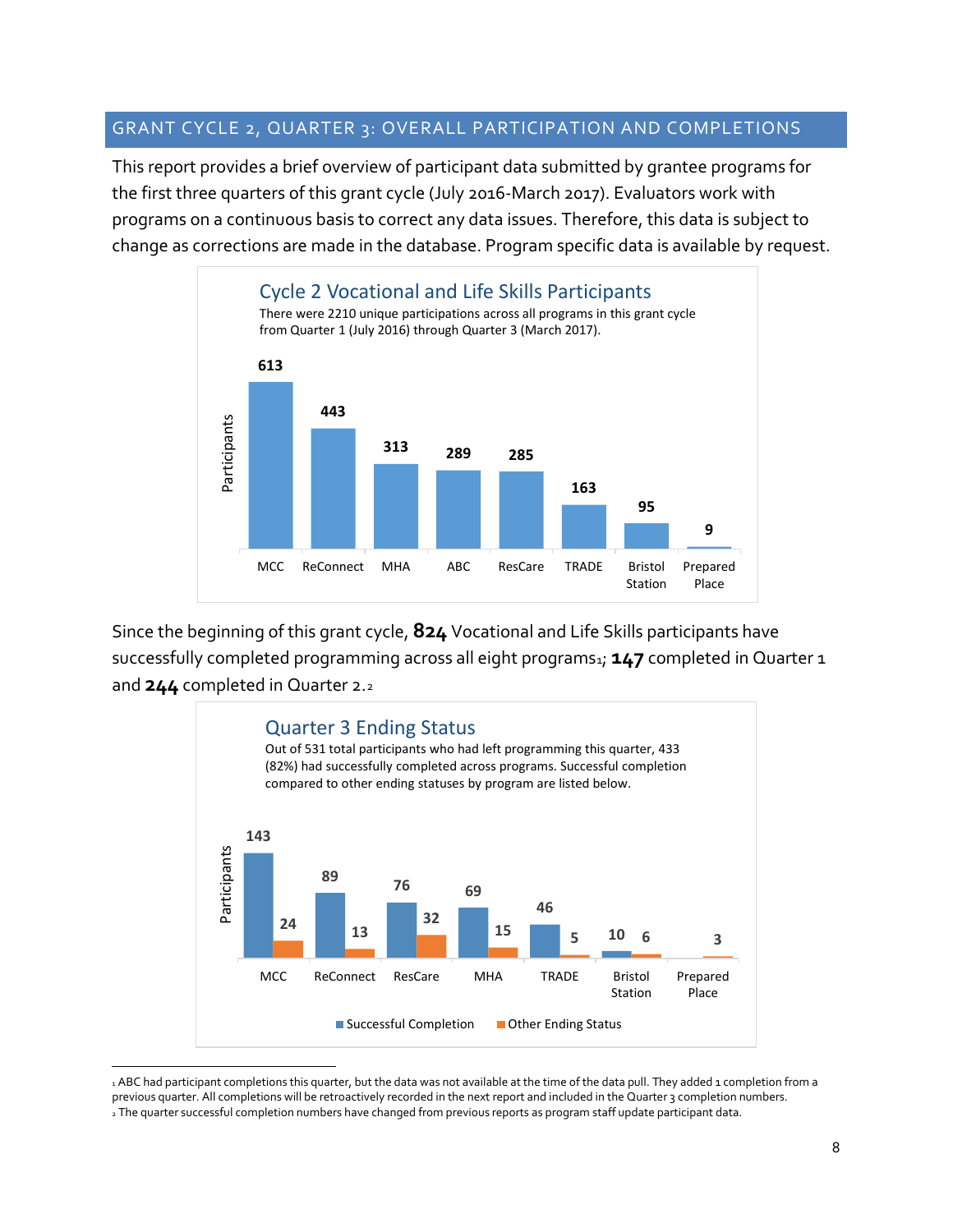# QUARTER 3 PARTICIPANTS SERVED

| Program                           | <b>Total</b><br><b>Served</b><br>$(Q_3)$ | <b>New</b><br><b>Participants</b><br>(Q <sub>3</sub> ) | <b>Successfully</b><br><b>Completed</b><br>$(Q_3)$ | <b>Total</b><br><b>Participants</b><br>(Cycle 2) | <b>Total</b><br><b>Successfully</b><br><b>Completing</b><br>(Cycle 2) | <b>Cost Per</b><br><b>Participant</b> |
|-----------------------------------|------------------------------------------|--------------------------------------------------------|----------------------------------------------------|--------------------------------------------------|-----------------------------------------------------------------------|---------------------------------------|
| Associated<br><b>Builders and</b> |                                          |                                                        |                                                    |                                                  |                                                                       |                                       |
| Contractors                       | 288                                      | 121                                                    | $\Omega$                                           | 289                                              | $\mathbf{1}$                                                          | \$521                                 |
| <b>Bristol Station</b>            | 39                                       | 14                                                     | 10                                                 | 95                                               | 42                                                                    | \$5,489                               |
| Mental Health<br>Association      | 221                                      | 88                                                     | 69                                                 | 313                                              | 148                                                                   | \$1,084                               |
| Metropolitan<br>Community         |                                          |                                                        |                                                    |                                                  |                                                                       |                                       |
| College                           | 388                                      | 44                                                     | 143                                                | 613                                              | 272                                                                   | \$863                                 |
| ReConnect                         | 432                                      | 165                                                    | 89                                                 | 443                                              | 90                                                                    | \$225                                 |
| ResCare                           | 146                                      | 120                                                    | 76                                                 | 285                                              | 16 <sub>3</sub>                                                       | \$440                                 |
| Center for                        |                                          |                                                        |                                                    |                                                  |                                                                       |                                       |
| People in Need                    | 86                                       | 74                                                     | 46                                                 | 163                                              | 108                                                                   | \$2,293                               |
| The Prepared                      |                                          |                                                        |                                                    |                                                  |                                                                       |                                       |
| Place                             | 8                                        | $\overline{2}$                                         | O                                                  | 9                                                | $\mathsf{o}$                                                          | \$3,960                               |

#### TOTAL SERVED

Total served is a count of unique active participants for the quarter. Any participant that does not have an end date to their programming during the quarter is counted as a unique participant served. If the same person is a participant in multiple programs, they are counted once in each program as a unique participant for the quarter they began participating.

#### NEW PARTICIPANTS

New participants are the subset of the total who were new to the programs this quarter. Participants are counted only once which is reflected in the month they began their participation. Many participants are carried over from the previous grant cycle so their participation is not reflected in the new participants served for this grant cycle. They are counted in the total served for the quarter and in the successfully completed numbers.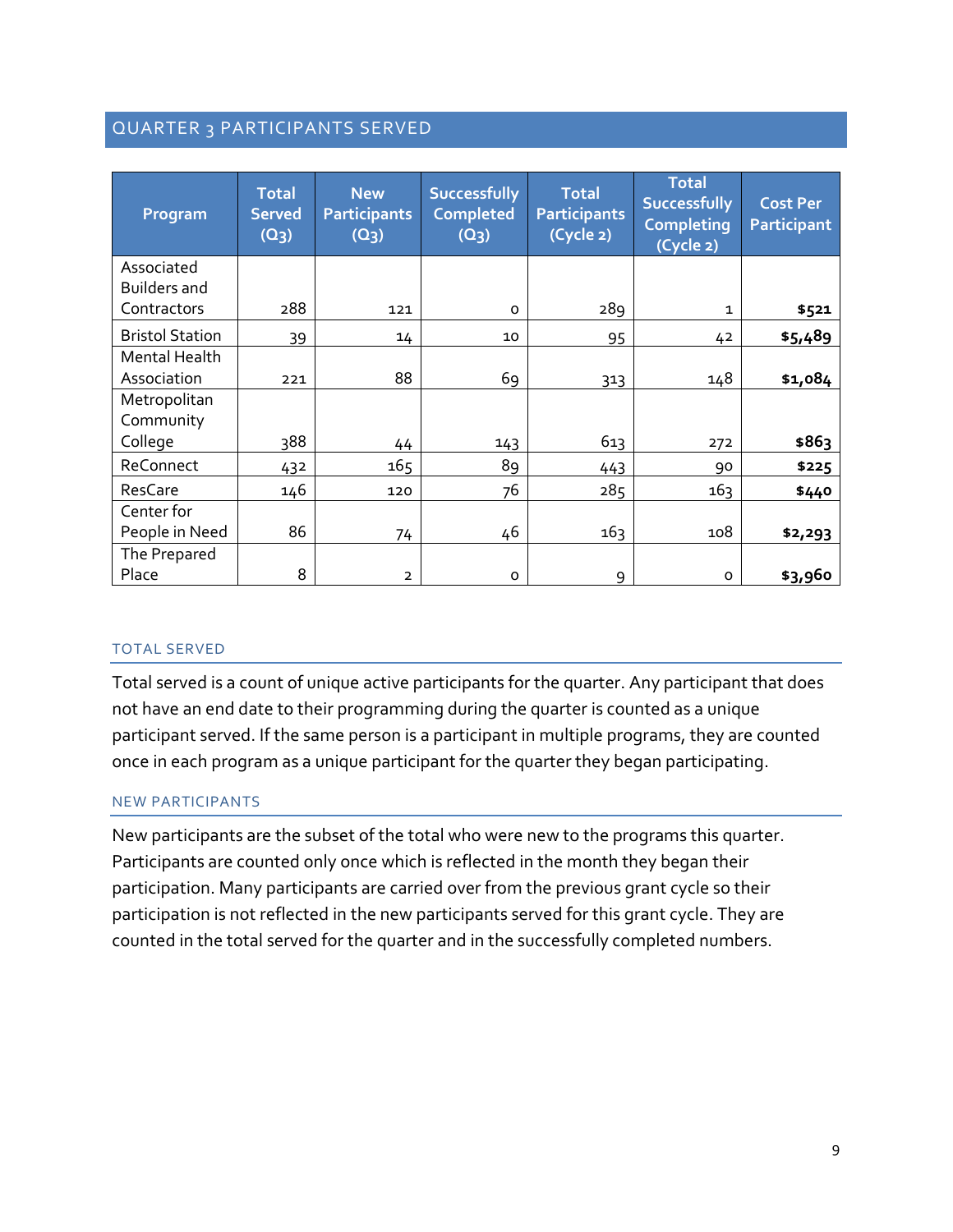#### SUCCESSFULLY COMPLETED[3](#page-11-0)

Participants are considered successful when they meet the individualized plan set up for them upon intake into the programs. Once they meet this threshold, they are exited from the program and marked as successfully completed. Success looks different for each participant and varies across programs as well (see Appendix 1). Because of this, there will be no comparisons between programs based on successful completion numbers. Additional program area data shows the different program areas individuals are participating in along with their status of completion in each program area. Many participants have completed program areas within programs and are still making progress towards successfully completing the program.

#### TOTAL PARTICIPANTS (CYCLE 2)

The total number of participants served during grant cycle 2 is reported here. Anyone who began programming from July 1, 2016 through the end of the current quarter is included in this total. If the same person is a participant in multiple programs, they are counted once in each program as a unique participant.

#### TOTAL SUCCESSFULLY COMPLETING (CYCLE 2)

Participants are included in the total successfully completing for the grant cycle if they meet the definition of successful completion mentioned above. This captures anyone who has an ending status of successful completion from the beginning of the grant cycle (July 1, 2016) to the end of the current quarter.

#### COST PER PARTICIPANT

 $\overline{a}$ 

The cost per participant is calculated by NDCS based on program reimbursements. Cost per individual might be lower because payment for the previous month has not been processed.

<span id="page-11-0"></span><sup>3</sup> ABC, ReConnect, and William's Prepared Place did not have any participants that completed programming during the first two quarters. ReConnect started completing participants during Q3. ABC has participants who completed in Quarter 3, but the data was not available in time for this report. This information will be added to subsequent reports.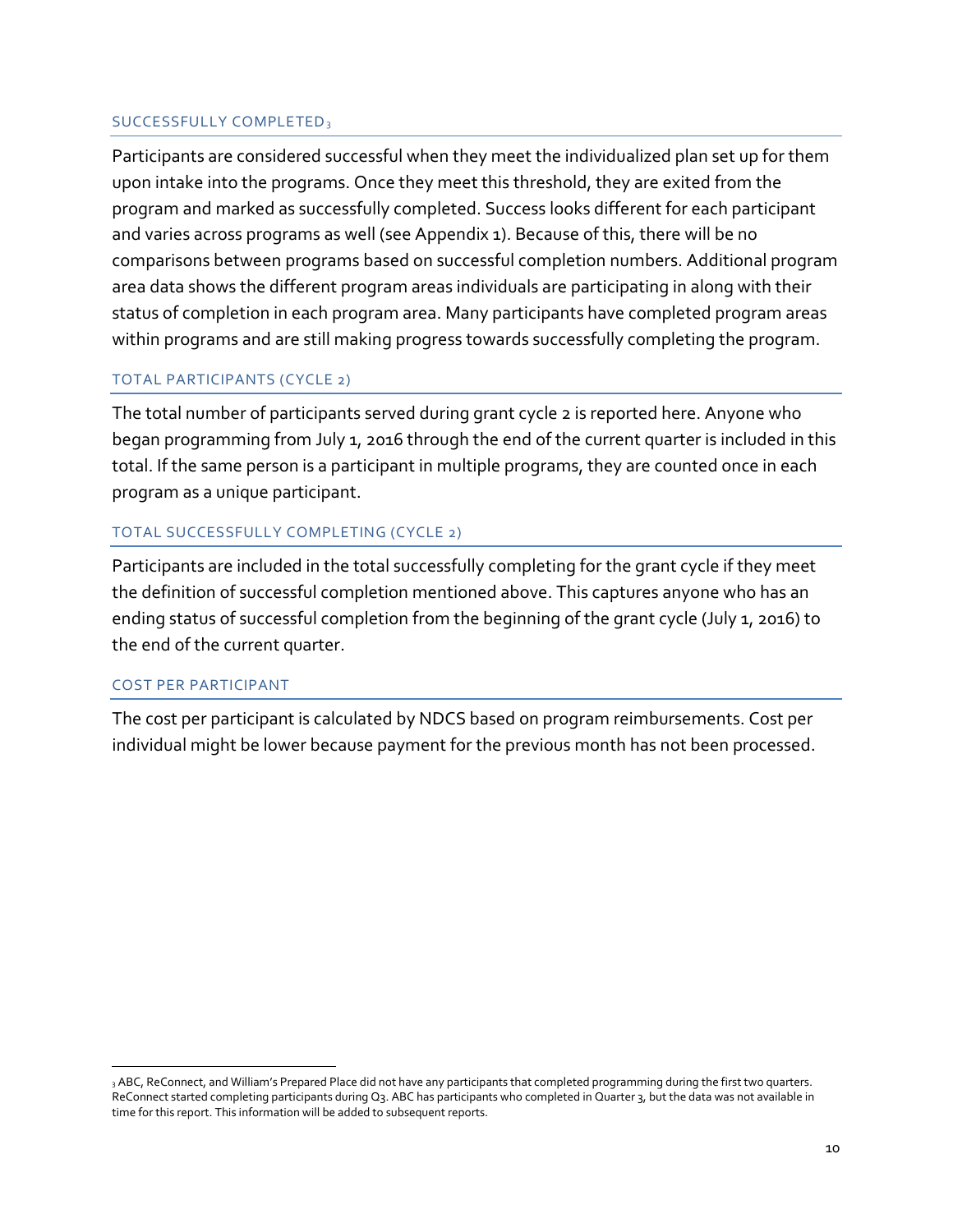#### PARTICIPANT STATUS



#### REASON PROGRAM ENDED

When participants leave the program, program staff indicate the reason for their departure. Participants successfully complete when they meet requirements of their individual plan with the program staff. Participants are also closed out if they leave on their own accord (Terminated by Self), the program asks them to leave (Terminated by Program), or they may leave for another reason. The Other category includes: referred to other agency, moved, and terminated due to employment.

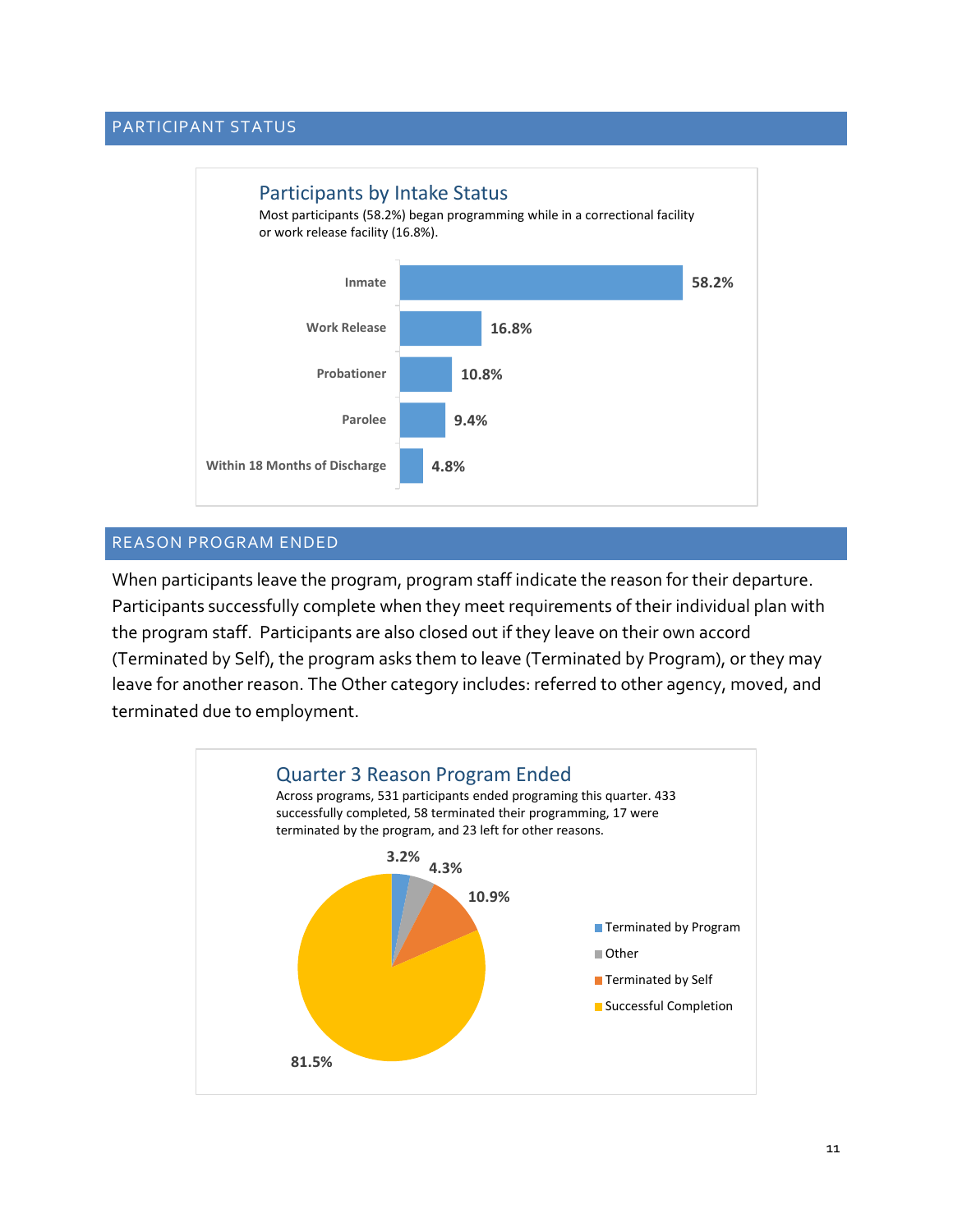#### PROGRAM AREA OVERVIEW

Program area participations for Quarter 1 through Quarter 3 (July 2016-March 2017) are presented below. Program staff work with each participant to develop an individualized plan of programming unique to their needs. Many participants are involved in multiple program areas at each program and some program areas offered are not suitable for each participant. It is not necessary for a participant to complete each program area to be considered a successful participant. Some may only complete one program area, while others may participate in multiple areas either back-to-back or simultaneously in order to complete the program. It is only when participants complete the necessary program areas that program staff will mark an individual as successfully completing. This is determined on an individual basis. An overview of all program areas each program offers and any updates to program areas is provided in Appendix 2 of this report. Program areas have changed, and in some cases, will continue to change. Therefore, some of the data presented will not match exactly with previous quarterly reports on program areas.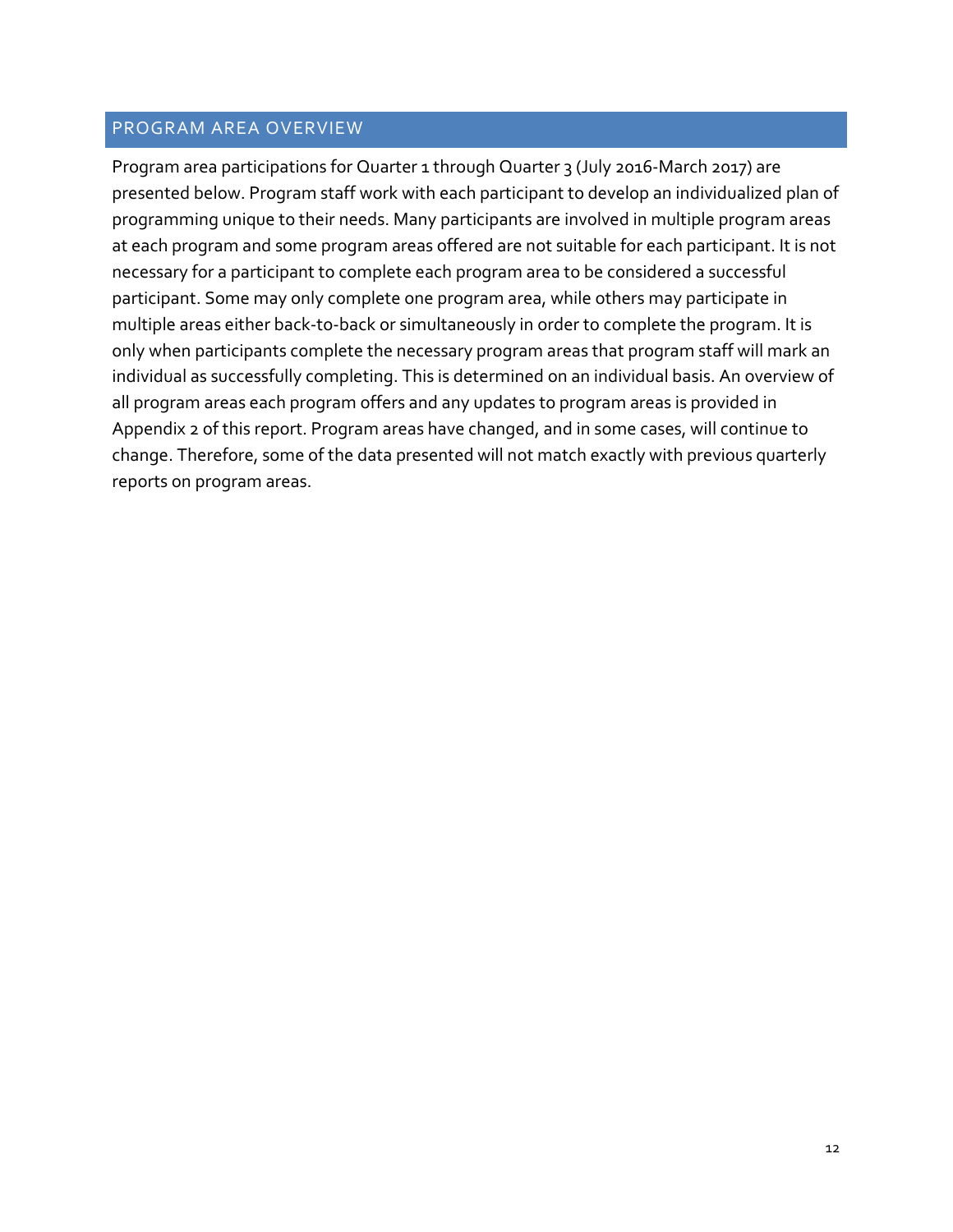#### **6 9 4 34 198 213 2 2 Electrical 58 6 1 2 Applied Construction Math Core OSHA 10 Hour General Industry OSHA 10 Hour Construction Status** Associated Builders and Contractors Program Areas There were 535 total program area participations from Quarter 1 through Quarter 3. Of these participations, 451 were completed and 69 were in progress. There were 15 incomplete program areas. **Completed In Progress Incomplete**

#### Bristol Station Program Areas

There were 667 total program area participations from Quarter 1 through Quarter 3. Of these participations, 317 were completed and 154 were in progress. There were 196 incomplete program areas. 5 other services were provided.

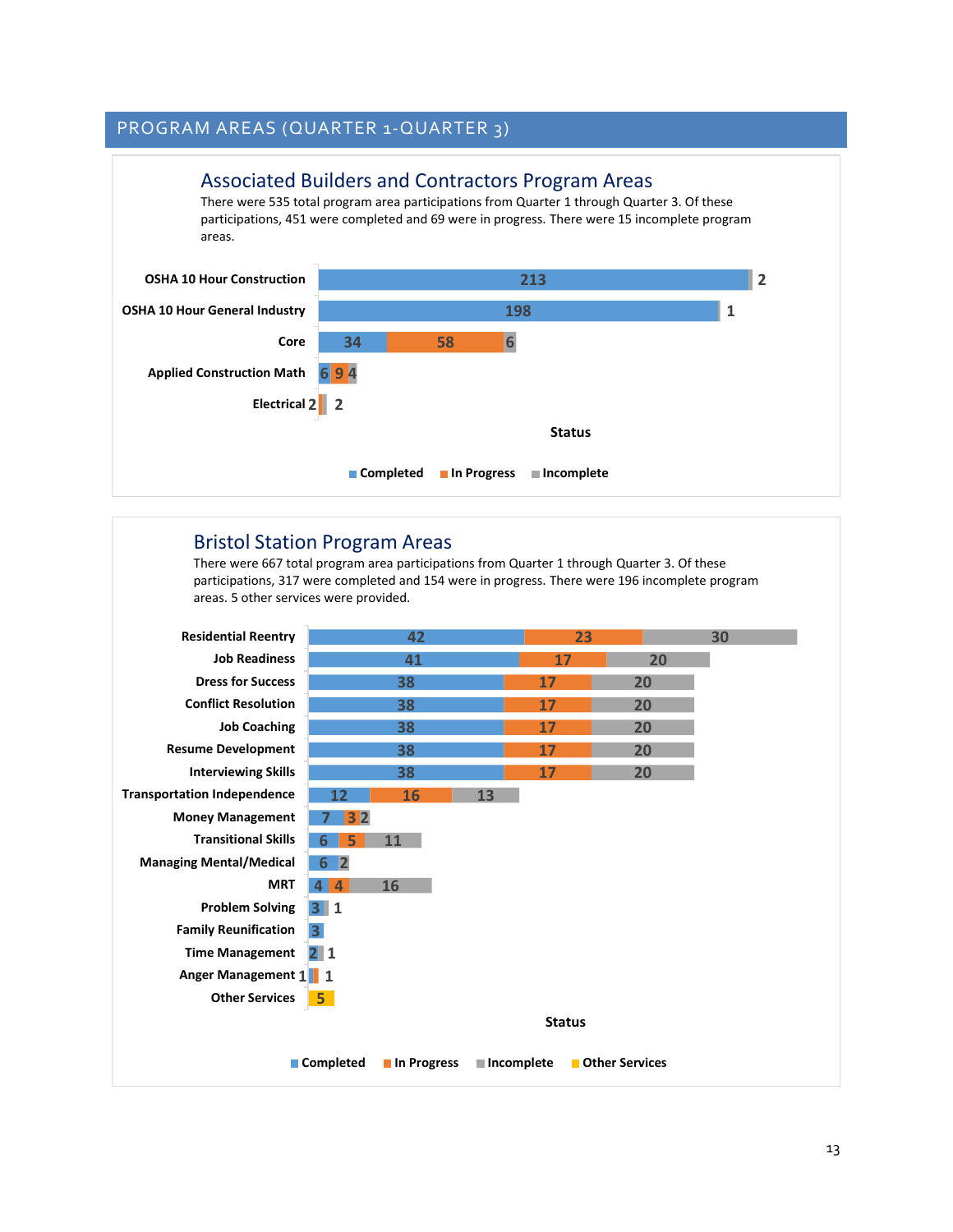

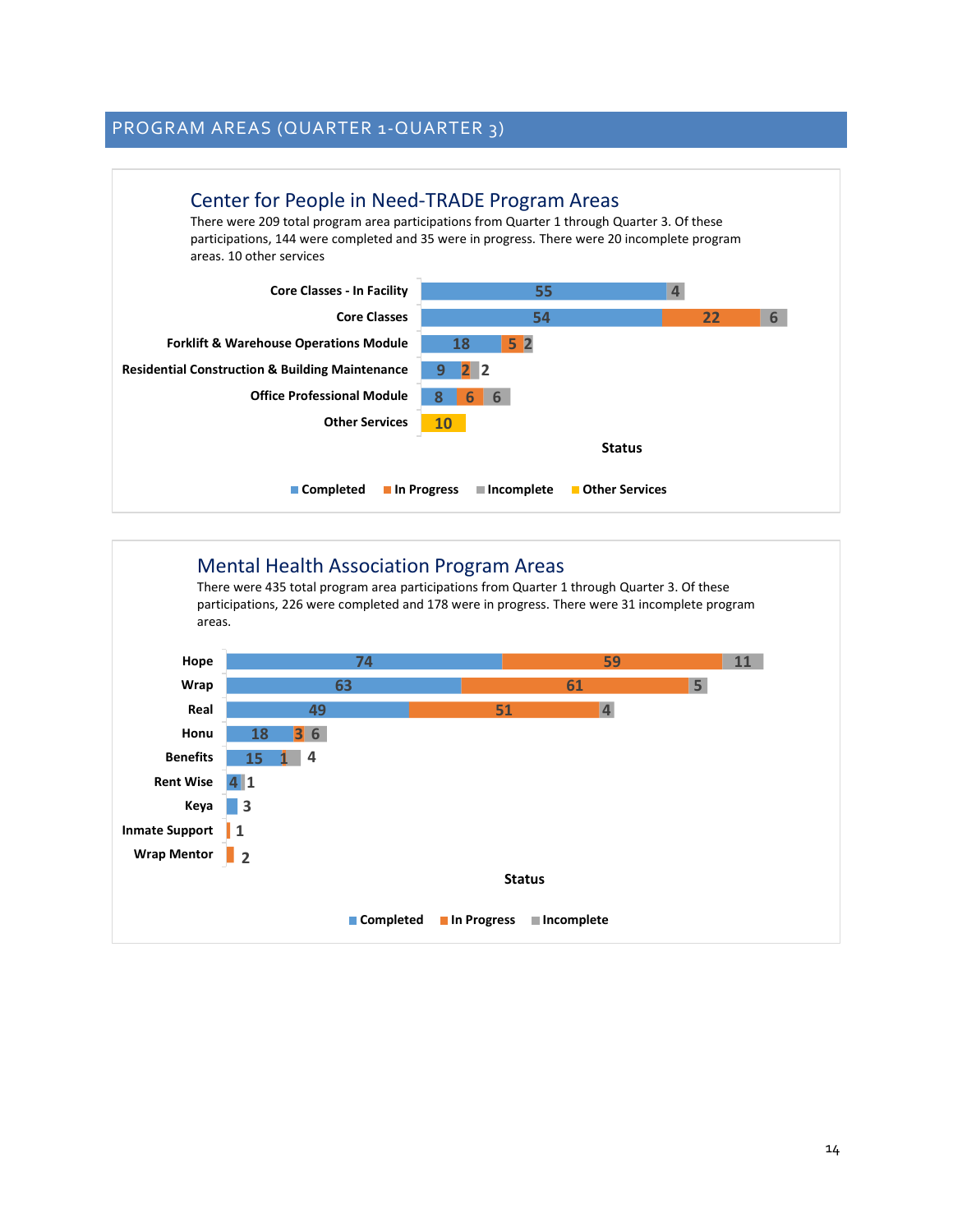

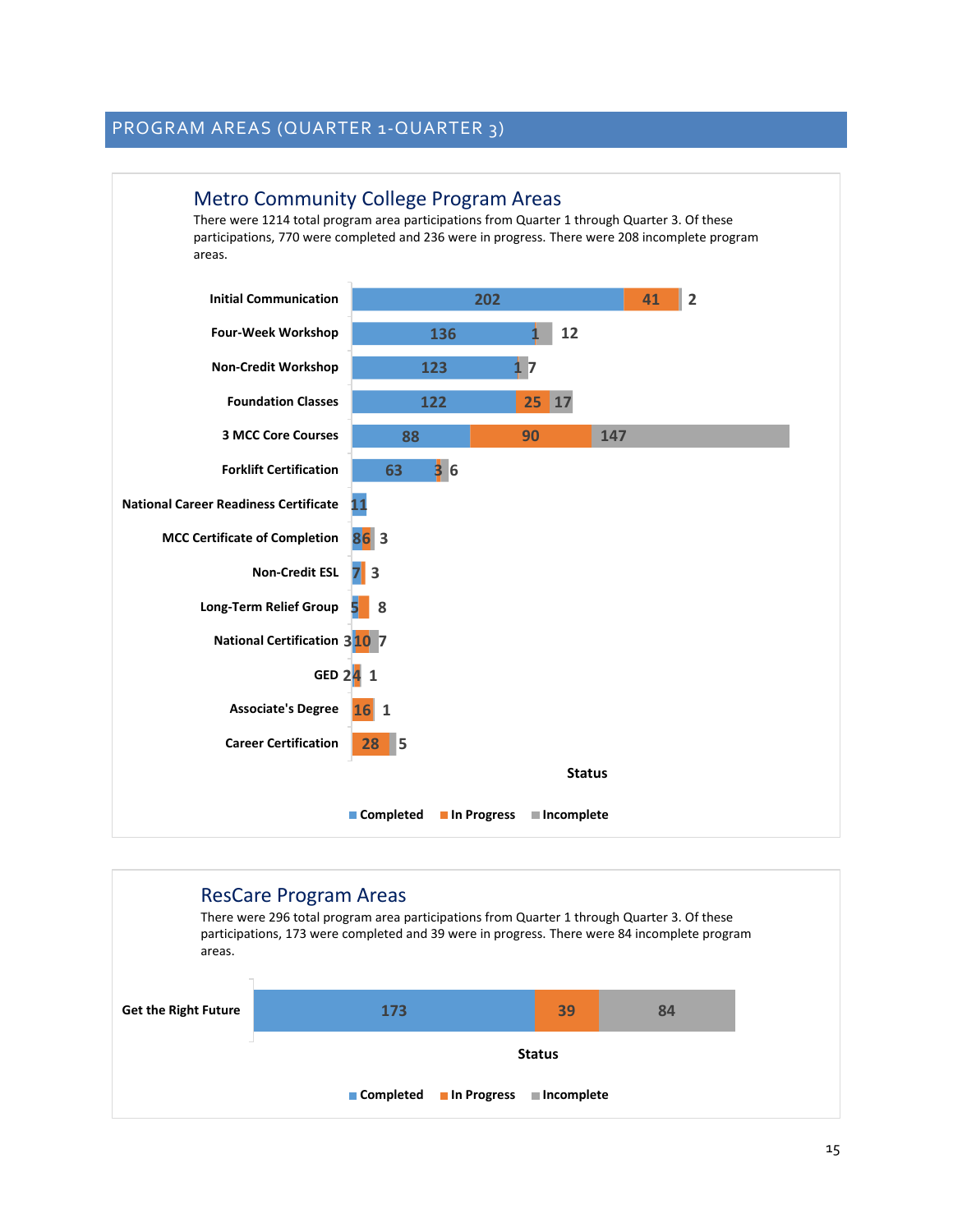

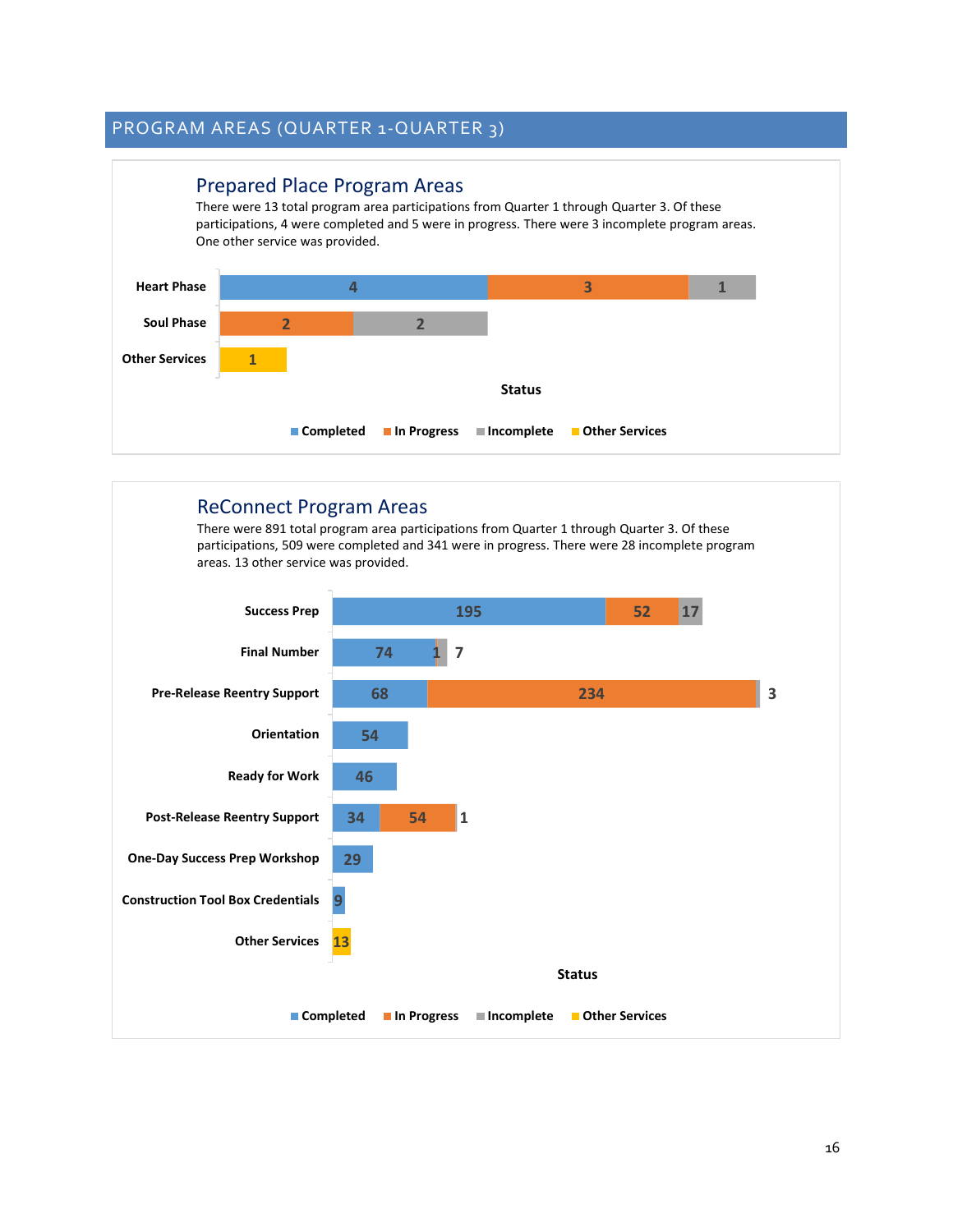# PARTICIPANT DEMOGRAPHICS—SEX

Staff collect self-reported demographic information from participants in their programs. This demographic information includes information like sex, age, race, ethnicity, marital status and education level. If an individual participated in multiple programs, their demographic information is counted for each participation so the data is based on individual participations and not necessarily individual people.



#### QUARTER 1 THROUGH QUARTER 3 PARTICIPANTS BY PROGRAM

All programs served more males than females through Quarter 3. Metropolitan Community College served the highest numbers of males (523) while ReConnect served the highest percentage of males (95%). ResCare served both the highest number (121) and the highest percentage (42.5%) of females.

|                        |         |        |                |          | <b>Total</b>        |
|------------------------|---------|--------|----------------|----------|---------------------|
| Program                | # Males | % Male | # Females      | % Female | <b>Participants</b> |
| <b>ABC</b>             | 218     | 75.4%  | 71             | 24.6%    | 289                 |
| <b>Bristol Station</b> | 83      | 87.4%  | 12             | 12.6%    | 95                  |
| CFPN-TRADE             | 125     | 76.7%  | 38             | 23.3%    | 163                 |
| <b>MCC</b>             | 523     | 85.3%  | 90             | 14.7%    | 613                 |
| <b>MHA</b>             | 225     | 71.9%  | 88             | 28.1%    | 313                 |
| ReConnect              | 421     | 95.0%  | 22             | 5.0%     | 443                 |
| ResCare                | 164     | 57.5%  | 121            | 42.5%    | 285                 |
| <b>Prepared Place</b>  | 7       | 77.8%  | $\overline{2}$ | 22.2%    | 9                   |
| <b>Total</b>           | 1766    |        | 444            |          | 2210                |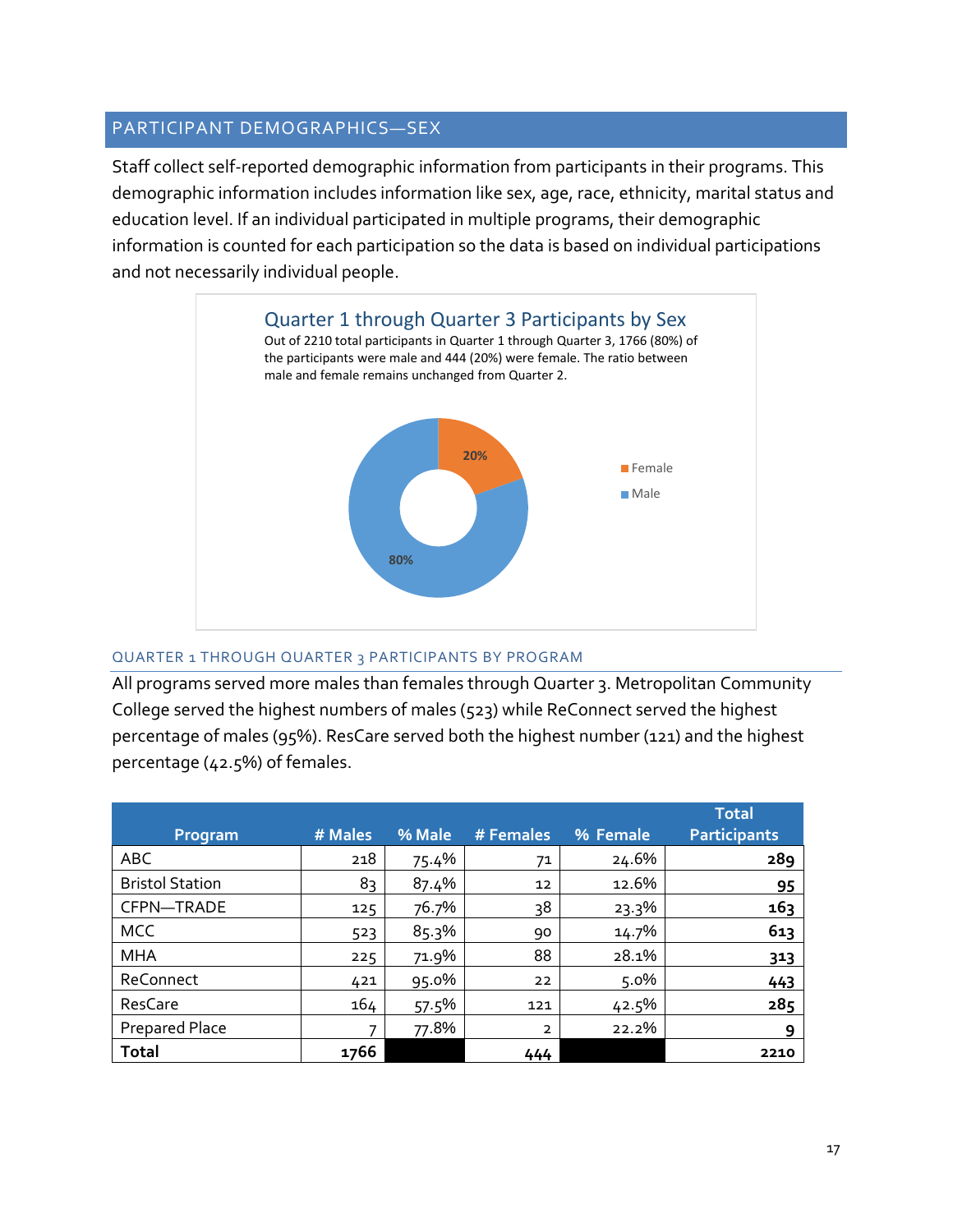# PARTICIPANT DEMOGRAPHICS—AGE

**Note:** Two participants had an incorrect date of birth entered, so their data is left out of this section until corrected by the program.



#### VOCATIONAL AND LIFE SKILLS BY AGE

The table below displays the number of participants served in each program by age category. Most programs followed the trend in serving higher numbers of participants in the 20-29 and 30-39 age category.

| Program                | <b>Under 20</b> | 20-29 | 30-39        | $40 - 49$      | 50-59          | $60 - 69$      | Over 70        | <b>Total</b> |
|------------------------|-----------------|-------|--------------|----------------|----------------|----------------|----------------|--------------|
| <b>ABC</b>             | $\overline{2}$  | 79    | 109          | 63             | 33             | 3              | $\circ$        | 289          |
| <b>Bristol Station</b> | $\circ$         | 33    | 37           | 14             | 9              | $\overline{2}$ | $\circ$        | 95           |
| CFPN-TRADE             | O               | 48    | 56           | 30             | 26             | $\overline{2}$ | $\circ$        | 162          |
| <b>MCC</b>             | 23              | 188   | 210          | 126            | 56             | 9              | $\mathbf{1}$   | 613          |
| <b>MHA</b>             | 1               | 80    | 107          | 69             | 43             | 10             | $\overline{2}$ | 312          |
| ReConnect              | 14              | 128   | 163          | 74             | 50             | 13             | 1              | 443          |
| ResCare                | 15              | 116   | 97           | 33             | 24             | $\circ$        | $\circ$        | 285          |
| Prepared Place         | $\circ$         | 4     | $\mathbf{1}$ | $\overline{2}$ | $\overline{2}$ | $\circ$        | O              | 9            |
| <b>Total</b>           | 55              | 676   | 780          | 411            | 243            | 39             | 4              | 2208         |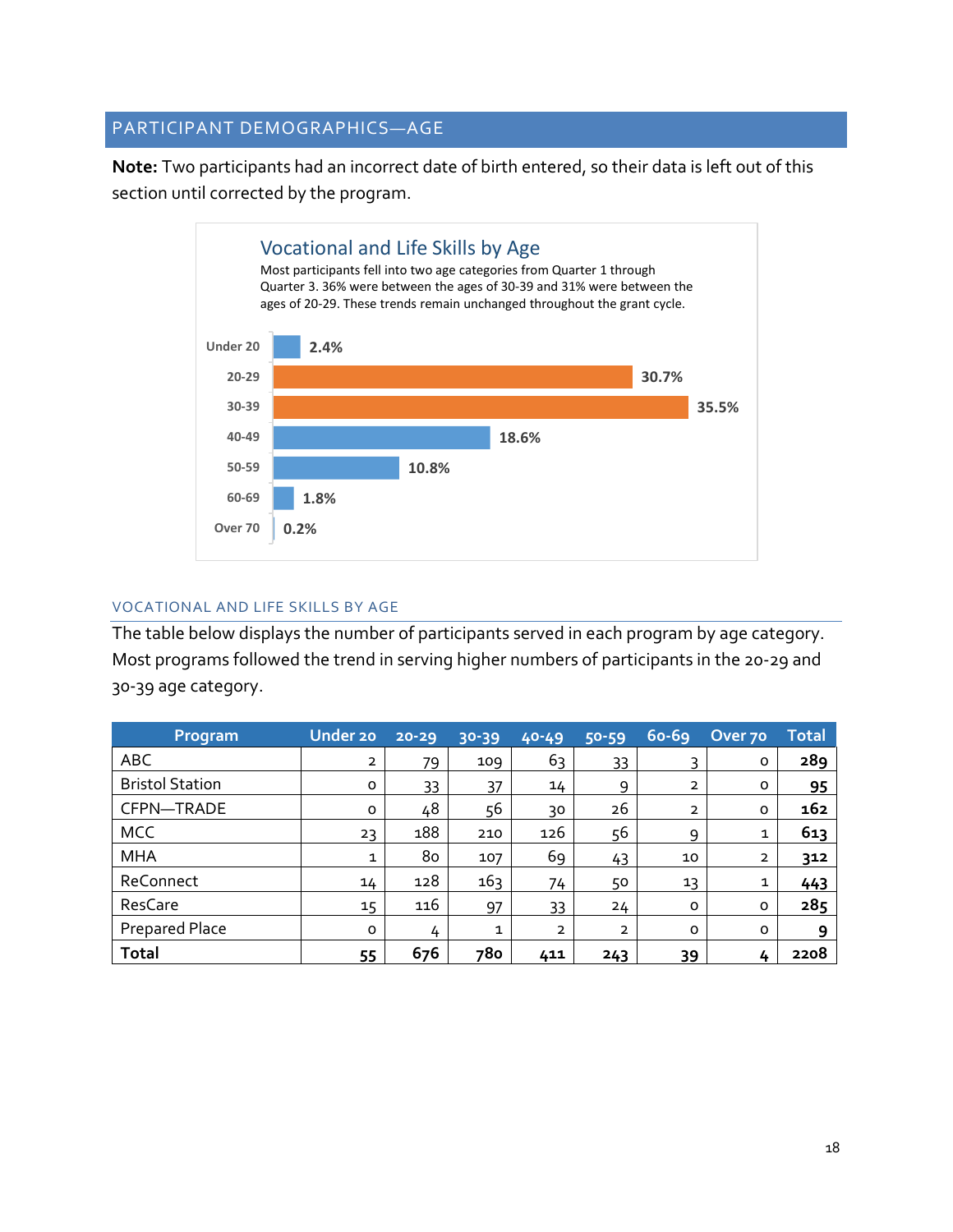## PARTICIPANT DEMOGRAPHICS—RACE

**Note:** Hispanic or Latino/a is captured as a separate ethnicity variable in the data in addition to the racial categories. There are **231** participants **(10%)** listed as Hispanic or Latino/a this grant cycle. Those that identify as Hispanic or Latino/a are most often represented in the White or Other racial category.



#### QUARTER 1 THROUGH QUARTER 3 PARTICIPANTS BY RACE

Percentages below reflect participant race for each program for Quarter 1 through Quarter 3.

|                    |            | <b>Bristol</b> |            | Prepared   |              |                  |                |              |
|--------------------|------------|----------------|------------|------------|--------------|------------------|----------------|--------------|
| Race               | <b>ABC</b> | <b>Station</b> | <b>MCC</b> | <b>MHA</b> | <b>Place</b> | <b>ReConnect</b> | <b>ResCare</b> | <b>TRADE</b> |
| White              | 49.8%      | 69.5%          | 54.2%      | 55.3%      | 55.6%        | 46.7%            | 54.0%          | 47.2%        |
| Black or African   |            |                |            |            |              |                  |                |              |
| American           | 25.6%      | 25.3%          | 27.4%      | 30.0%      | 22.2%        | 34.3%            | 20.0%          | 32.5%        |
| Other              | 12.8%      | 1.1%           | 10.8%      | 5.4%       | 11.1%        | 13.1%            | 9.1%           | 12.3%        |
| American Indian or |            |                |            |            |              |                  |                |              |
| Alaska Native      | 4.5%       | 4.2%           | 3.3%       | 5.1%       | 0.0%         | 2.5%             | 8.1%           | 4.9%         |
| More than One Race | 6.9%       | 0.0%           | 4.1%       | 3.5%       | $0.0\%$      | 2.7%             | 0.0%           | 1.8%         |
| Unknown            | 0.0%       | 0.0%           | 0.0%       | 0.0%       | $0.0\%$      | 0.0%             | 7.7%           | 0.0%         |
| <b>Native</b>      |            |                |            |            |              |                  |                |              |
| Hawaiian/Other     |            |                |            |            |              |                  |                |              |
| Pacific Islander   | 0.3%       | 0.0%           | 0.3%       | 0.3%       | 0.0%         | 0.5%             | 1.1%           | 0.6%         |
| Asian              | 0.0%       | 0.0%           | 0.0%       | 0.3%       | 11.1%        | 0.2%             | 0.0%           | 0.6%         |
| <b>Total</b>       | 100%       | 100%           | 100%       | 100%       | 100%         | 100%             | 100%           | 100%         |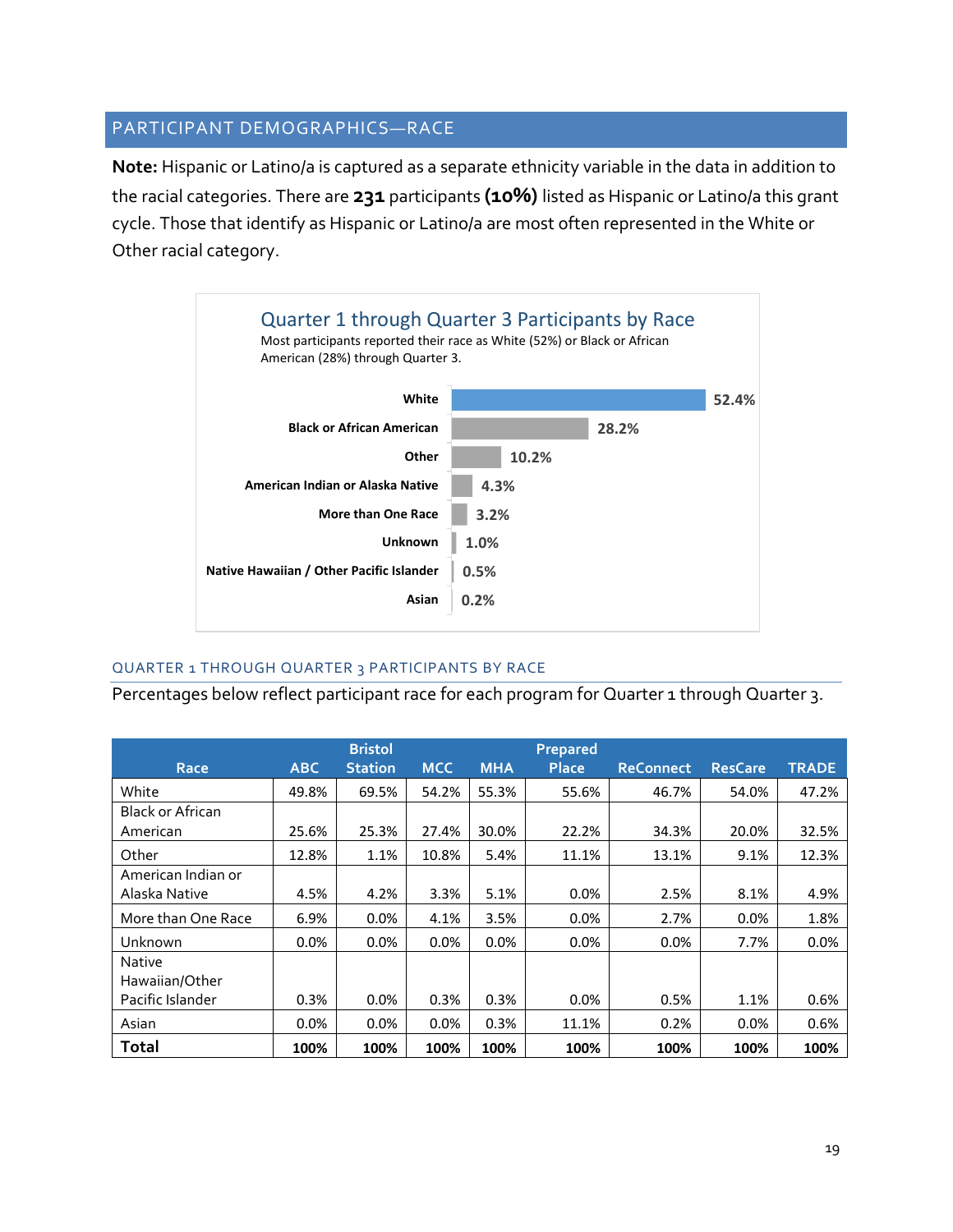#### PARTICIPANT EMPLOYMENT

Participants self-report their employment information to program staff while they are involved with the program. This information does not reflect any job changes that may happen after programming is completed.



|           | Bristol |                |            |            | <b>Prepared</b> |                  |                |              |
|-----------|---------|----------------|------------|------------|-----------------|------------------|----------------|--------------|
| Employed? | ABC     | <b>Station</b> | <b>MCC</b> | <b>MHA</b> | <b>Place</b>    | <b>ReConnect</b> | <b>ResCare</b> | <b>TRADE</b> |
| Yes       | 0%      | 83%            | 11%        | 31%        | 67%             | 7%               | 42%            | 9%           |
| No        | 100%    | 17%            | 89%        | 69%        | 33%             | 93%              | 58%            | 91%          |



| Employed? | ABC  | <b>Bristol</b><br><b>Station</b> | <b>MCC</b> | <b>MHA</b> | <b>Prepared</b><br>Place | <b>ReConnect</b> | <b>ResCare</b> | TRADE |
|-----------|------|----------------------------------|------------|------------|--------------------------|------------------|----------------|-------|
| Yes       | 0%   | 83%                              | 35%        | 53%        | 100%                     | 25%              | 56%            | 20%   |
| No        | 100% | 17%                              | 65%        | 47%        | 0%                       | 75%              | 44%            | 80%   |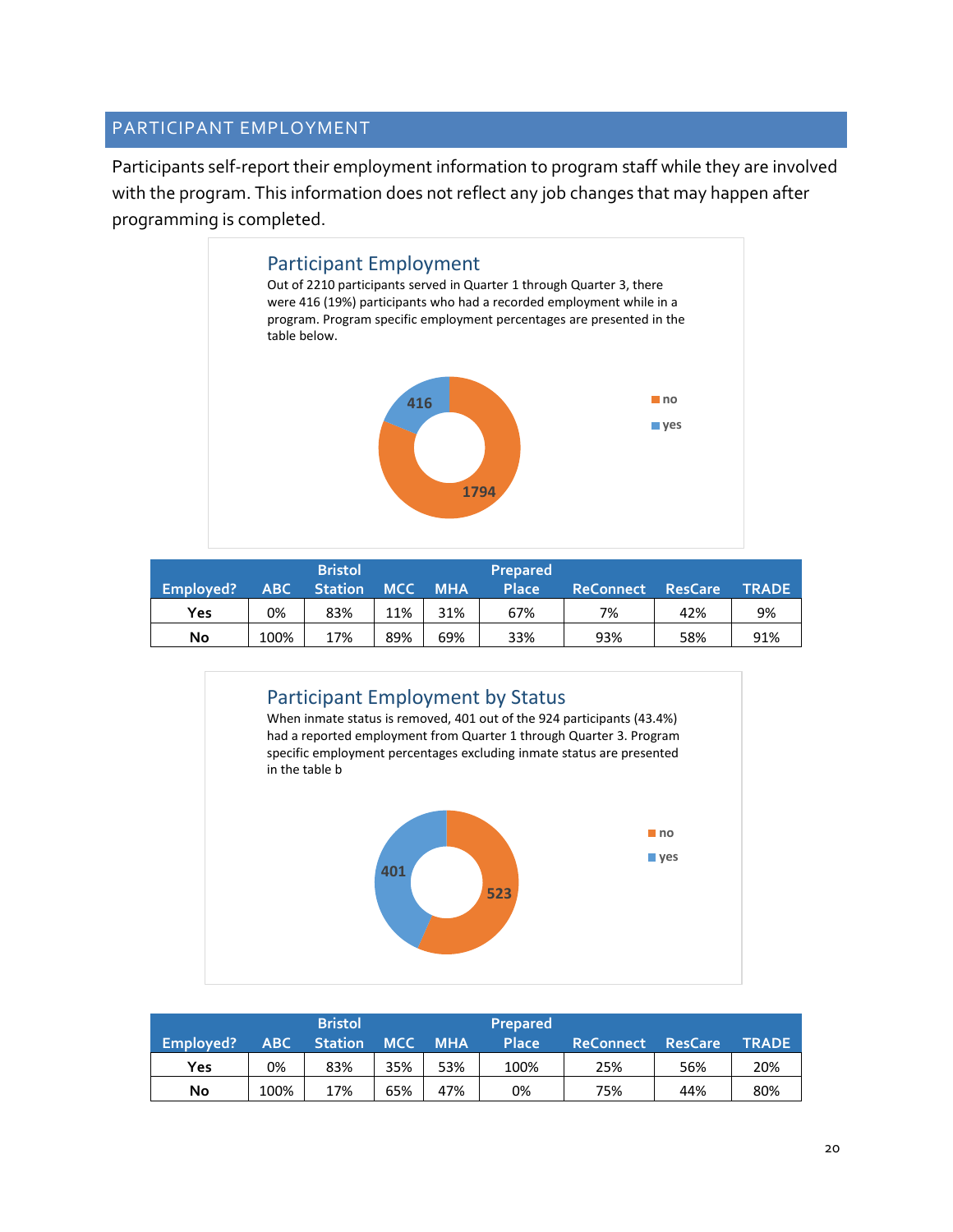## APPENDIX 1: VLS PROGRAM SUCCESS OVERVIEW

**Associated Builders and Contractors:** Participants are marked as successfully completing programming depending on where they are taking classes and their individual needs. Success is generally captured after completing OSHA 10 Hour Construction and General Industry training while in correctional facilities. Some participants also move on to a core class in facilities or my take additional classes out in the community after release.

**Western Alternative Corrections Bristol Station:** Every participant's success will look different. The program plan is very individualized based on risk and needs assessments. Each participant has a different path in both the residential side of the program and the vocational and life skills areas and they work with case managers to determine their programming needs.

**Center for People in Need (TRADE):** TRADE participants in facilities successfully complete once they have finished the Core classes. Those at the work release facility or on parole are successful once the core class is completed and they gain employment. For all other participants, completing Core and one vocational module or securing employment is a successful completion.

**Mental Health Association:** A participant in the Hope program area is successful after maintaining employment for 90 days. A participant in the Benefits program is successful after all applications and a benefit analysis is complete. A Real participant's success varies as it is a highly individualized program. A participant at the Honu house is successful when he or she is able to transition out of the Honu house. Participants may be involved in one or multiple program areas and will be marked successful after completing their program plan.

**Metropolitan Community College (180 RAP) :** A participant that completes a class, workshop, or other program area is successful based on the individual plan that is set up with staff. Some participants are in long-term educational courses leading to a degree and may be active for years while others may only participate in a short-term training or workshop.

**ReConnect:** A participant is successful on a case-by-case basis. Any participant that has completed Success Prep or Final Number is successful, as is anyone who secures employment. This may vary for those receiving programming in facilities who wish to continue services once released. If a participant does not contact ReConnect for services for 90 days after finishing a program area, that participant will be completed.

**ResCare Workforce Services:** A participant is successful if he or she completes all four weeks of the Get the Right Future program or secures employment during the course of the programming.

**Williams Prepared Place:** A successful participant will have gained and maintained employment, completed substance abuse treatment program without reoffending, and will have spent six months in aftercare.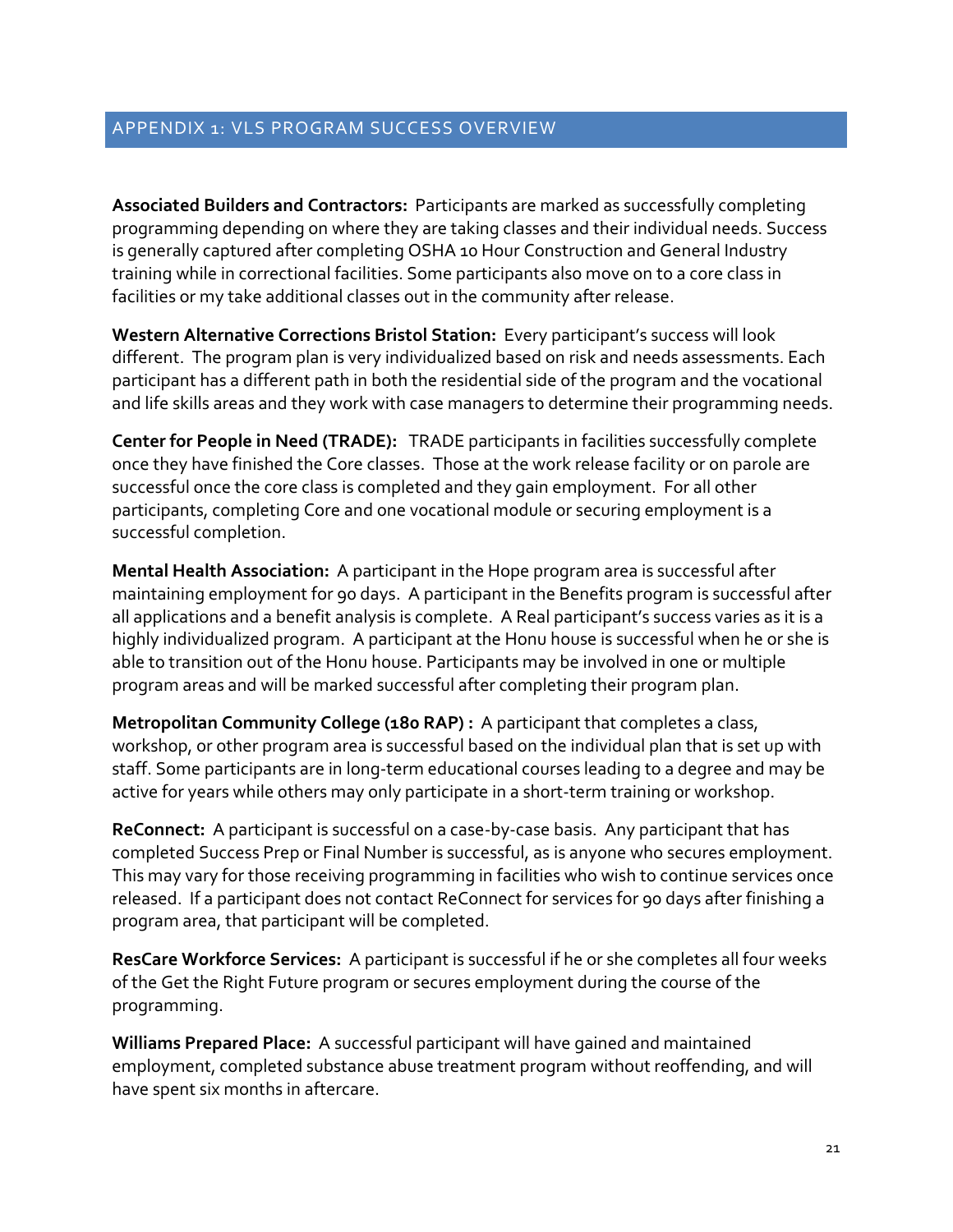# APPENDIX 2: PROGRAM AREA DESCRIPTIONS

The following program area descriptions provide information on different services offered in each program. Each area details the services provided, the benefit or result a participant can hope to get from completing the area, the duration of programming, and the locations the program area is offered. Not all program areas or services are offered at all times and participants may not participate in all program areas during their programming. As each participant goes through programming differently based on things like needs and status, these descriptions provide more insight into the program area participations reported. Program areas are updated quarterly to reflect what is currently offered.

# ASSOCIATED BUILDERS AND CONTRACTORS (ABC)

**Overall Program Description**: The goal of the program is to provide individuals associated with the Nebraska Department of Correctional Services programs with pre-employment training. ABC offers this training through trade-specific apprenticeship training and workbased learning opportunities to facilitate transition to future careers in the construction industry.

# **Program Areas**

# • **NCCER Core Curriculum**

- o **Description:** The NCCER Core Curriculum is a prerequisite to all other Level 1 craft curriculum. The CORE curriculum includes Basic Safety, Introduction to Construction Math, Introduction to Hand Tools, Introduction to Power Tools, Introduction to Construction Drawings, Introduction to Basic Rigging, Basic Communication Skills, Basic Employability Skills and Introduction to Material Handling.
- o **Benefit/Result:** Prerequisite/Certificate/Card
- o **Duration:** 12 weeks attending 2 nights per week
- o **Location:** NSP, CCCL, CCCO, NCCW, TSCI, WEC

# • **OSHA 10 Hour Construction**

- o **Description:** This course provides the worker with an overview of the safety applications on a construction site and increases awareness and understanding of governmental regulations and applications to the trade practices. All certificates received are issued directly from the OSHA Training Institute Outreach Program and meet every application to the OSHA requirements currently in place.
- o **Benefit/Result:** Certificate/Card
- o **Duration:** 10 hours
- o **Location:** NSP, CCCL, CCCO, NCCW, TSCI, WEC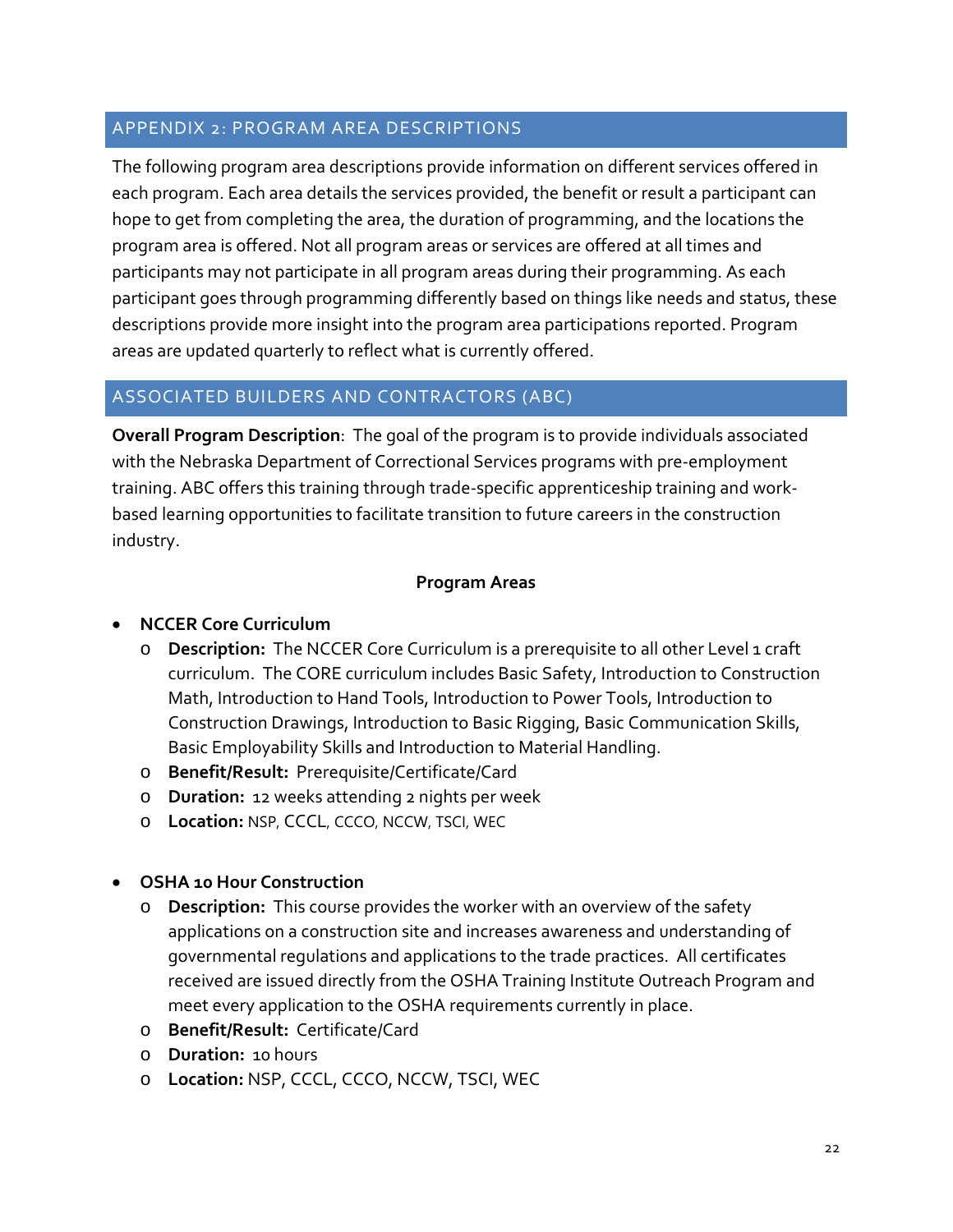# • **OSHA 10 Hour General Industry**

- o **Description:** This training program is intended to provide entry-level general industry workers information about their rights, employer responsibilities, and how to file a complaint as well as how to identify, abate, avoid, and prevent job related hazards on a job site. The training covers a variety of general industry safety and health hazards that a worker may encounter. Training should emphasize hazard identification, avoidance, control and prevention, not just OSHA standards.
- o **Benefit/Result:** Certificate/Card
- o **Duration:** 10 hours
- o **Location:** NSP, CCCL, CCCO, NCCW, TSCI, WEC

# • **Construction Technology**

- o **Description:** This curriculum will ground the trainee in the basic knowledge and principles of carpentry, masonry, concrete finishing, electrical work, HVAC, and plumbing. He or she will become skilled in different phases of a project from start to finish. Once completing this course, the trainee will be able to interpret construction drawings; perform quality concrete and brickwork; frame walls, ceilings, and floors of a structure; and install the proper wiring and piping for electrical, and plumbing systems.
- o **Benefit/Result:** Certificate/Card
- o **Duration:** 12 weeks per level, 2 nights per week
- o **Location:** NSP, NCCW, TSCI

# • **Applied Construction Math**

- o **Description:** Just seeing the word "math" strikes fear and frustration in the heart and mind of most students. Teachers also understand that a math lesson gets the same reception of any other dreaded chore: "eat your Brussel sprouts, take out the garbage, and learn your MATH". Students and teachers must see the relevance in learning before they will invest the time and commitment needed to master the subject. This book will help you understand the fundamentals of math in a way that is engaging, interesting, and relevant. This book's unique and real-life approach will help you understand how learning and more importantly understanding math will allow you to reach your personal goals as a student and craft professional.
- o **Benefit/Result:** Certificate
- o **Duration:** 9 weeks 2 nights / week
- o **Location:** NSP, NCCW, TSCI, WEC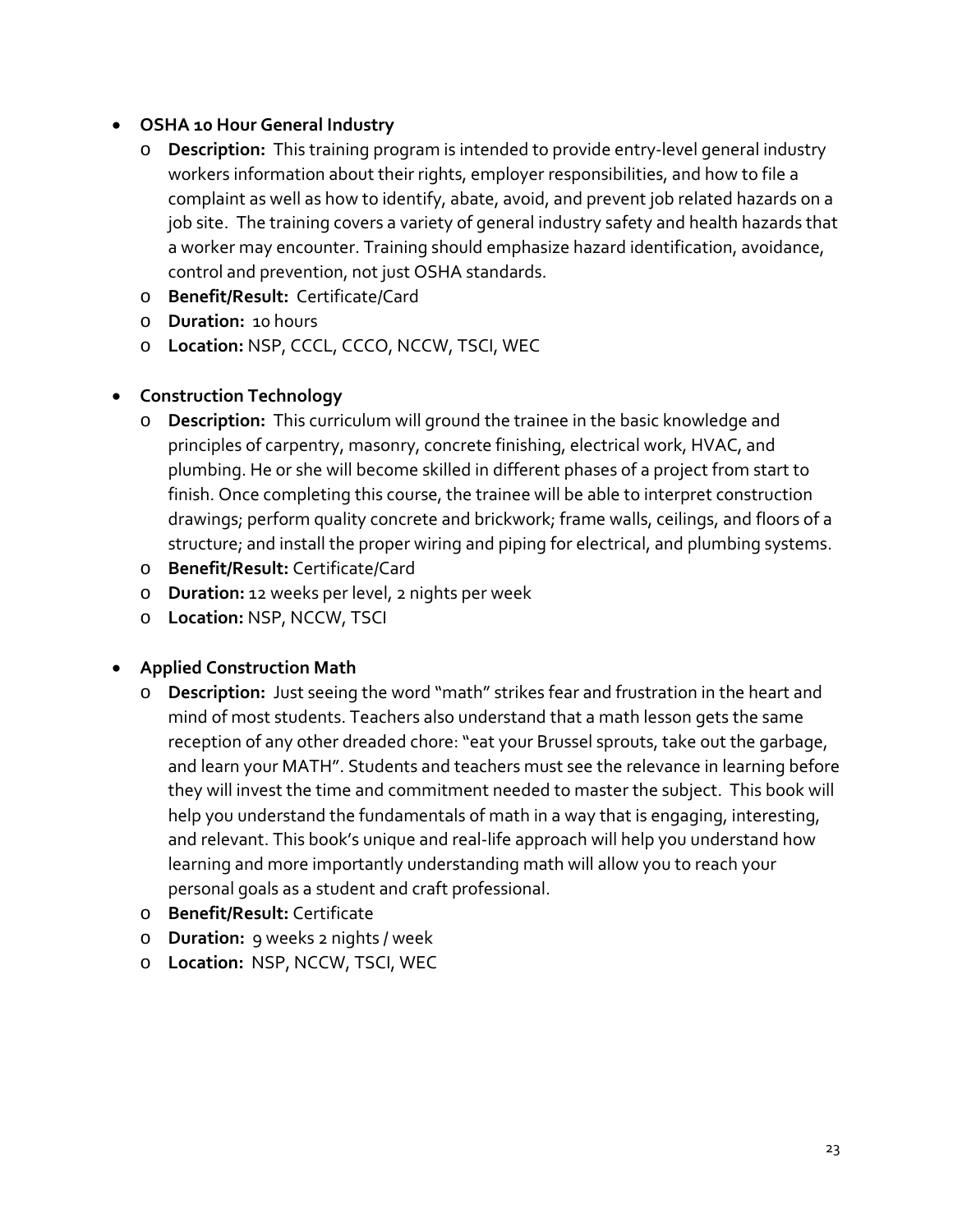- **HVAC**
	- o **Description:** HVAC Curriculum is a four level program that will be taught during a 4 year period. Each level will be 26 weeks, 1 day per week and 2.5 hours per day for a total of 80 hours. The increasing development of HVAC (heating and air-conditioning systems) technology causes employers to recognize the importance of continuous education and keeping up to speed with the latest equipment and skills. Hence, technical school training or apprenticeship programs often provide an advantage and a higher qualification for employment. NCCER's program has been designed by highly qualified subject matter experts with this in mind. Our four levels, North American Technician Excellence (NATE) recognized, present theoretical and practical skills essential to your success as an HVAC installer or technician.
	- o **Benefit/Result:** Certificate/Card and ultimately earning license in the trade
	- o **Duration:** 1 year per level, 1 night per week
	- o **Location**: ABC Training Centers
- **Electrical**
	- o **Description:** Electrical Curriculum is a four level program that will be taught during a 4 year period. Each level will be 26 weeks, 1 day per week and 2.5 hours per day for a total of 80 hours. Electricians install electrical systems in structures; they install wiring and other electrical components, such as circuit breaker panels, switches, and light fixtures, and they follow blueprints, the National Electrical Code® and state and local codes. To prepare trainees a career in the electrical field, NCCER offers a comprehensive, 4-level Electrical curriculum that complies with DOL time-based standards for apprenticeship.
	- o **Benefit/Result:** Certificate/Card and ultimately earning license in the trade.
	- o **Duration:** 1 year per level, 1 night per week
	- o **Location:** ABC Training Centers
- **Drywall**
	- o **Description:** Drywall Curriculum is a two level program that will be taught during a 2 year period. Each level will be 26 weeks, 1 day per week and 2.5 hours per day for a total of 80 hours. Drywall applicators often install walls and ceilings, as well as place insulation, soundproofing, and fire stopping materials behind and onto those walls and ceilings. They may also apply textures and trims to enhance both the interiors and exteriors of the buildings. The two-level curriculum for Drywall covers such subjects as Thermal and Moisture Protection, Steel Framing, and Acoustical Ceilings.
	- o **Benefit/Result:** Certificate/Card
	- o **Duration:** 1 year per level, 1 night per week
	- o **Location:** ABC Training Centers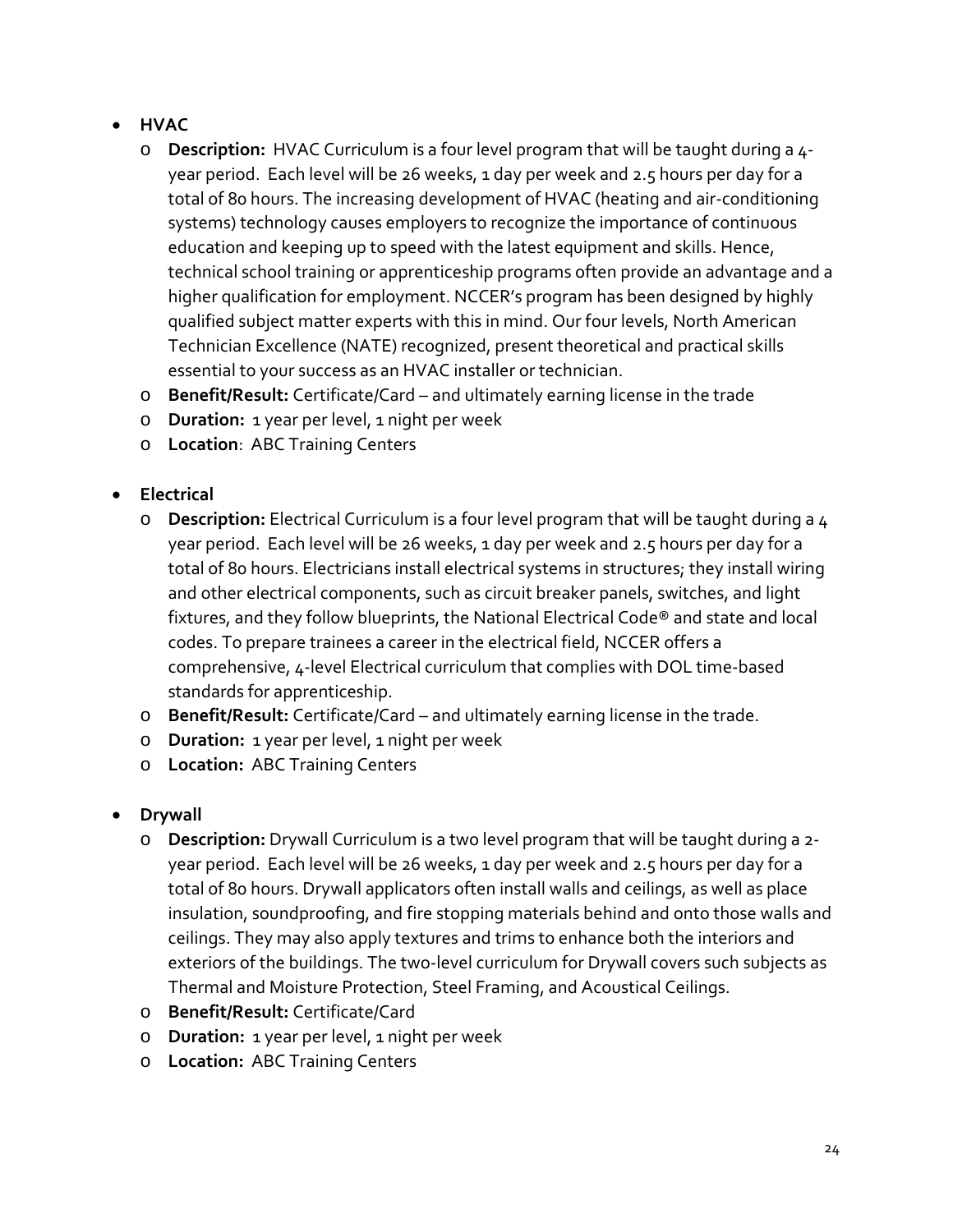# • **Carpentry**

- o **Description:** Carpentry Curriculum is a three level program that will be taught during a 3-year period. Each level will be 26 weeks, 1 day per week and 2.5 hours per day for a total of 80 hours. Carpenters make up the largest building trades occupation in the industry and those with all-around skills are in high demand. Carpenters are involved in many different kinds of construction activities, from building highways and bridges to installing kitchen cabinets. Carpenters construct, erect, install, and repair structures and fixtures made from wood and other materials. This four-level curriculum covers content such as Building Materials, Cabinet Fabrication, and Advanced Wall Systems.
- o **Benefit/Result:** Certificate/Card
- o **Duration:** 1 year per level, 1 night per week
- o **Location:** ABC Training Centers

# • **Masonry**

- o **Description:** Masonry Curriculum is a three level program that will be taught during a 3 year period. Each level will be 26 weeks, 1 day per week and 2.5 hours per day for a total of 80 hours. The study of masonry is one of the world's oldest and most respected crafts. Masonry construction existed for thousands of years. The remains of stone buildings date back 15,000 years, and the earliest manufactured bricks unearthed by archaeologists are more than 10,000 years old. These bricks were made of handshaped, dried mud. Among the most well-known works of masons are the pyramids of ancient Egypt and Notre Dame Cathedral in Paris. NCCER's three-level curriculum encompasses modules such as Mortar, Metalwork in Masonry, and Estimating.
- o **Benefit/Result:** Certificate/Card
- o **Duration:** 1 year per level, 1 night per week
- o **Location:** ABC Training Centers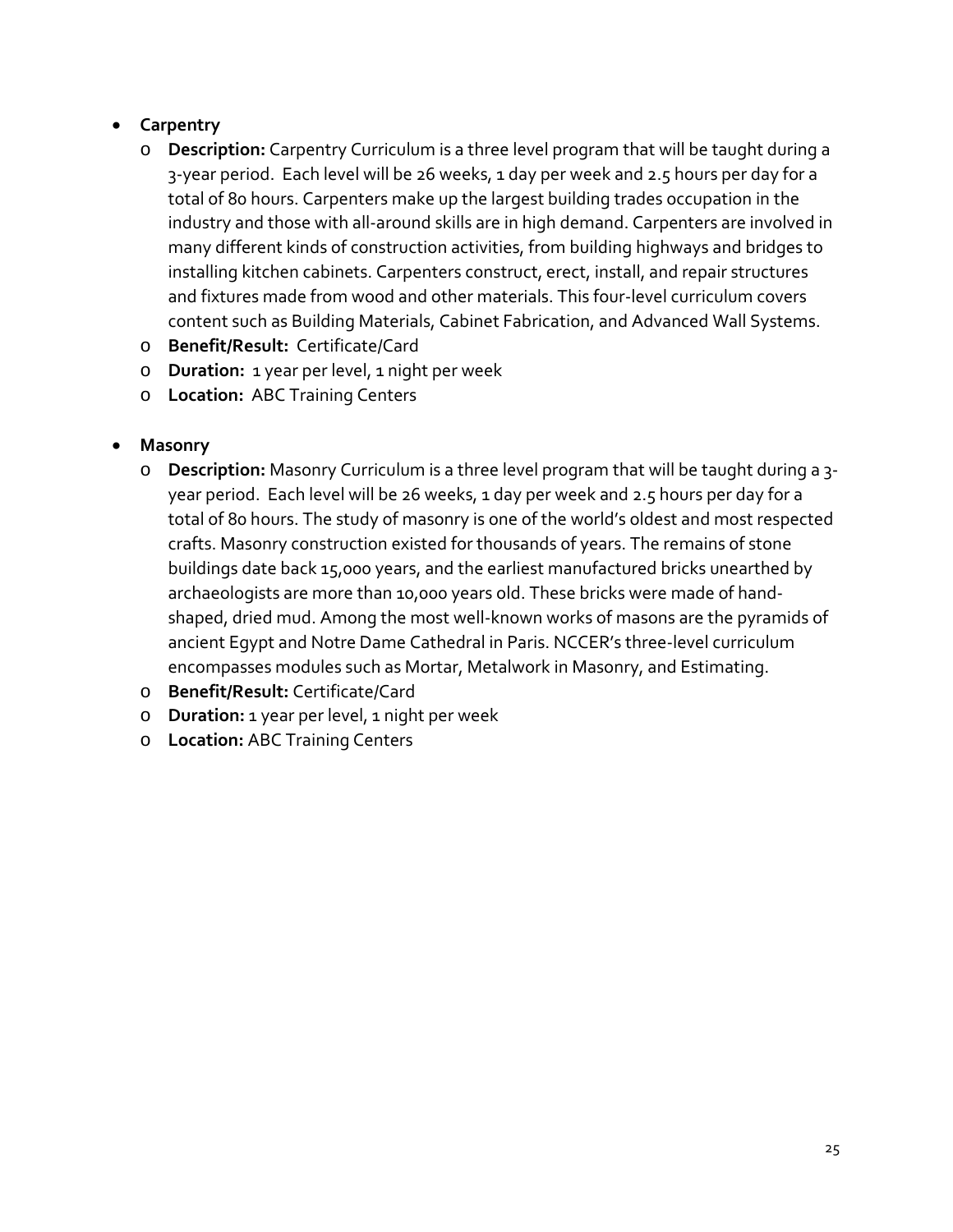# • **Plumbing**

- o **Description:** Plumbing Curriculum is a four level program that will be taught during a 4 year period. Each level will be 26 weeks, 1 day per week and 2.5 hours per day for a total of 80 hours. Most people are familiar with plumbers who come to their home to unclog a drain or install an appliance. In addition to these activities, however, plumbers install, maintain, and repair many different types of pipe systems. For example, some systems move water to a municipal water treatment plant and then to residential, commercial, and public buildings. Other systems dispose of waste, provide gas to stoves and furnaces, or supply air conditioning. Pipe systems in power plants carry the steam that powers huge turbines. Pipes also are used in manufacturing plants, such as wineries, to move material through production processes. NCCER's four-level curriculum covers topics such as Plumbing Tools, Types of Valves, and Potable Water Treatment.
- o **Benefit/Result:** Certificate/Card and ultimately earning license in the trade.
- o **Duration:** 1 year per level, 1 night per week
- o **Location:** ABC Training Centers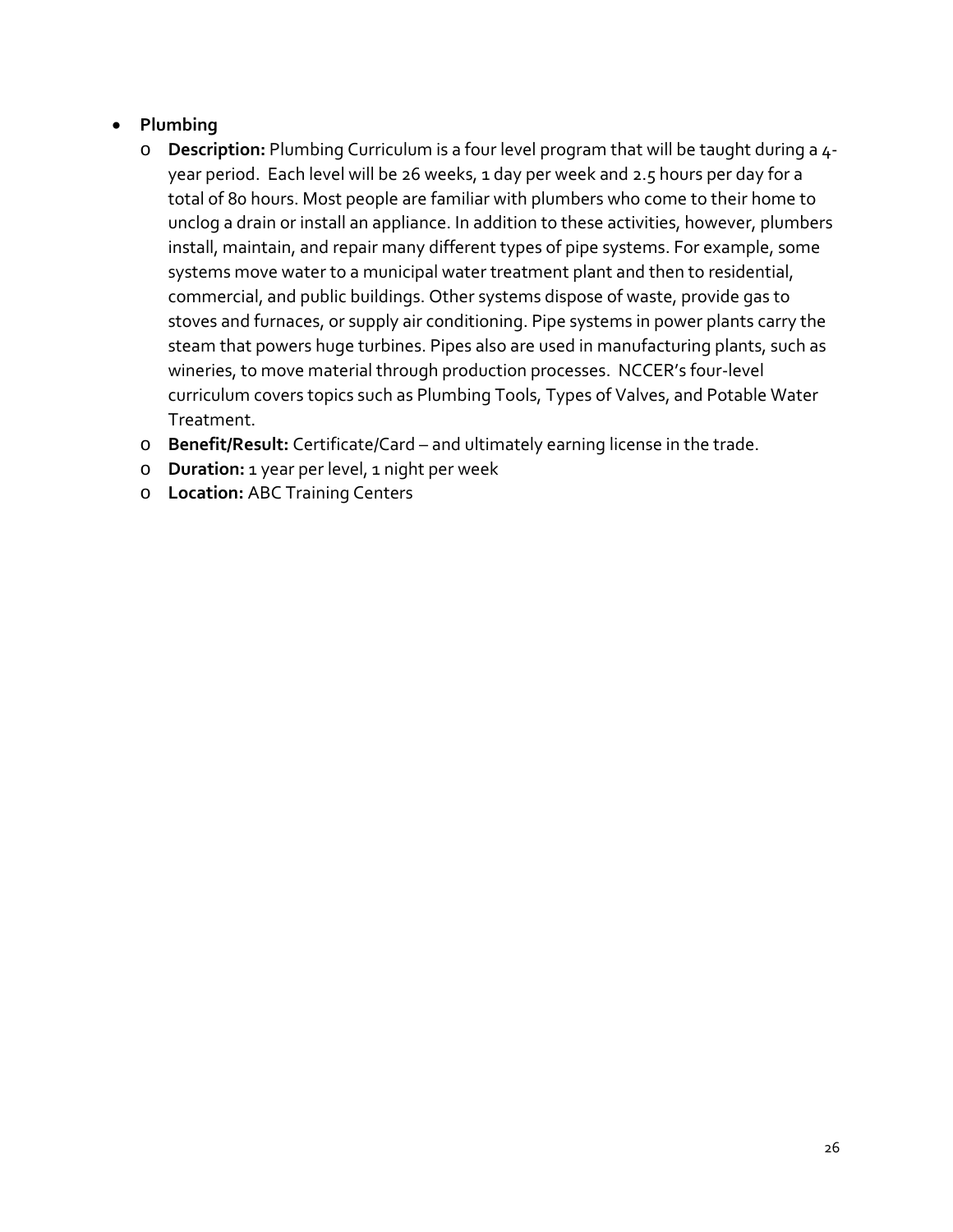#### BRISTOL STATION—WESTERN ALTERNATIVE CORRECTIONS

**Overall Program Description:** It is the mission of Western Alternative Corrections, Inc. to provide offenders with an opportunity of self-discovery and re-education relating to behavior and thought process. Through the implementation of a two-pronged approach utilizing both behavioral and cognitive systems, offenders begin to reconfigure their perceptions, interpretations and responses to stimuli; thus reinforcing constructive behavior and focus on goals that replace old habits and mindsets with healthier conduct. This treatment philosophy is evident through the service delivery of the company and community based service providers utilized by Western Alternative Corrections, Inc. The result will be an enhancement of community and offender safety, while at the same time empowering offenders to become valuable assets to their families, friends, and employers.

#### **Program Areas**

- **Residential Reentry** 
	- o **Description:** Bristol Station is based on the Federal reentry model which utilizes evidence-based practices to deliver offender specific programming. Reentry services are guided by the Risk, Need and Responsivity principles that dictate the degree of individualized services and programming. Bristol Station offers a variety of programming components to foster life and vocational skills. Some of the programming components include, but are not limited to Correctional Case Management, Moral Reconation Therapy, anger management, transition skills, parenting, job readiness and conflict resolution. Community resources are utilized for substance abuse, mental health and offense-specific treatment. Participants may utilize the residential re-entry program area by residing at Bristol Station during their reentry programming.
	- o **Benefit/Result:** The overall goal remains that each individual will successfully reintegrate with their family and transition back into their community. In order to achieve this goal each individual, in conjunction with their case manager, will develop a dynamic transition plan to foster employability skills, obtain and maintain gainful employment, and successfully complete all facets of programming aimed toward lowering recidivism risk.
	- o **Duration:** 3-6 Months
	- o **Location:** Bristol Station Residential Reentry Center, Hastings, NE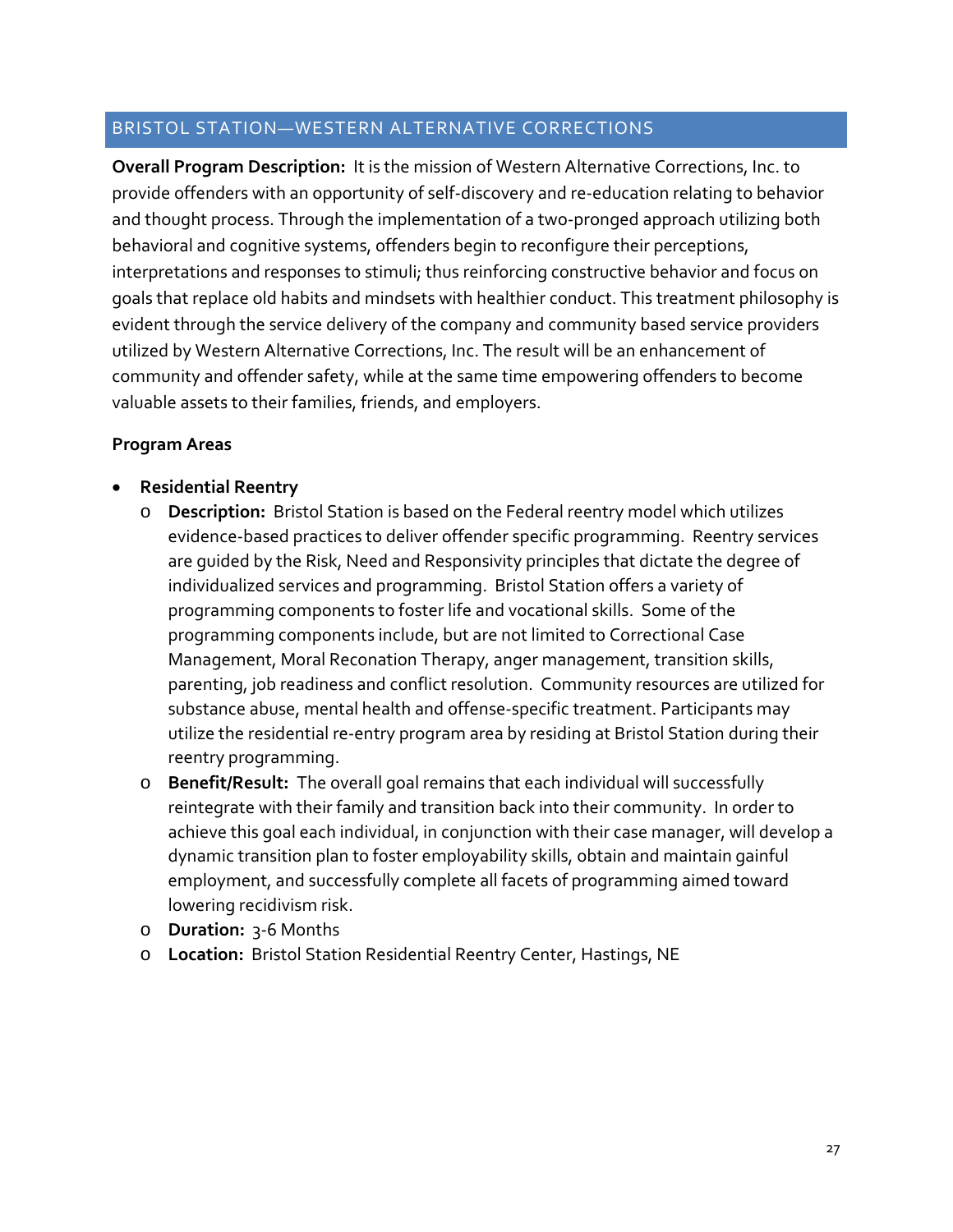# • **Resume Development**

- o **Description:** Bristol Station utilizes components of the Offender Workforce Development Specialist (OWDS) curriculum for this facet of programming. Participants work one on one with their case manager to develop a functional resume.
- o **Benefit/Result:** With the aid of their resume, Participants will have more access to interviews with perspective employers.
- o **Duration:** 1 to 2 weeks
- o **Location:** Bristol Station Residential Reentry Center, Hastings, NE

# • **Interviewing Skills**

- o **Description:** Bristol Station utilizes components of the Offender Workforce Development Specialist (OWDS) curriculum for this facet of programming. Participants will work one on one with their case manager to develop behavioral interviewing skills, learn how to answer interview questions in an appropriate manner, prepare a narrative to explain their criminal history in an interview, and participate in mock interviews.
- o **Benefit/Result:** Development of effective interviewing skills to increase likelihood of obtaining gainful employment.
- o **Duration:** 1 to 3 weeks
- o **Location:** Bristol Station Residential Reentry Center, Hastings, NE

## • **Job Readiness**

- o **Description:** Bristol Station utilizes components of the Offender Workforce Development Specialist (OWDS) curriculum for this facet of programming. Participants working one on one with their case manager will utilize interest profilers, such as ONET, to help identify employment interests that in turn assists in the development of a targeted job search. Participants will obtain all necessary documents required to gain employment (i.e. birth certificate, state identification, driver's license, and Social Security Card). Participants will learn how to fill out job applications on-line and using paper formats. Participants will also be introduced to effective job search strategies.
- o **Benefit/Result:** Participants will be ready to begin their job search in order to find a personally rewarding career. Increased likelihood of obtaining gainful employment.
- o **Duration:** 1 to 3 weeks
- o **Location:** Bristol Station Residential Reentry Center, Hastings, NE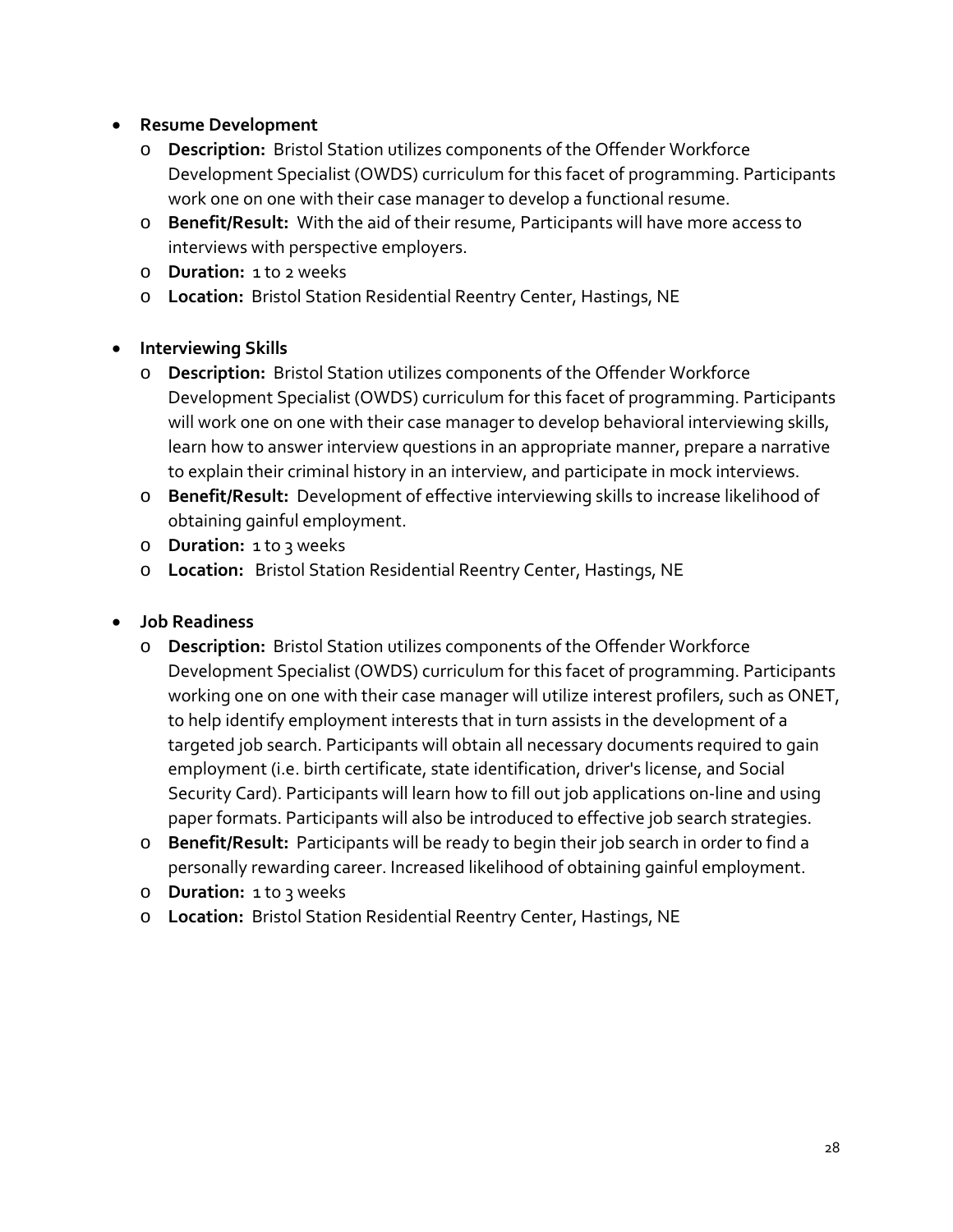# • **Dress for Success**

- o **Description:** Bristol Station utilizes components of the Offender Workforce Development Specialist (OWDS) curriculum for this facet of programming. Participants will work with their case manager to locate local resources for clothing and obtain appropriate clothes for interviews and working conditions.
- o **Benefit/Result:** Participants will have appropriate clothing for interviews and work.
- o **Duration:** 1 week
- o **Location:** Bristol Station Residential Reentry Center, Hastings, NE

# • **Conflict Resolution**

- o **Description:** Bristol Station utilizes components of the Offender Workforce Development Specialist (OWDS) curriculum for this facet of programming. Participants will work one on one with their case manager to learn proper techniques in dealing with supervisors and fellow co-workers when conflict arises in the work place.
- o **Benefit/Result:** Participants will be able to appropriately address stressors and communicate in the workforce in order to minimize the risk of losing their employment.
- o **Duration:** Ongoing for the duration of their stay at Bristol Station
- o **Location:** Bristol Station Residential Reentry Center, Hastings, NE
- **Job Coaching**
	- o **Description:** Bristol Station utilizes components of the Offender Workforce Development Specialist (OWDS) curriculum for this facet of programming. Participants will work one on one with their case manager to learn techniques of maintaining their employment.
	- o **Benefit/Result:** Participants will be able to recognize and utilize techniques of personal communication to ensure career goal enrichment. Participants will also learn how to go about appropriately leaving a place of employment.
	- o **Duration:** Ongoing for the duration of their stay at Bristol Station
	- o **Location:** Bristol Station Residential Reentry Center, Hastings, NE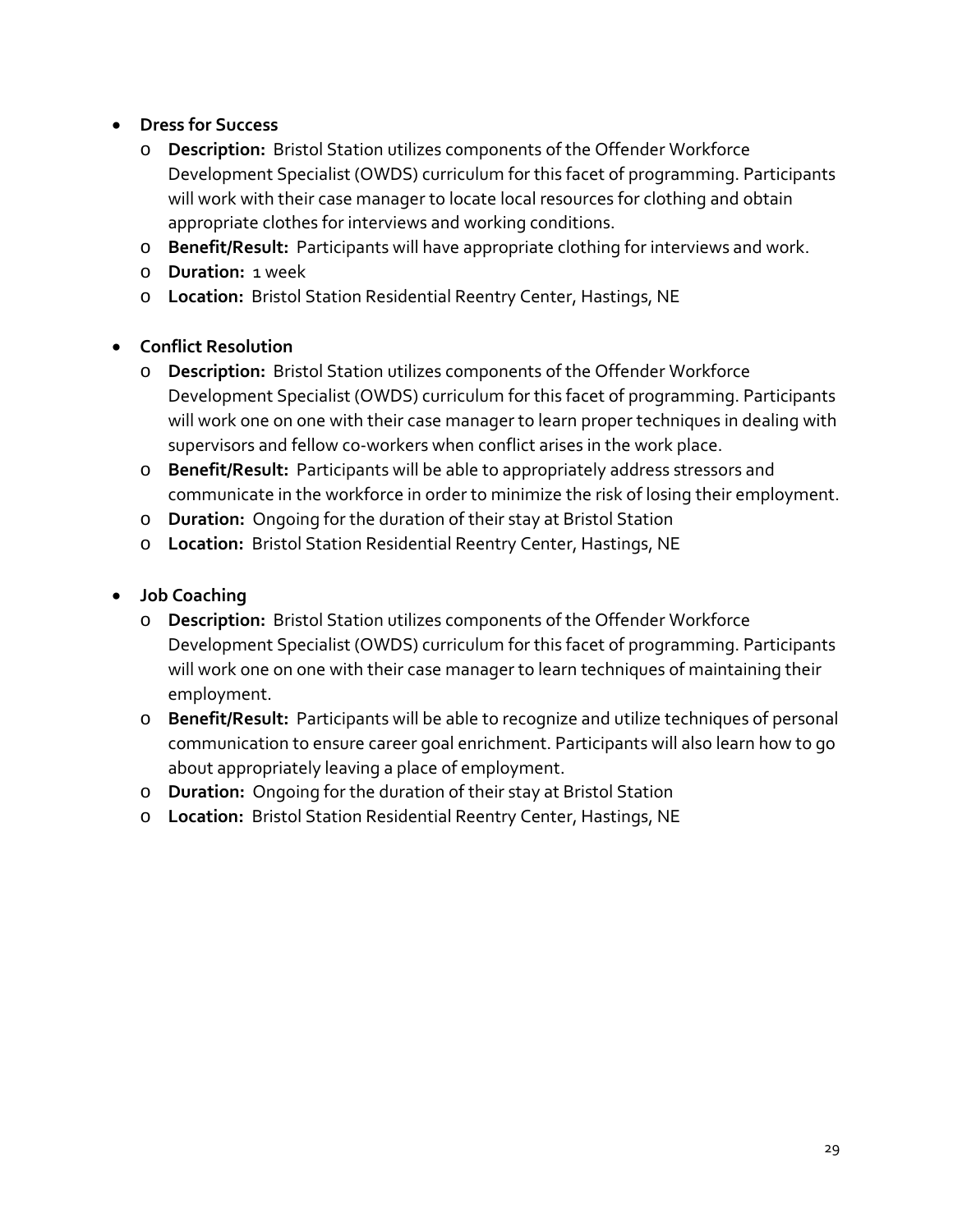- **MRT**
	- o **Description:** Moral Reconation Therapy (MRT) is a systematic treatment strategy that seeks to decrease recidivism among juvenile and adult criminal offenders by increasing moral reasoning. MRT is a "systematic, cognitive-behavioral, step-by-step treatment strategy designed to enhance self-image, promote growth of a positive, productive identity, and facilitate the development of higher stages of moral reasoning." MRT systematically focuses on seven basic treatment issues:
		- confrontation of beliefs, attitudes and behaviors
		- **assessment of current relationships**
		- **F** reinforcement of positive behavior and habits
		- **Parthchalle in the identity formation**
		- enhancement of self-concept
		- decrease in hedonism and development of frustration tolerance
		- **development of higher stages of moral reasoning**
	- o **Benefit/Result:**
		- **MRT** is designed and developed to target issues specific to an offender population.
		- MRT has shown to reduce the recidivism rate of offenders by between 30% and 50% for periods up to 20 years after release
		- **MRT** improves offender compliance to rules in an institution or while under supervision in the community
		- MRT will increase offenders' moral reasoning, decrease dropout rates, increase sense of purpose and reduce antisocial thinking and behavior
	- o **Duration:** MRT is delivered in weekly open-ended groups, which allows for maximizing resources. There are 12 steps in the MRT curriculum.
	- o **Location:** Bristol Station Residential Reentry Center, Hastings, NE

# • **Family Reunification**

- o **Description:** The Family Reunification course utilizes the journaling program titled; Getting it Right, Contributing to the Community, Personal Growth by The Change Companies. Participants will be assigned homework and the last session of the family reunification class would involve the participants' family attending.
- o **Benefit/Result**: Increased positive communication with family, development and/or repair of family relationships and development of a positive support system.
- o **Duration:** The group will be facilitated by a Bristol Station employee and would be offered for a total of four one-hour sessions.
- o **Location**: Bristol Station Residential Reentry Center, Hastings, NE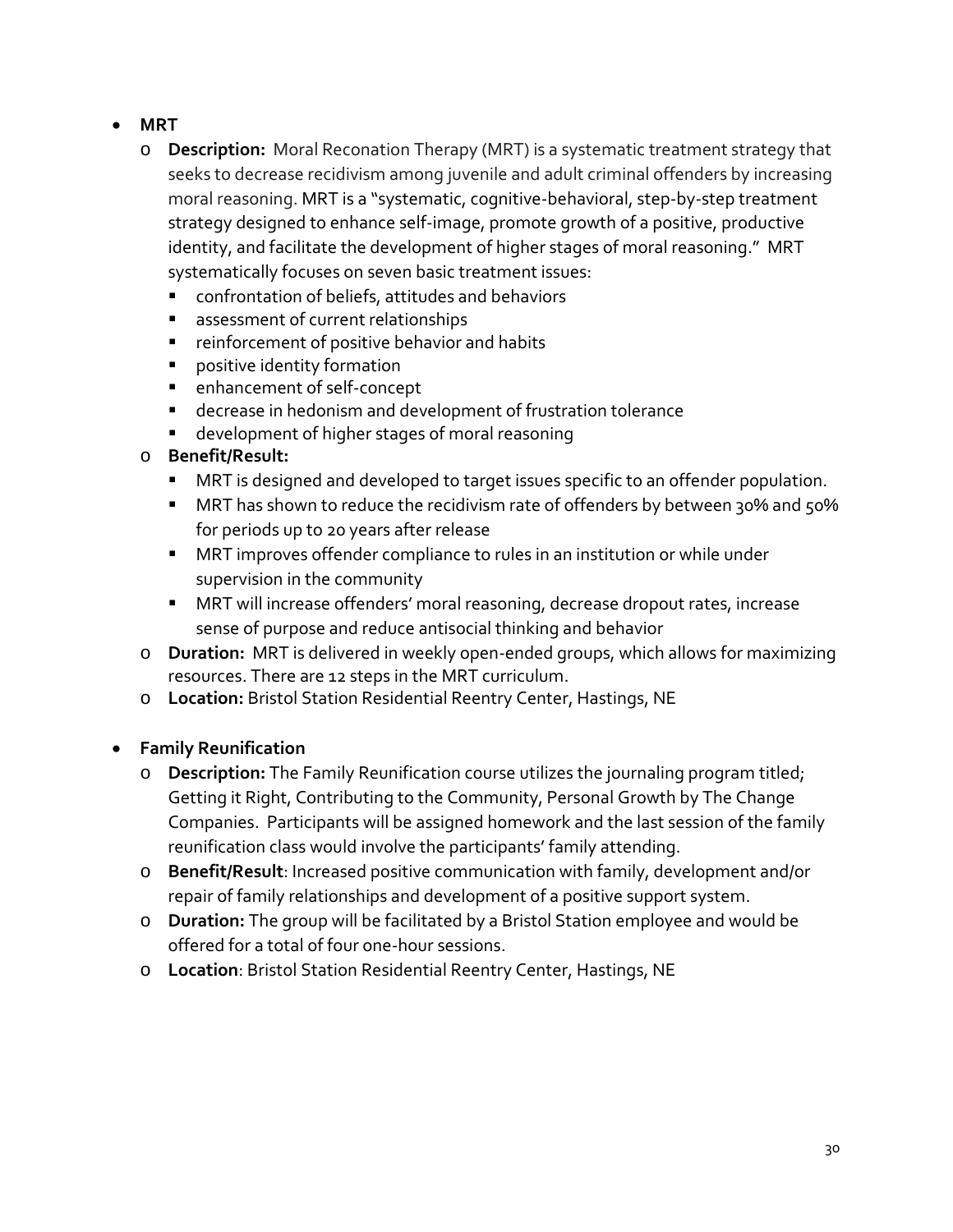# • **Parenting Skills**

- o **Description**: Bristol Station utilizes two different curriculums for parenting. The curriculum utilized for the participant are based on the needs of the participant from the risk/need assessment. Bristol Station utilizes 24/7 Dad™ & Parenting Wisely. The 24/7 Dad<sup>™</sup> program, offered through the National Fatherhood Initiative, is the most comprehensive fatherhood program available. Individuals having the need for additional parenting skills/training outlined in their Individual Program Plan (IPP) will be referred to community agencies for this support service.
- o **Benefit/Result**: Development of parenting skills
- o **Duration**: Parenting wisely, offered through Family Works, Inc., is eight hours of classroom time and the course would be set up in four, two-hour sessions.
- o **Location**: Bristol Station Residential Reentry Center, Hastings, NE

# • **Transitional Skills**

- o **Description:** Bristol Station utilizes The Change Companies, Interactive Journaling product, Transition Skills Program. The group will be facilitated by WAC Staff and will be no larger than 12 participants. There are multiple journaling sections that focus on a different topic relevant to re-entry. The sections are:
	- **Realistic expectations**
	- **Healthy relationships**
	- **Managing your time**
	- **Handling social influences**
	- Roadblocks in transition
	- **Thinking for a change**
	- **Authority figures**
	- **Managing your anger**
	- **•** Your safety net
- o **Benefit/Result**: Participants work to develop key skills that help them make responsible choices and avoid future incarceration.
- o **Duration**: It will be designed so that residents can join the group at any point in the process, which generally takes approximately nine weeks. The group will meet for no less than one hour and will be scheduled to compliment the participants' work hours.
- o **Location**: Bristol Station Residential Reentry Center, Hastings, NE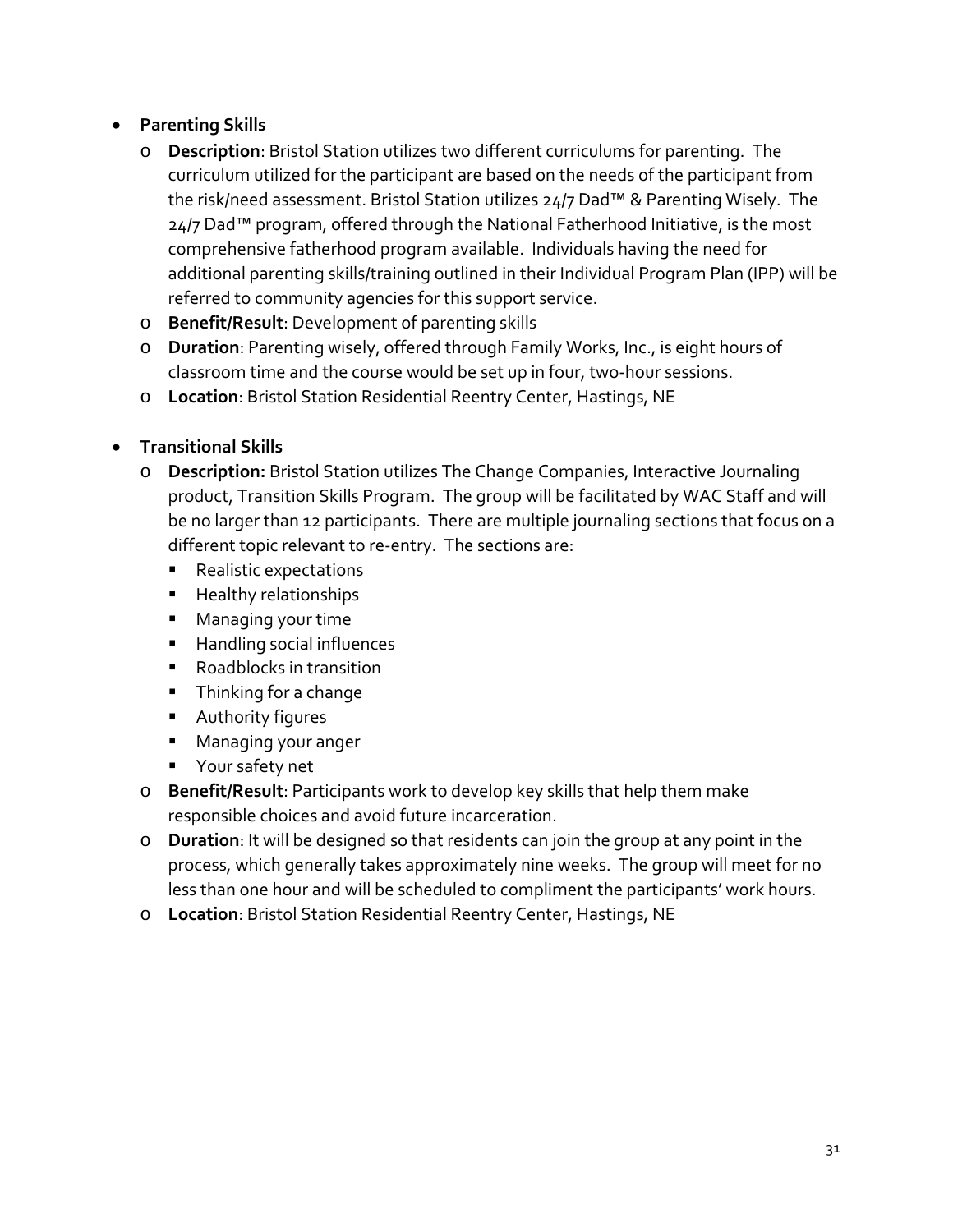- **Money Management**
	- o **Description**: Participants will work independently with their assigned case manager utilizing the "Basic Money Management" workbook. The curriculum will address challenges with the management of finances and making healthy financial choices.
	- o **Benefit/Result:** Development of a working budget and development of financial responsibility.
	- o **Duration**: Ongoing
	- o **Location**: Bristol Station Residential Reentry Center, Hastings, NE
- **Managing Mental/Medical** 
	- o **Description**: Bristol Station utilizes community resources for mental health needs. Participants are referred by their assigned case manager to ensure continuity of care or to establish care.
	- o **Benefit/Result:** N/A
	- o **Duration**: N/A
	- o **Location**: N/A
- **Health**
	- o **Description**: Bristol Station utilizes community resources for health needs. Participants are referred by assigned case manager to ensure continuity of care or to establish care.
	- o **Benefit/Result:** N/A
	- o **Duration**: N/A
	- o **Location**: N/A
- **Problem Solving**
	- o **Description**: Bristol Station will utilize The Change Companies' Communication Skills, evidence-based, interactive journaling techniques that will address three problem areas for participants: effective communication skills, anger management, and healthy relationships.
	- o **Benefit/Result**: Development of appropriate problem solving techniques and skills.
	- o **Duration**: 6 weeks
	- o **Location**: Bristol Station Residential Reentry Center, Hastings, NE
- **Time Management**
	- o **Description**: Participants will work with their case manager to assist in identifying and practicing good time management techniques.
	- o **Benefit/Result**: Participants will utilize good time management techniques to maximize their efficiencies and minimize unhealthy down time.
	- o **Duration**: Ongoing
	- o **Location**: Bristol Station Residential Reentry Center, Hastings, NE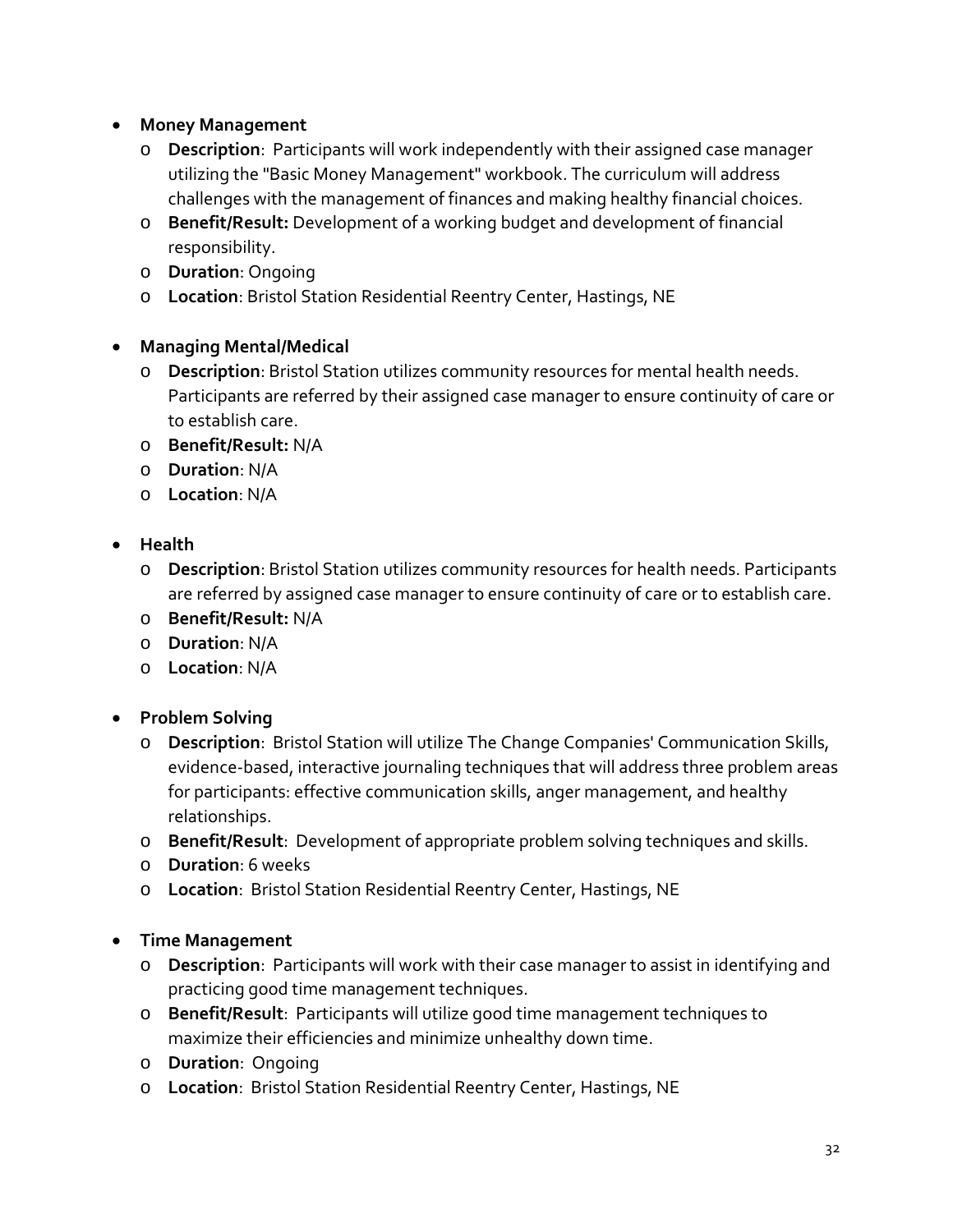# • **Anger Management**

- o **Description**: Bristol Station will utilize The Change Companies', evidence-based, interactive journaling techniques that apply Motivational Interviewing principals, cognitive-behavioral strategies and the behavior change model to address anger and the triggers.
- o **Benefit/Result**: Participants will develop frustration tolerance skills, anger-reducing techniques in order to make changes in their thinking, feelings and behaviors.
- o **Duration**: 4 to 6 Weeks
- o **Location**: Bristol Station Residential Reentry Center, Hastings, NE

# • **Transportation Independence**

- o **Description:** Participants will work one on one with their case managers to obtain and maintain a reliable mode of transportation.
- o **Benefit/Result:** Participants will have obtained a vehicle or other mode of transportation that is suitable to their needs.
- o **Duration:** 1 to 6 months
- o **Location:** Bristol Station Residential Reentry Center, Hastings, NE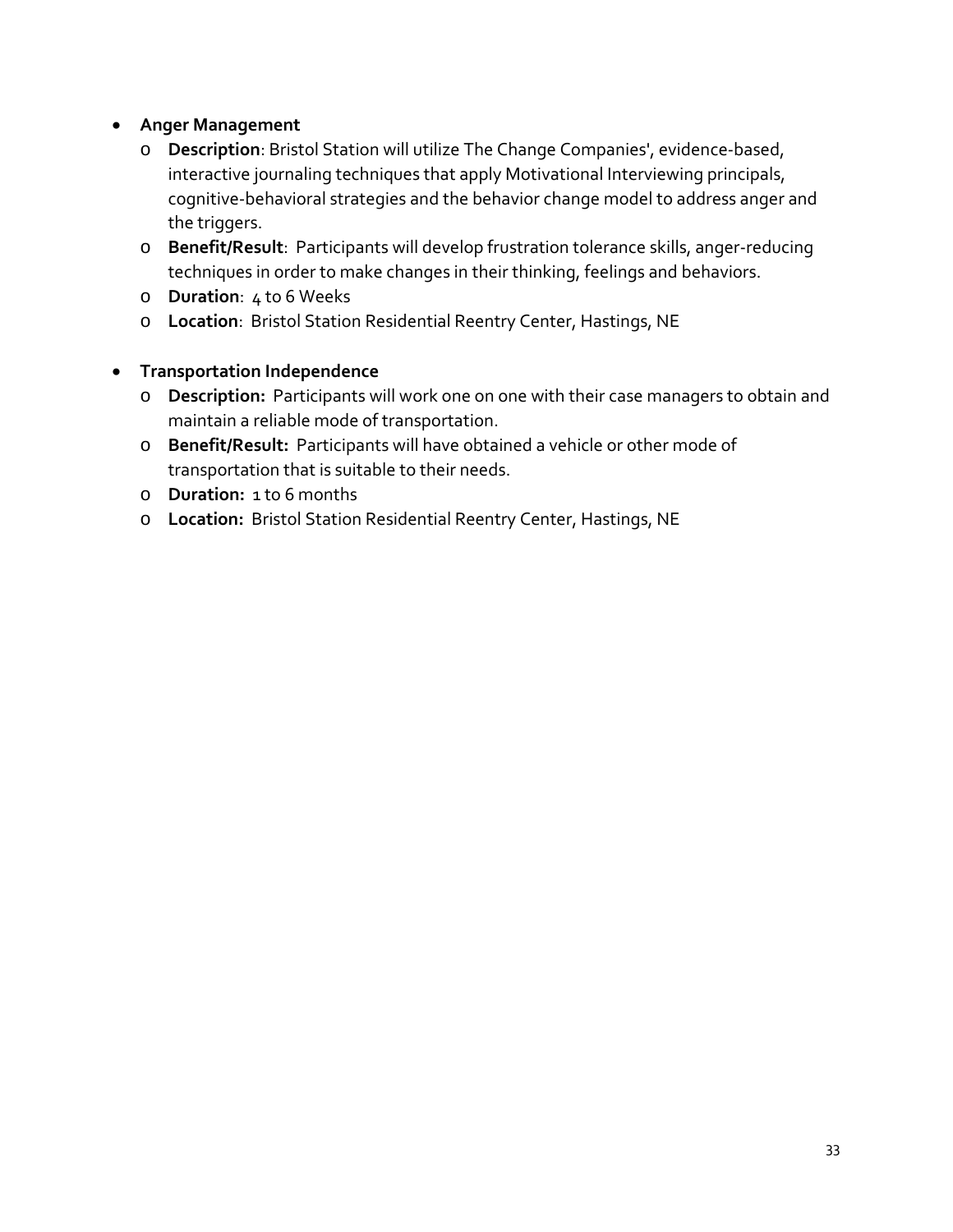# MENTAL HEALTH ASSOCIATION

**Overall Program Description:** MHA-NE programs and services are designed to work together to provide people living with severe behavioral health issues with meaningful and effective "wrap-around" support services. This holistic approach provides program participants with the ability to access the services they need as they need them.

#### **Program Areas**

- **Hope**
	- o **Description:** Supported employment programs help people find competitive jobs that are based on the person's preferences and abilities.
	- **Eligibility is based on an individual's choice. Employment specialists coordinate plans** with the treatment team if desired by participant
	- **Competitive employment is the goal. The focus is community jobs that pay at least** minimum wage or better
	- The job search starts immediately
	- **There are no requirements for completing extensive pre-employment assessment and** training or intermediate work experiences
	- Follow-along support is continuous. Choices and decisions about work and support are individualized based on the person's preferences, strengths, and experiences.
	- o **Benefit/Result:** Employment
	- o **Duration:** 90 Days
	- o **Location:** Honu, Region V, Community

#### • **Real**

- o **Description:** REAL provides ongoing community based support services to participants including advocating and supporting participants wishing to find their own housing, referral and assistance obtaining other community services, interpersonal and conflict resolution skills, and helping inmates prepare for discharge back into the community.
- Assistance in finding and maintaining safe, affordable and adequate permanent housing their choice
- **Assistance over-coming barriers and challenges**
- **Community integration activities**
- **Support groups**
- **Community education on reentry**
- Acquiring basic life needs (food, clothing, personal hygiene products)
- System navigation (behavioral and physical health services)
- **Other assistance as identified by the participant**
- o **Benefit/Result:** Housing and Public Assistance
- o **Duration:** Varies by Participant Need
- o **Location:** In Community, Region V, Facilities, Honu House, Keya House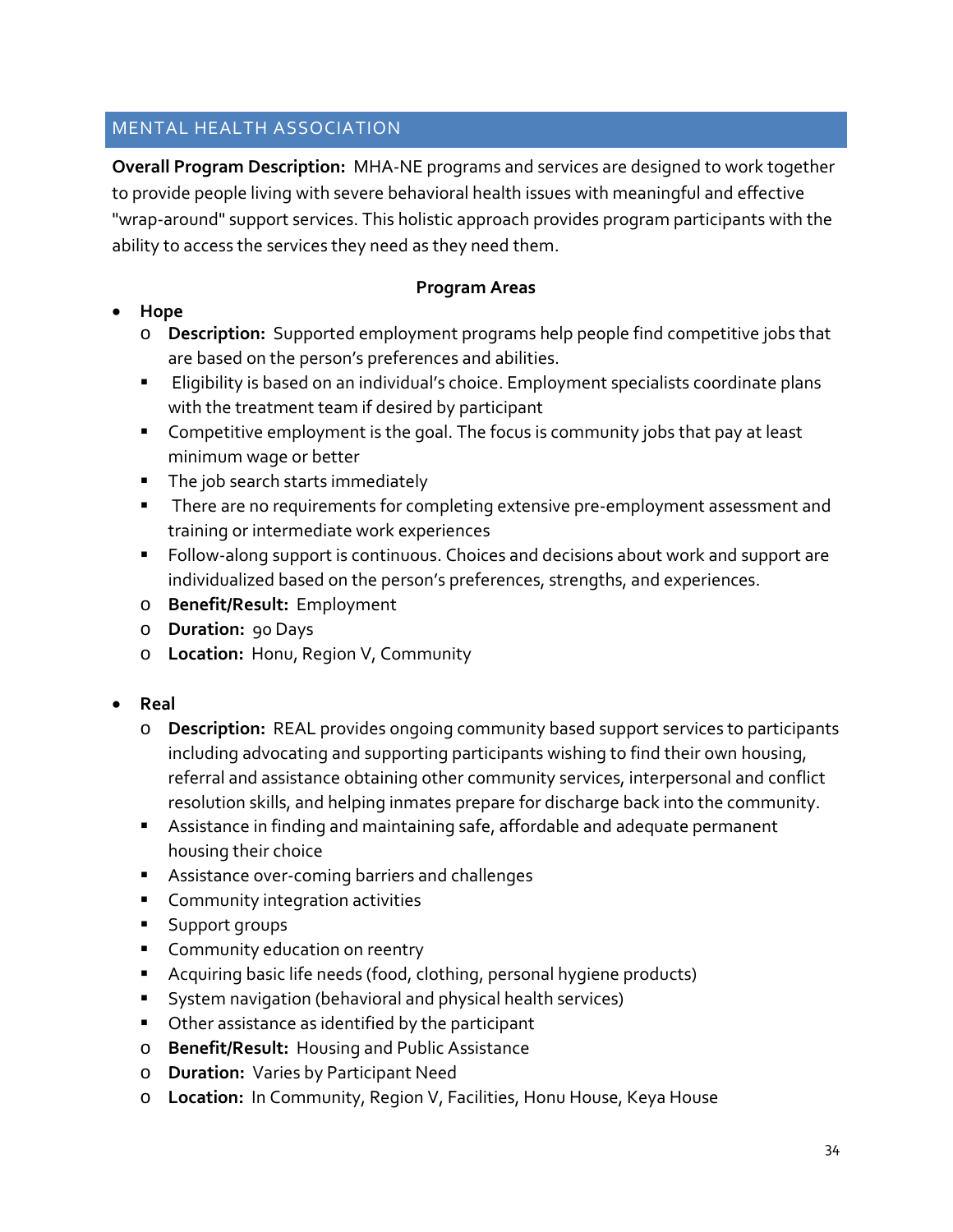- **Honu**
	- o **Description:** HONU Home provides participants with 90 days of safe transitional housing in a safe, stable and supportive environment along with:
	- o 24/7 peer support, wellness and recovery education to help them manage their behavioral health issues, life skills training including tenant education (RentWise), communication and interpersonal skills, navigating the community, transportation and other activities identified by the participant, warm line where anyone can call in and access a friendly and supportive person to talk to, basic life needs - food, clothing, personal hygiene products, accessing healthcare, healthcare system navigation, and community/social integration activities
	- o **Benefit/Result:** Transitional Living
	- o **Duration:** Up to 90 days
	- o **Location:** Honu House

# • **Keya**

- o **Description:** Short-term stay facility for participants transitioning to treatment facilities or other housing. Participants complete Wellness Vision and Action Plan and participate in group events.
- o **Benefit/Result:** Keeps participants out of ER and expensive treatment centers
- o **Duration:** Up to five days
- o **Location:** Keya House

#### • **Benefits**

- o **Description:** The comprehensive benefits program is designed to help individuals who receive social security benefits be able to make informed choices when they return to work. Often times, benefits are affected by income from work. Beneficiaries receiving Social Security Disability Insurance and/or Supplemental Security Income receive a written benefits analysis that is tailored to the individual participant's benefits situation and stated work goal. The Benefits Specialist will provide education about applicable work incentives. Follow-up services are provided at regular scheduled intervals and at critical touch points which are identified at the initial meeting. Beneficiaries can receive assistance in communicating with the social Security Administration, Nebraska Department of Health and Human Services, General Assistance, Housing or any other public assistance. The Benefits Specialist promotes, teaches, and emphasizes benefits literacy.
- o **Benefit/Result:** Documentation/Income/Housing/Other Public Assistance
- o **Duration:** Varies based on need
- o **Location:** Region V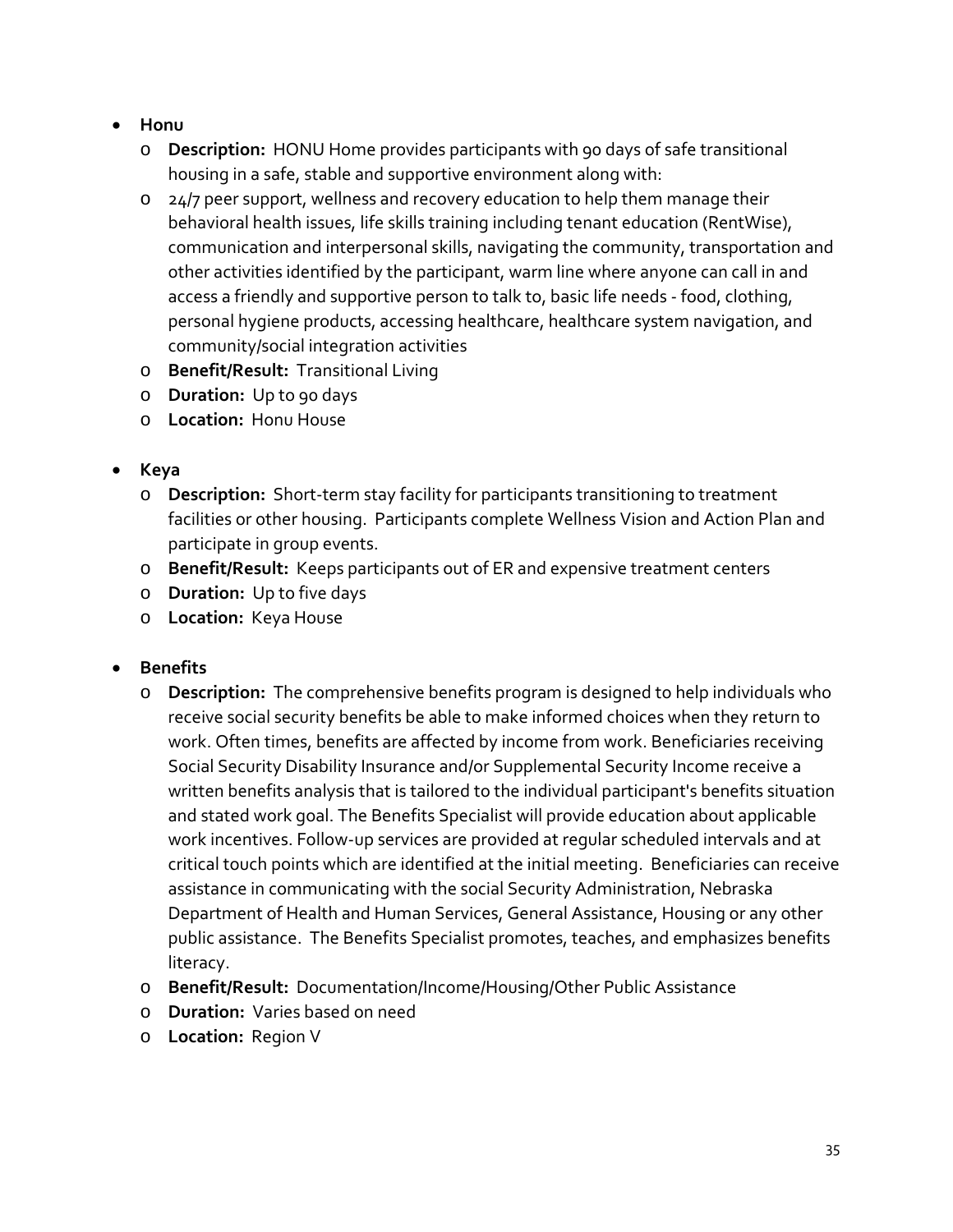- **Inmate Support**
	- o **Description:** Peer and social support for those individuals still incarcerated.
	- o **Benefit/Result:** Support
	- o **Duration:** Varies by Participant Need
	- o **Location:** NDCS Facilities

# **Rent Wise**

- o **Description:** RentWise is a Six Module curriculum that helps individuals prepare to be successful renters. Participants in the group receive a RentWise Workbook and Organizer.
- o **Modules include:** Communication and Conflict Resolution, Managing Money, Finding a Place to Call Home, Getting Through the Rental Process, Taking Care of Your Home, and When You Move Out. The workbook contains the six modules and the organizer provides a place for renters to store rental records such as leases and letters to and from the landlord. The workbook also includes twelve worksheets and a resource guide. The groups are held in the community. The workshop is held one day a week for six weeks and each session is an hour and a half in length. Participants will receive a certificate at the completion of the course that they can show to landlords that they have a desire to be good tenants.
- o **Benefit/Result:** Certificate
- o **Duration:** Six Weeks
- o **Location:** In Community, Region V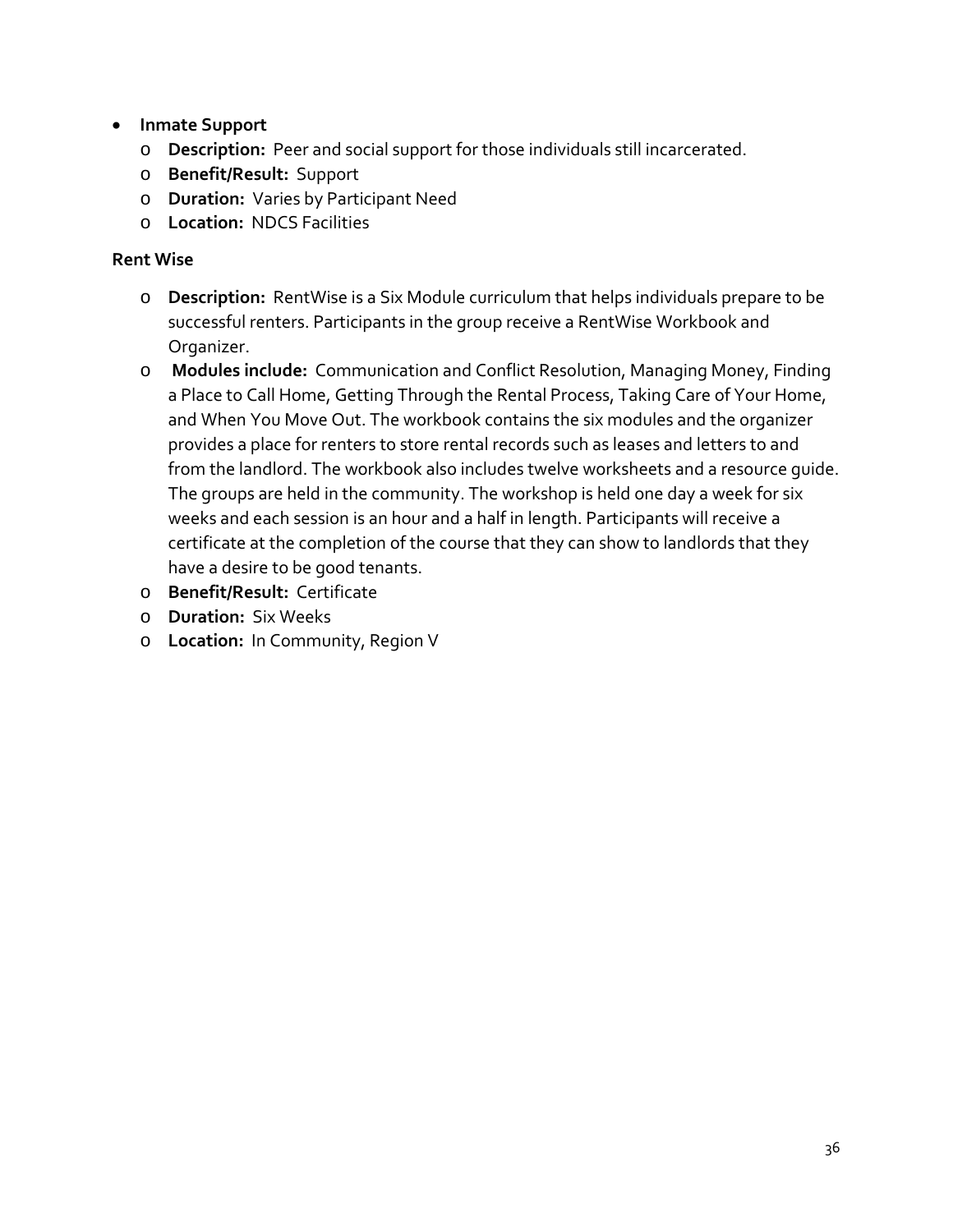- **Wrap**
	- o **Description:** WRAP has been proven to be a highly effective education tool that provides participants with the opportunity to individually craft their own wellness program. MHA-NE was instrumental in bringing WRAP to Nebraska in 2005, and all staff have participated in WRAP workshops, and currently has two advanced (Train the Trainer) and 12 group facilitators on staff.
	- **The key elements of a WRAP Plan include:**
	- **Wellness Toolbox:** This is a listing of things the participant has done in the past, or could do, to help them stay well, and also things they could do to help them feel better when they are not doing well.
	- **Daily Maintenance Plan:** Helps the participant recognize those things which they need to do to remain healthy. The three elements of the plan include 1.) A description of yourself when you are well; 2.) The Wellness Tools you know you must use every day to maintain your wellness; and 3.) A list of things you might need on any day to stay well.
	- **Identifying Triggers and an Action Plan:** Triggers are external events or circumstances that may produce very uncomfortable emotional or psychiatric symptoms, such as anxiety, panic, discouragement, despair, or negative self-talk.
	- **Identifying Early Warning Signs and an Action Plan:** Early warning signs are internal and may or may not arise in reaction to stressful situations. In spite of a person's best efforts to take care of themselves, they may begin to experience early warning signs, subtle signs of change that indicate they may need to take further action.
	- **IDED IS Artifying When Things Are Breaking Down and an Action Plan: When the person in Artify Properson** experiences feelings and behaviors that indicate he or she needs to take immediate action to prevent his or her mental health from worsening. When the consumer writes the action plan, he or she prepares for times when things are breaking down by listing actions that will reduce symptoms.
	- **Crisis Planning:** Similar to a medical advanced directive, the crisis plan gives the person the opportunity to identify how they would like to be treated when a crisis occurs. Although not recognized as a legal document in Nebraska, many law enforcement and emergency services personnel will honor it wherever possible.
	- **Post Crisis Planning**: A prepared course of action to help the person regain their mental wellness, identifying preferred care and support personnel, course of treatments and medications.
	- o **Benefit/Result:** Action Plan
	- o **Duration:** 8 Weeks
	- o **Location:** Honu House, NDCS Facilities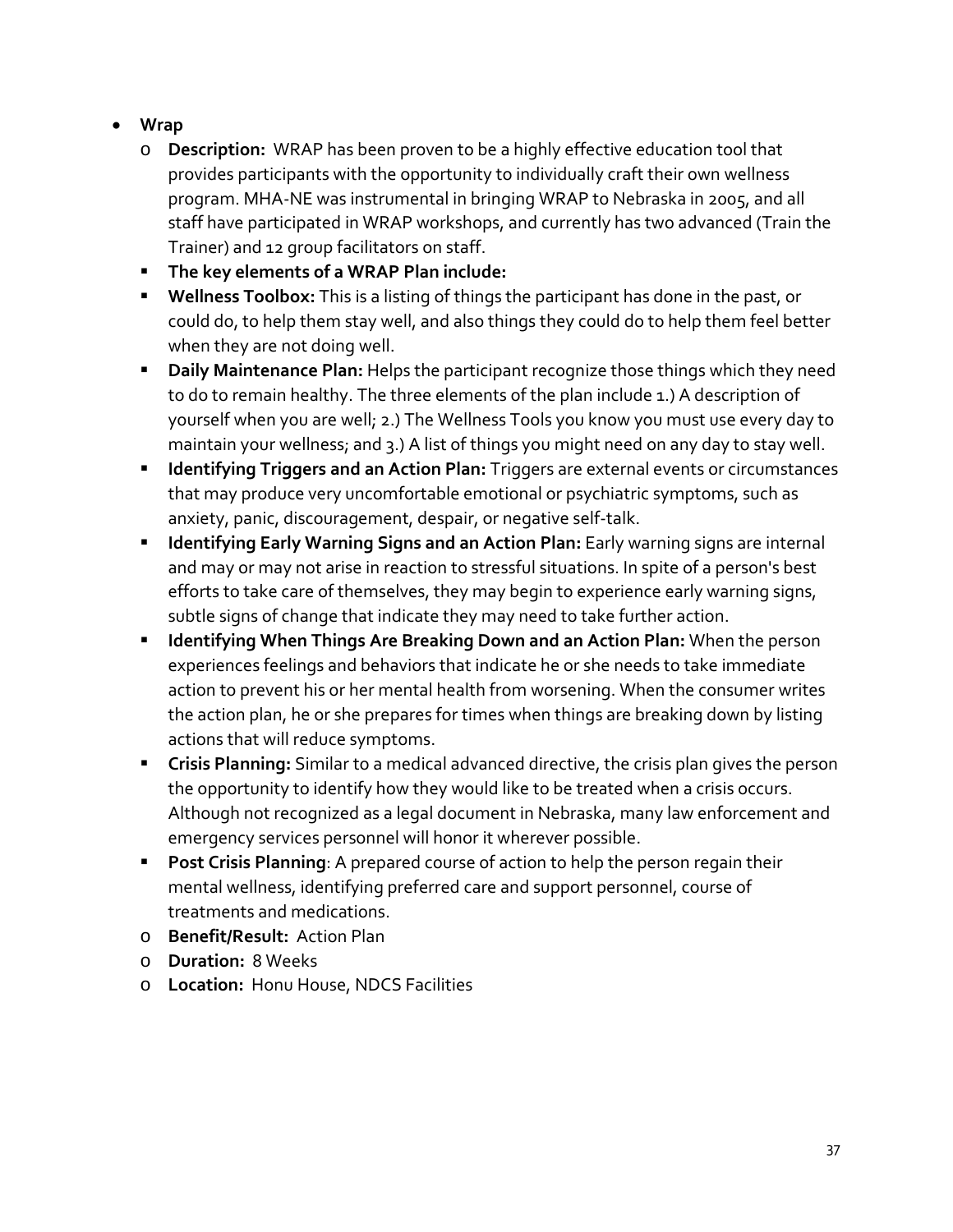# METROPOLITAN COMMUNITY COLLEGE

**Overall Program Description:** MCC currently provides an extensive array of education and work readiness training both within area correctional facilities and to individuals re-entering society. These services are currently being provided by one full-time Re-Entry Coach and three part-time Re-Entry Coaches.

#### **Program Areas**

- **Initial Communication**
	- o **Description:** Meet with students to discuss career planning, program determination, scholarship information, registering for classes and training, financial aid/funding information, conduct assessments, create educational plans and assist students with community resources referrals.
	- o **Benefit/Result:** Help students determine a career pathway and/or access immediate employment or community resources. Initial communication helps to determine program participants' next steps.
	- o **Duration:** Varies
	- o **Location:** OCC, CCC-O, NCYF, TSCI, NCCW, MCC (Re-Entry)
- **Forklift Certification**
	- o **Description:** Comprehensive training for population to gain forklift certification
	- o **Benefit/Result:** Receipt of Certificate of Completion and possible employment
	- o **Duration:** 1 day
	- o **Location:** MCC's Fort Omaha Campus or South Omaha Campus
- **OSHA: One-day training**
	- o **Description:** Comprehensive training in mandated job safety requirements and guidelines
	- o **Benefit/Result:** Receipt of OSHA certification and possible employment
	- o **Duration:** 1 week or 4 weeks (1 week for 10 hour; 4 week for 30 hour)
	- o **Location:** OCC, MCC
- **Non-Credit Workshops**
	- o **Description:** Life skills training and education
	- o **Benefit/Result:** Receipt of Certificate of Completion, acquire life skills and possible employment
	- o **Duration:** 1 2 days
	- o **Location:** OCC, CCC-O, NCYF, TSCI, NCCW, MCC (Re-Entry)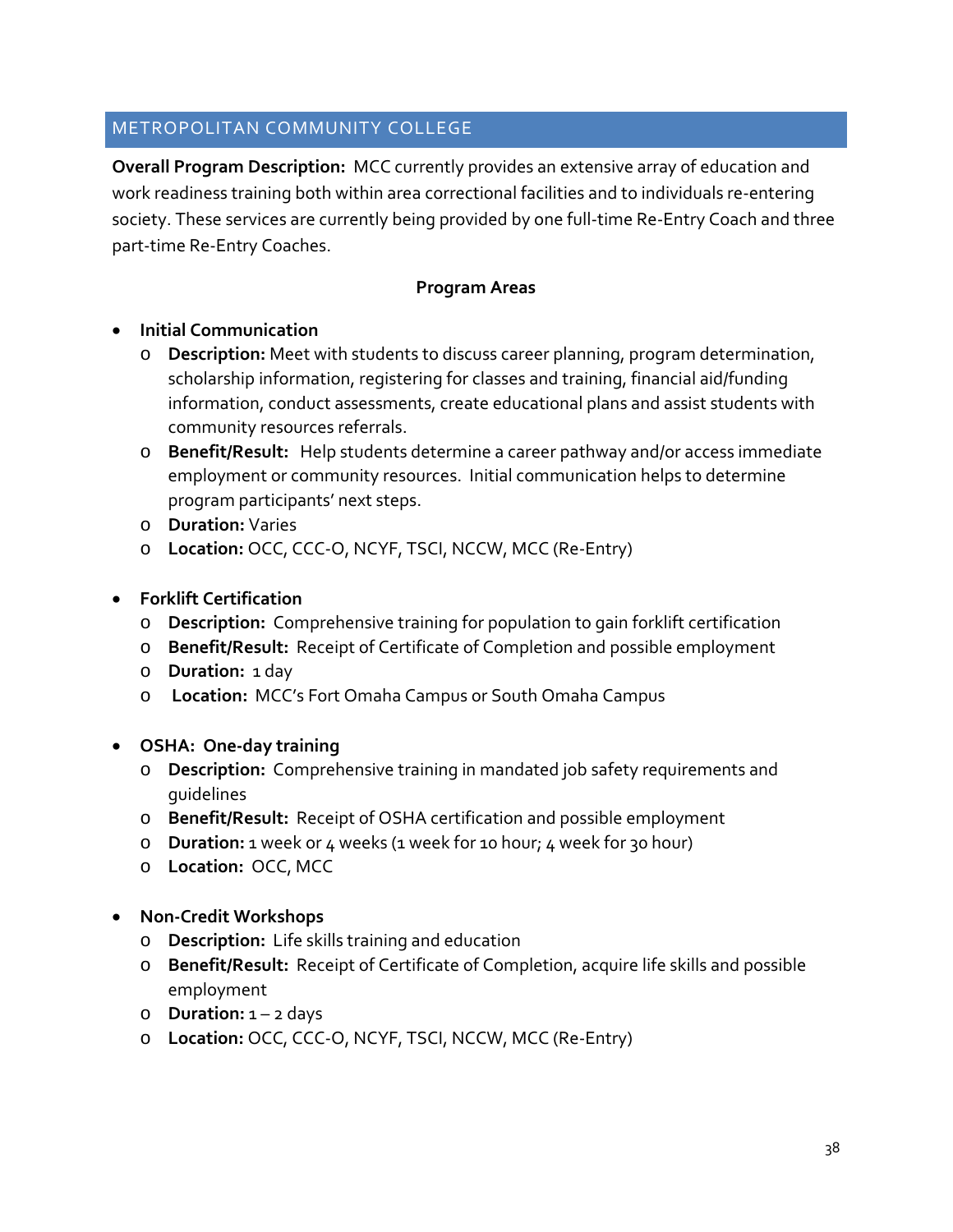- **National Certification – Certified Production Technician, Manufacturing Skills Standards Council** 
	- o **Description:** Participants complete four courses in safety, quality practices and measurement, manufacturing processes and production and maintenance awareness. After successfully passing four assessment tests, participants receive a national certification.
	- o **Benefit/Result:** Opportunities for gainful employment in manufacturing
	- o **Duration:** 1 quarter to 1 year (depending on location of participant)
	- o **Location**: OCC, MCC
- **GED**
	- o **Description:** Noncredit study to prepare for official GED testing (high school equivalency)
	- o **Benefit/Result:** Acquisition of official GED
	- o **Duration:** Dependent on skill level of participant
	- o **Location:** MCC
- **Non-Credit ESL**
	- o **Description:** Noncredit course offering basic introduction to the English language by those whose second language is English
	- o **Benefit/Result:** Building language skills in order to communicate more effectively
	- o **Duration:** Dependent on skill level of participant
	- o **Location:** OCC, MCC
- **Foundation Classes**
	- o **Description:** Credit classes: WORK 1400 Employability Skills and WORK 0900 Intro to **Microcomputers**
	- o **Benefit/Result:** These are the core classes for the program and give participants skills to succeed in other MCC courses. They develop life skills, as well.
	- o **Duration:** 1 quarter
	- o **Location:** OCC, MCC, NCCW, NCYF, TSCI
- **3 MCC Core Courses**
	- o **Description:** Completion of any 3 college credit courses
	- o **Benefit/Result:** college credit
	- o **Duration:** 9 months or longer
	- o **Location:** OCC, NCYF, NCCW, TSCI, CCC-O, MCC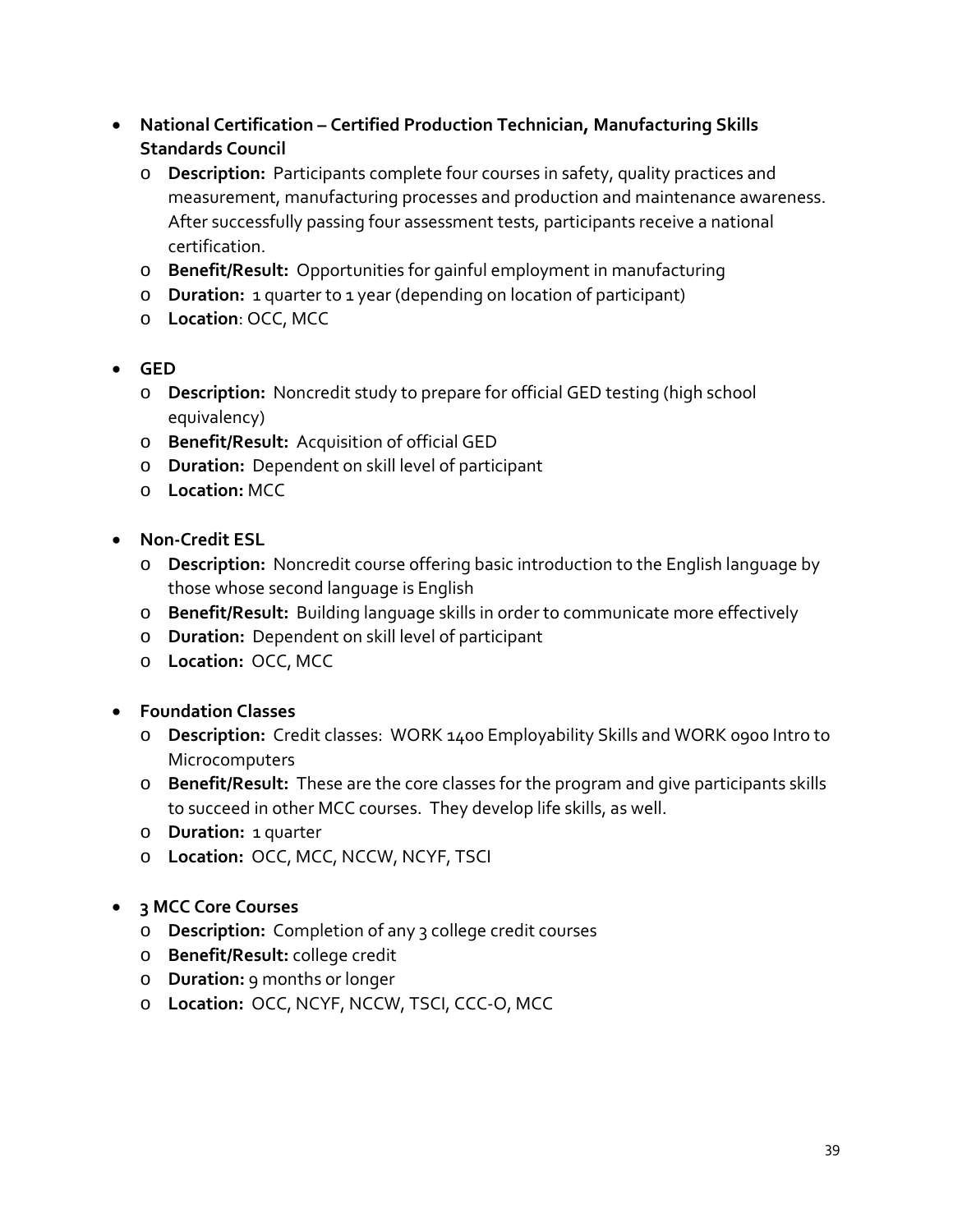- **MCC Certificate of Completion - noncredit**
	- o **Description:** Issued to program participants who complete MCC noncredit workshops or trainings
	- o **Benefit/Result:** Helps participants to build life skills
	- o **Duration:** Ongoing
	- o **Location:** OCC, NCYF, NCCW, TSCI, CCC-O, MCC
- **MCC Certificate of Completion – credit (Diversified Manufacturing)**
	- o **Description:** Participants who complete four core diversified manufacturing courses receive a certificate from MCC and have an opportunity to receive a national certification
	- o **Benefit/Result:** Participants will be introduced to various employers with gainful employment opportunities
	- o **Duration:** 1 quarter to 1 year (depending on location of participant)
	- o **Location:** OCC, MCC
- **Career Certificate:** Professional Skills, Financial Studies, General Management, Customer Service Representative, Manufacturing Process Operations, Residential Carpentry, General Construction/Remodeling
	- o **Description:** Participants complete an average of 28-32 focused credit hours
	- o **Benefit/Result:** Participants achieve a career certificate and may continue on to the next stackable credential
	- o **Duration:** 1 year 2 years (depending on location of participant)
	- o **Location:** OCC, MCC
- **Associate degree**
	- o **Description:** Any one of the 100+ associate degree programs offered at MCC
	- o **Benefit/Result:** Receipt of an associate degree
	- o **Duration:** Dependent on student commitment and schedule
	- o **Location:** OCC, NCYF, NCCW, TSCI, MCC
- **Long Term Relief**
	- o **Description:** Group created to support individuals who have been incarcerated for over 10 years and/or served multiple sentences with the purpose of increasing knowledge of current technology, referrals to community resources for transition preparation and to build peer support.
	- o **Benefit/Result:** Successful transition to community and healthy relationships
	- o **Duration:** Ongoing or self-terminated
	- o **Location:** CCC-O and MCC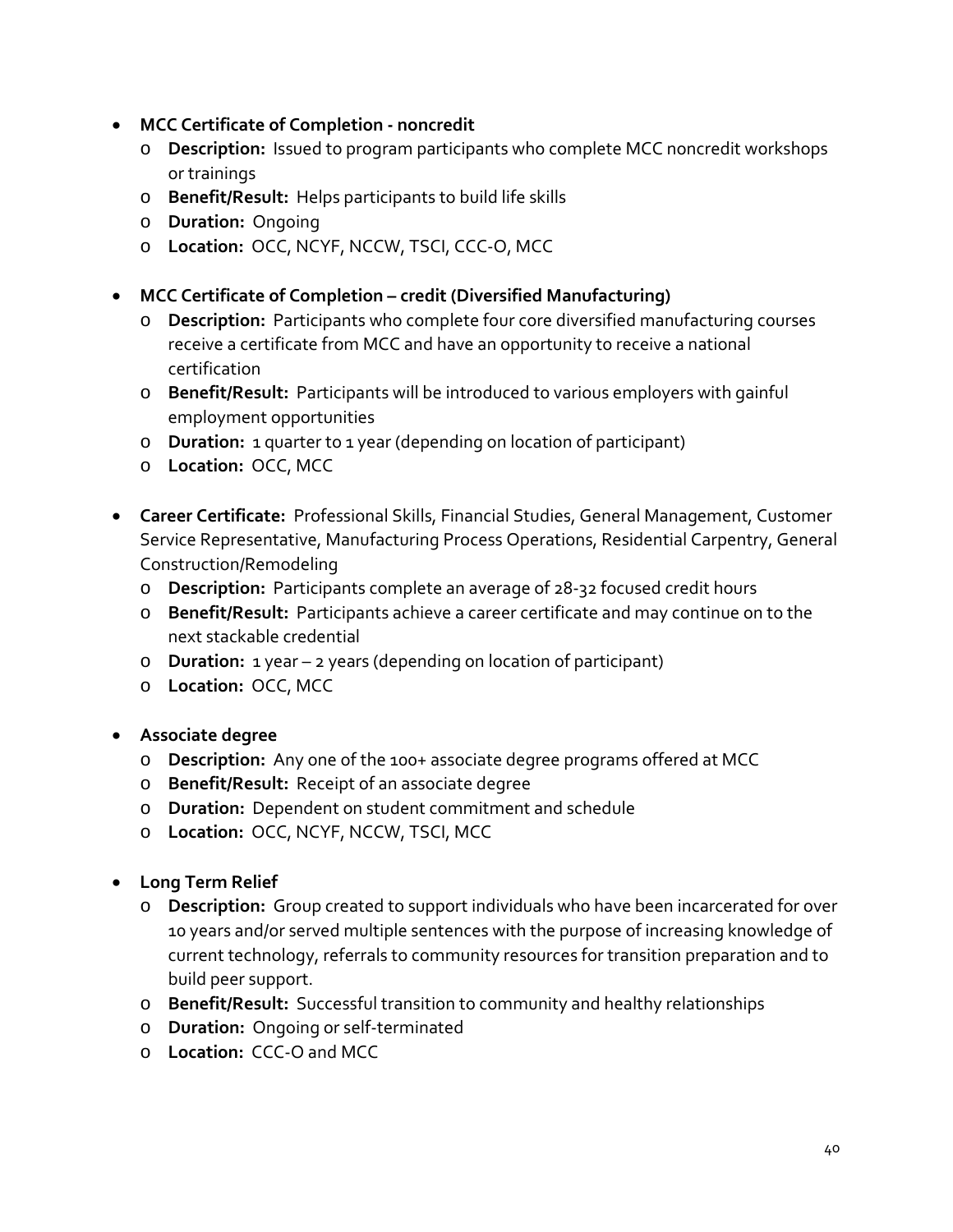## **Four-Week Workshops**

- **Welding**
	- o **Description:** Noncredit training and credit education
	- o **Benefit/Result:** Skilled laborers for entry level welding employment upon release
	- o **Duration:** 4 weeks to 11 weeks
	- o **Location:** OCC
- **Keyboarding**
	- o **Description:** Introduction to keyboarding and keyboard skill building
	- o **Benefit/Result:** Able to navigate keyboard and utilize technology more efficiently
	- o **Duration:** 4 weeks
	- o **Location:** OCC

# • **Mastering Soft Skills: Time Management**

- o **Description:** Enables participants to explore the value of time and diagnosing time management issues in personal planning as well as workplace.
- o **Benefit/Result:** Improve personal development and gain employability skills
- o **Duration:** 4 weeks
- o **Location:** OCC

# • **Mastering Life Skills: Decision Making**

- o **Description:** Assists students in the study of identification and choice determination of alternatives based on the values and preferences as it relates to individual decision making
- o **Benefit/Result:** Achieve maximum results in personal and employment related areas
- o **Duration:** 4 weeks
- o **Location:** OCC

# • **Mastering Soft Skills: Goal Setting**

- o **Description:** Participants explore personal capabilities and effective goal setting strategies along with relationship skills.
- o **Benefit/Result:** Establishing steps in a timeline in which goals and objectives are accomplished
- o **Duration:** 4 weeks
- o **Location:** OCC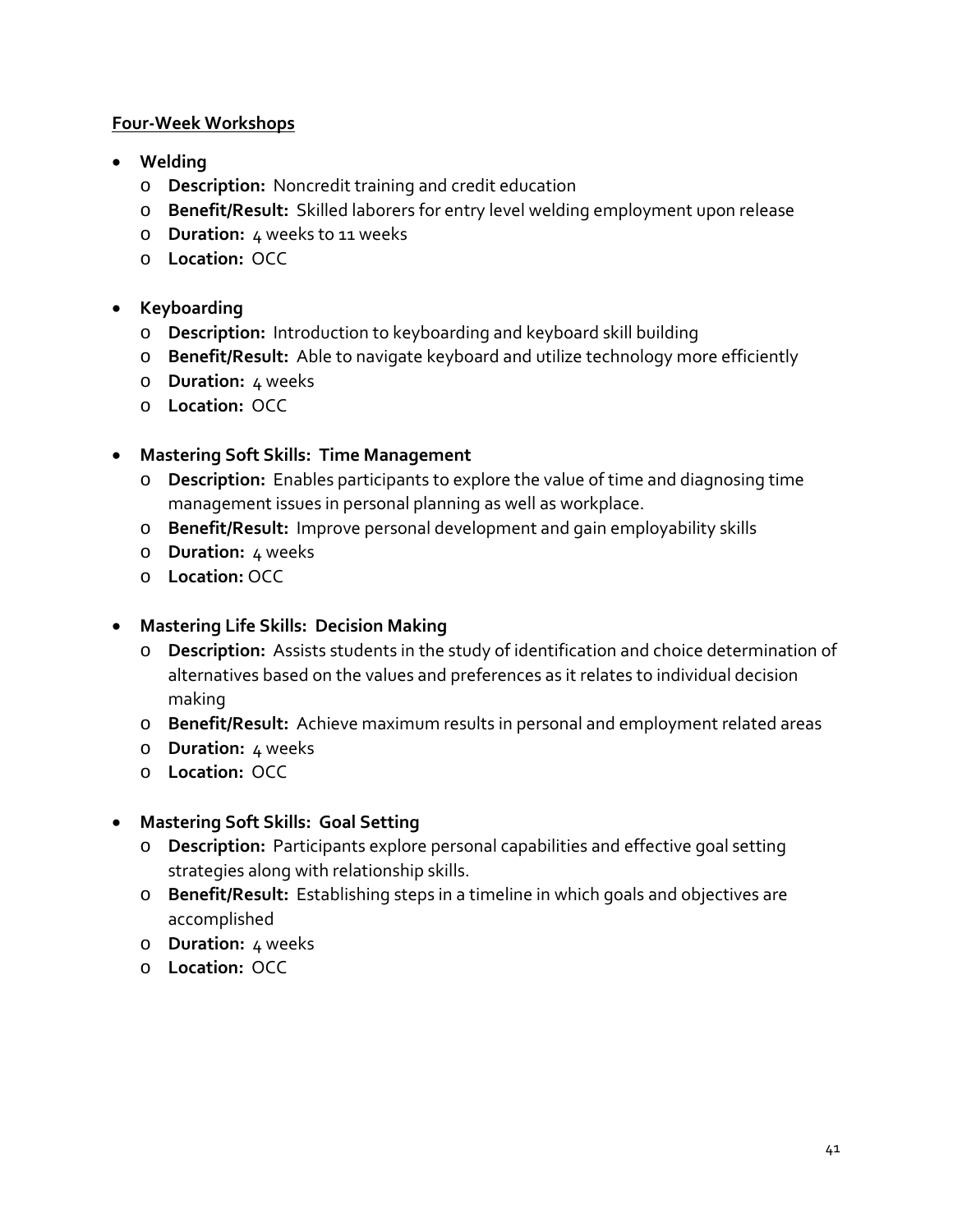- **Mastering Soft Skills: Relationship Building** 
	- o **Description:** Participants reengineer attitude and understand its influence on behavior as it relates to mastering soft skill strategies in the workplace and in general.
	- o **Benefit/Result:** Enhanced holistic development of participants and improved employability skills
	- o **Duration:** 4 weeks
	- o **Location:** OCC
- **ACT National Career Readiness Certificate (NCRC)**
	- o **Description:** The NCRC measures and certifies essential work skills needed for job success. It is widely used by employers, educators, workforce developers, and others to provide evidence that job seekers have the skills employers are looking for. During this course, participants will have an opportunity to participate in NCRC testing. The testing consists of three assessments: Applied Mathematics, Locating Information, Reading for Information.
	- o **Benefit/Result:** Certificate
	- o **Duration:** 3 Hours
	- o **Location:** OCC, NCCW, TSCI, MCC, NCYF, CCCO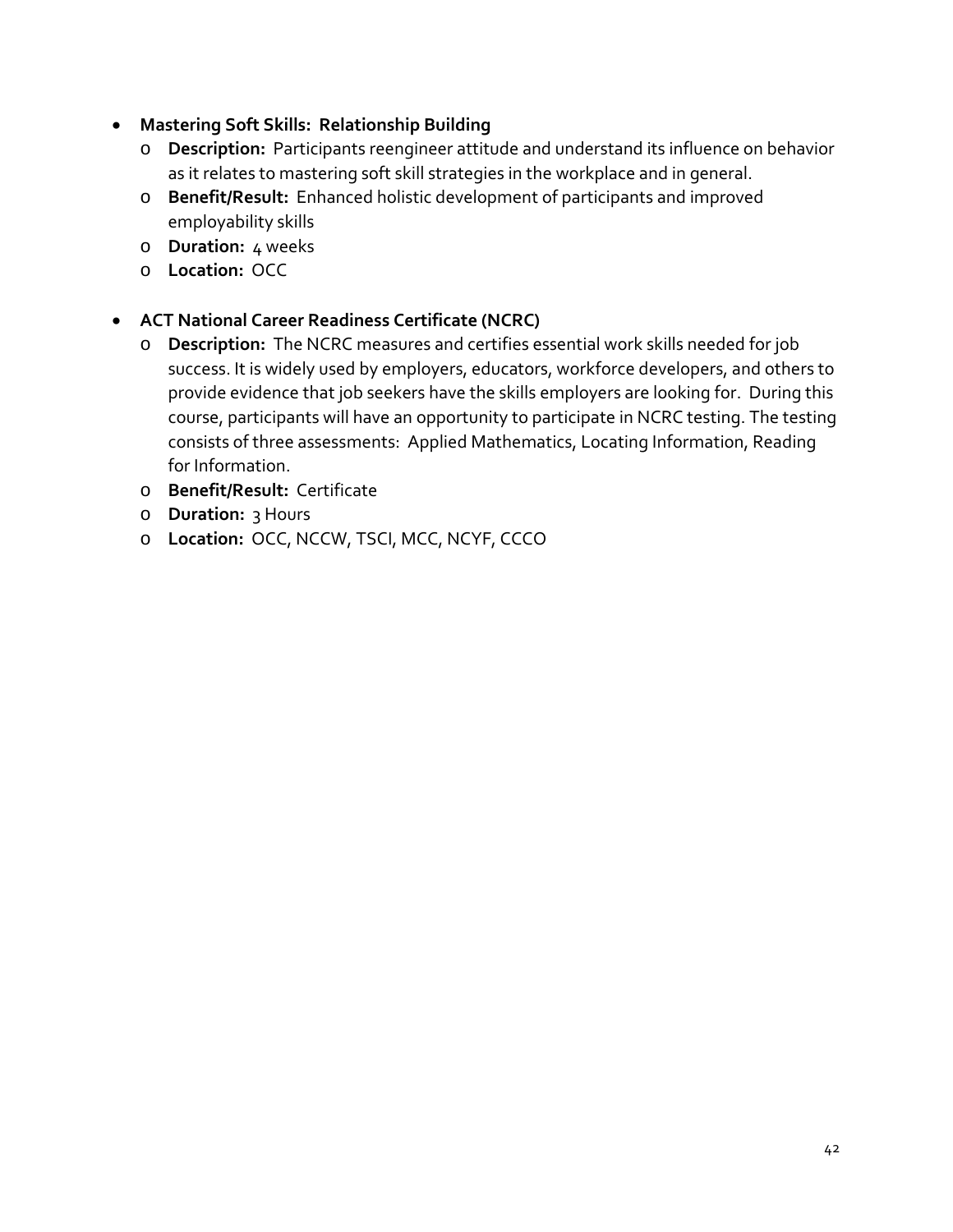# RECONNECT

**Overall Program Description:** Our organization's mission and the objectives of ReConnect2Success, our reentry program, relates to increasing public safety and reducing recidivism by helping men and women returning from prison gain skills, connect with resources and grow their capacity to become self-sufficient so they are no longer vulnerable to engaging in behaviors that cause them to reoffend or prey on the community. Our program's primary purpose is to help increase the reentry success rate of returning men and women by providing them with the support to help them reach their full potential while recognizing the concerns of public safety.

#### **Program Areas**

- **Orientation/Pre-Release Reentry Support/Post-Release Reentry Support/Ready for Work**
	- o **Description:**
		- ReConnect 2 Success (R2S) is a comprehensive reentry program that provides support and services to help clients navigate reentry barriers with focus on employment.
		- **EXTENT** Client is referred to program by parole, probation, community partners, or voluntary walk-in.
		- Client participates in **Orientation** Workshop that focuses on helping client identify and address overall reentry barriers and develop a reentry plan.
		- Client must complete the Orientation Workshop to participate **Ready4 Work**-Job and Career Readiness workshop to prepare clients for the world of work with emphasis on employment readiness and job retention skills.
		- Client participates in **Reentry Support** to help client manage reentry plan, meet reentry goals and effectively utilize available community resources
	- o **Benefit/Result:** To help clients begin to develop skills to make them more successful in the labor market
	- o **Duration:** Workshop plus ongoing support. In 4-6 weeks, we hope to have participants employed.
	- o **Location:** ReConnect2Success Office

#### • **One-Day Success Prep Workshop**

- o **Description:** Life Skills Program offered only once while visiting WEC facility
- o **Benefit/Result:** Certificate
- o **Duration:** One day
- o **Location:** WEC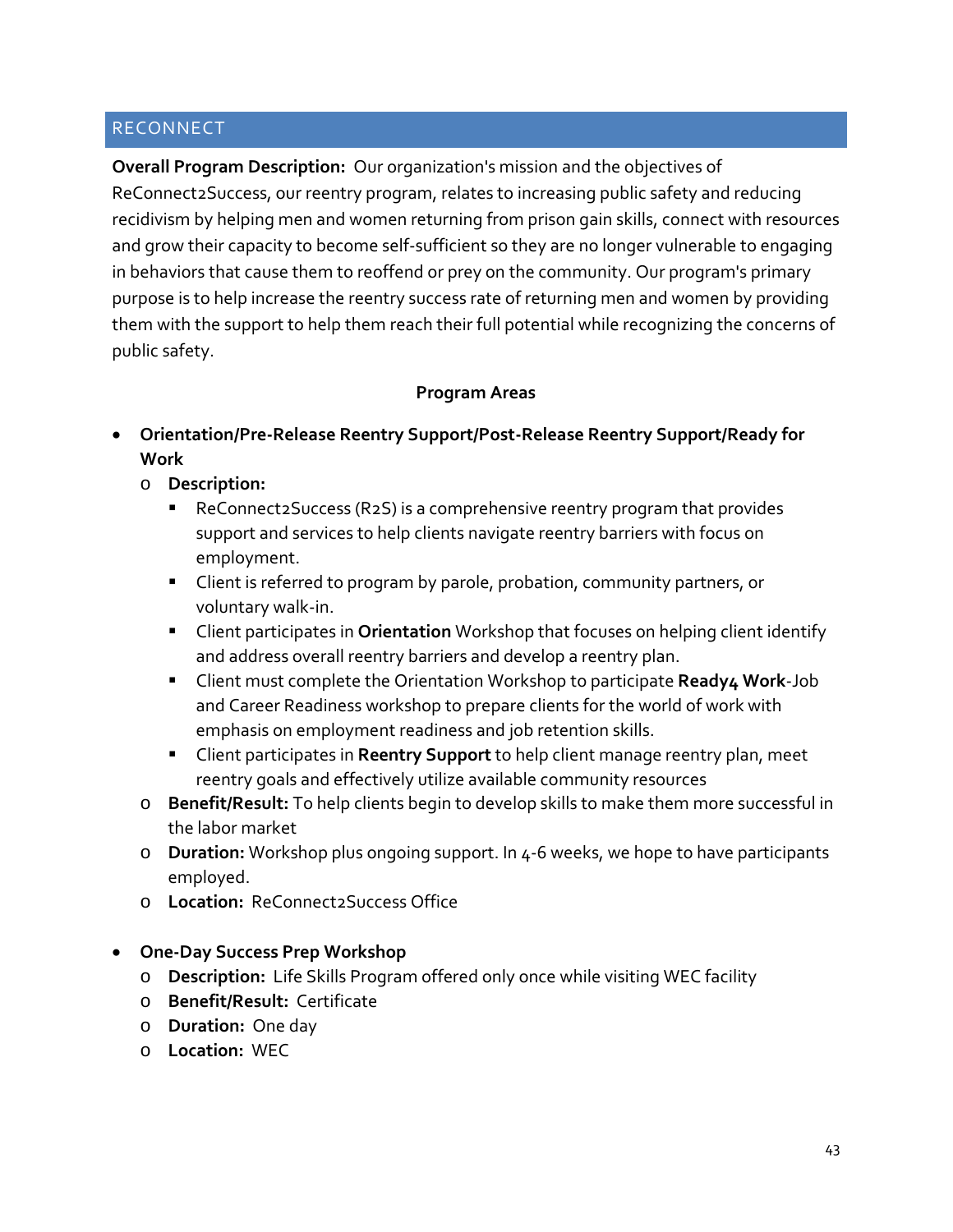# • **Success Prep**

- o **Description:** Success Prep is a 5-week life skills program offered in LCC, NSP, TSCJ, CCCO, OCC, and NCYF. Client enrolls in the class or is assigned to the class. Intake is completed during the first class, and participant becomes a client. Upon completion of Success Prep, Client may participate in pre-release reentry support. Client is assisted with developing transition and reentry plan, provided career and educational resources upon request and help in identifying community resources for help upon release. Client is encouraged to engage with R2S upon release.
- o **Benefit/Result:** To help clients examine thinking skills and begin preparing for reentry and to help them look at their prison sentence as a positive experience for growth
- o **Duration:** 5 weeks with follow up support
- o **Location:** NDCS facilities
- **Final Number**
	- o **Description:** The purpose of Final Number to prepare participants to take advantage of opportunities provided in prison lo make this their final number. Client participates in Final Number, a two-week workshop. Upon completion, client is encouraged to enroll in Success Prep. Client may begin requesting reentry support and participate in Reentry Support Programming and will begin receiving help to develop reentry planning, explore job and career options, and hone life skills.
	- o **Benefit/Result:** Help clients to shift their thinking regarding prison so they can take advantage of all opportunities to make this their final number. Also prepares clients to participate in Success Prep.
	- o **Duration:** 2 weeks
	- o **Location:** DEC only
- **Construction Tool Box Credentials**
	- o **Description:** Provides training that leads to what the profession refers to as portable credentials in the construction industry.
	- o **Benefit/Result:** To help participants gain entry level industry recognized credentials to maximize their opportunities for employment
	- o **Duration:** 40 hours 5 Days
	- o **Location:** ReConnect2Success Office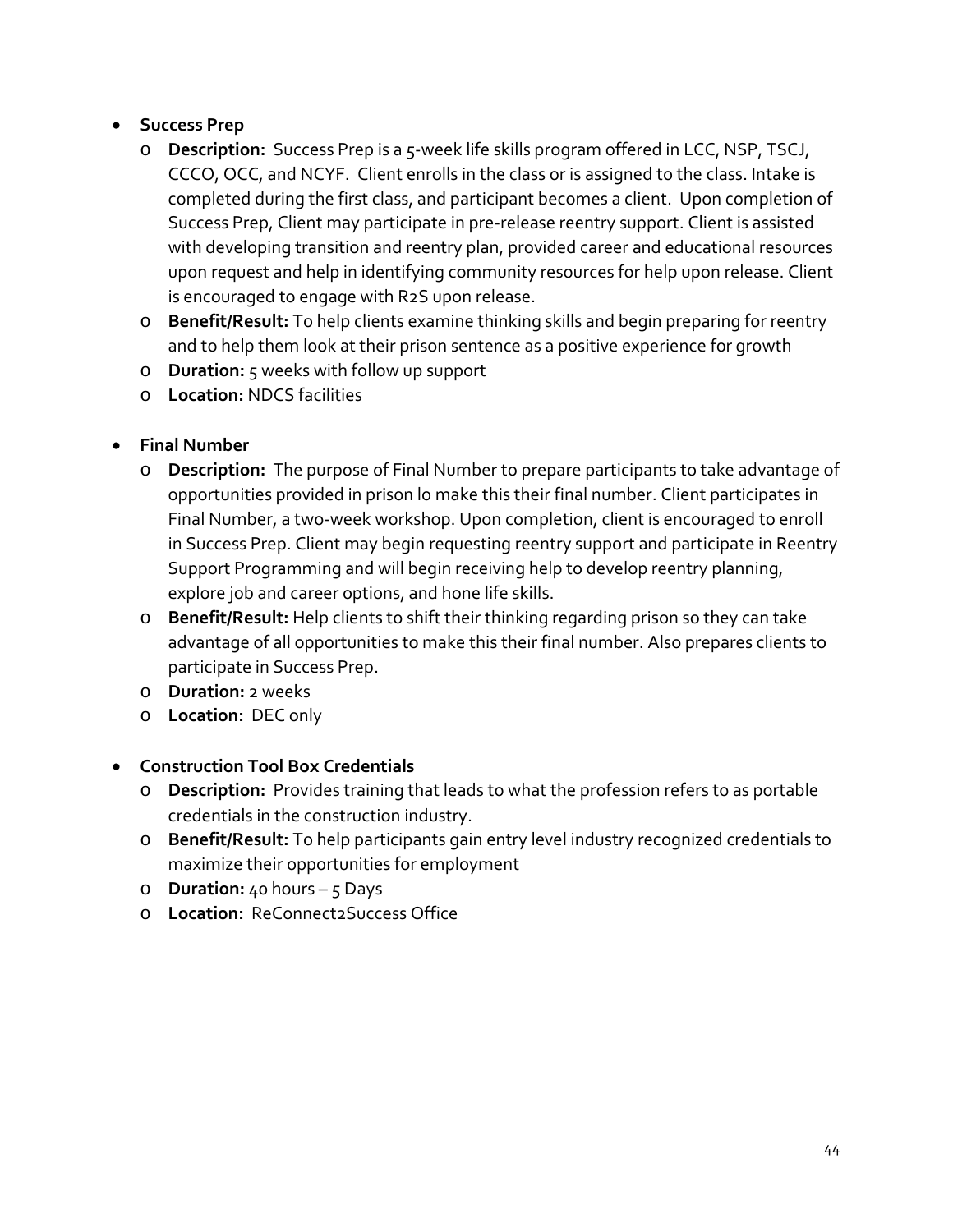# RESCARE

**Overall Program Description:** ResCare's purpose is to assist people to achieve their highest level of independence, and this philosophy guides the nearly 50,000 employees of ResCare in every one of its lines of business. In our existing Nebraska reentry program, this purpose is expressed by RWS through our commitment to understanding each ex-offender's needs, addressing their unique barriers to employment, and offering them the post-incarceration support and motivation they need to move forward in their lives.

#### **Program Areas**

#### **Get the Right Future/Pathway (includes the following components)**

- **Weekly Job Search**
	- o **Description:** Research local job listings and apply for positions as appropriate
	- o **Benefit/Result:** Identify employment opportunities are available. Gain meaningful employment.
	- o **Duration:** 4 weeks
	- o **Location:** Omaha, Norfolk, Gering
- **Master Application**
	- o **Description:** Document that contains job seeker's skills, employment history, education and reference information
	- o **Benefit/Result:** Accurate and complete employment applications with little need for research
	- o **Duration:** 1 day
	- o **Location:** Omaha, Norfolk, Gering, NCCW, NSP
- **Turnaround Letter**
	- o **Description:** Letter to employer that describes the job seeker's conviction and subsequent personal and professional growth
	- o **Benefit/Result:** Job seeker shares conviction information in a positive manner
	- o **Duration:** 1 day
	- o **Location:** Omaha, Norfolk, Gering, NCCW, NSP
- **Resume PRO**
	- o **Description:** ResCare online resume generator
	- o **Benefit/Result:** professional and complete resumes in various styles that uses key words for recruitment search engines
	- o **Duration:** 1 day
	- o **Location:** Omaha, Norfolk, Gering, NCCW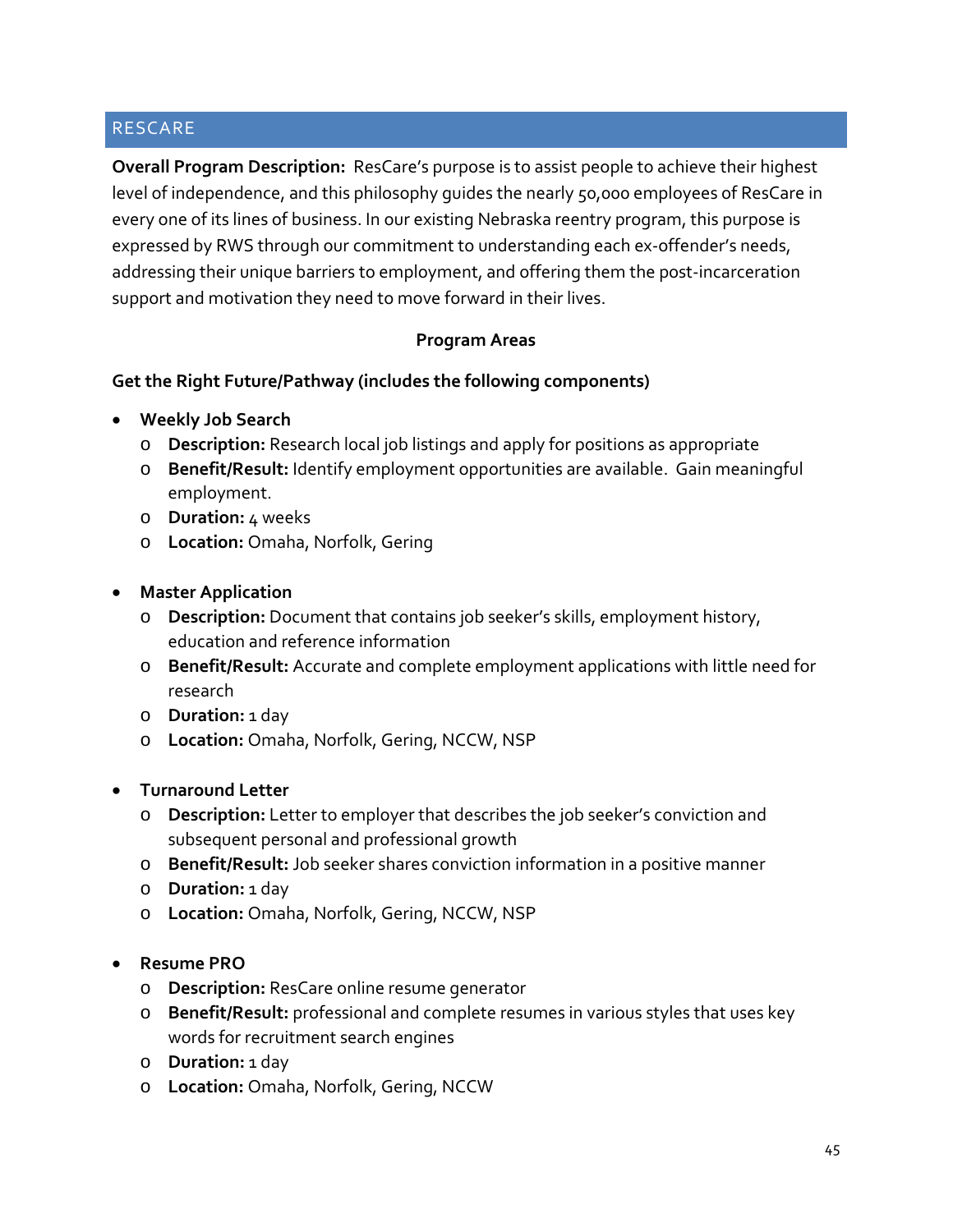- **NE WORKS Resume**
	- o **Description:** Complete set of employment tools for job seekers including employment opportunities, resume posting, education, training, and labor market information
	- o **Benefit/Result:** Networking, job opportunities, labor market education
	- o **Duration:** over 4 weeks
	- o **Location:** Omaha, Norfolk, Gering

# • **Cover Letter Template**

- o **Description:** Provides a personalized introduction of the job seeker and positionspecific skills, education, and employment history
- o **Benefit/Result:** Allows job seeker to tailor relevant skills and abilities directly related to the employment opportunity
- o **Duration:** 1 day
- o **Location:** Omaha, Norfolk, Gering, NCCW, NSP

#### • **2 Mock Interview & Turn Talk**

- o **Description:** Simulated job interview to prepare job seeker for future interviews
- o **Benefit/Result:** Reduces stress and anxiety related to interviewing. Provides feedback to the job seeker to prepare for future employer interviews. Provides accountability and opportunity to disclose conviction and share how conviction has positively impacted professional and personal growth.
- o **Duration:** 2 days
- o **Location:** Omaha, Norfolk, Gering, NCCW, NSP
- **Community Service (2 days)**
	- o **Description:** voluntary work to help an organization
	- o **Benefit/Result:** Opportunity for job seekers to provide service to the community to build mutual trust and respect. Allows job seeker to practice soft skills. Provides opportunity to observe and provide feedback regarding soft skills.
	- o **Duration:** 2 days
	- o **Location:** Norfolk

# • **4 (minimum) ResCare Academy Certificates**

- o **Description:** online courses to close skill gaps and strength skill sets to prepare job seekers for employment
- o **Benefit/Result:** enhance and gain additional job readiness skills, soft skills and marketable skills. Job seeker demonstrates competency by a score of 80% or higher on learning test and receives a certificate of achievement
- o **Duration:** 4 weeks
- o **Location:** Omaha, Norfolk, Gering, NCCW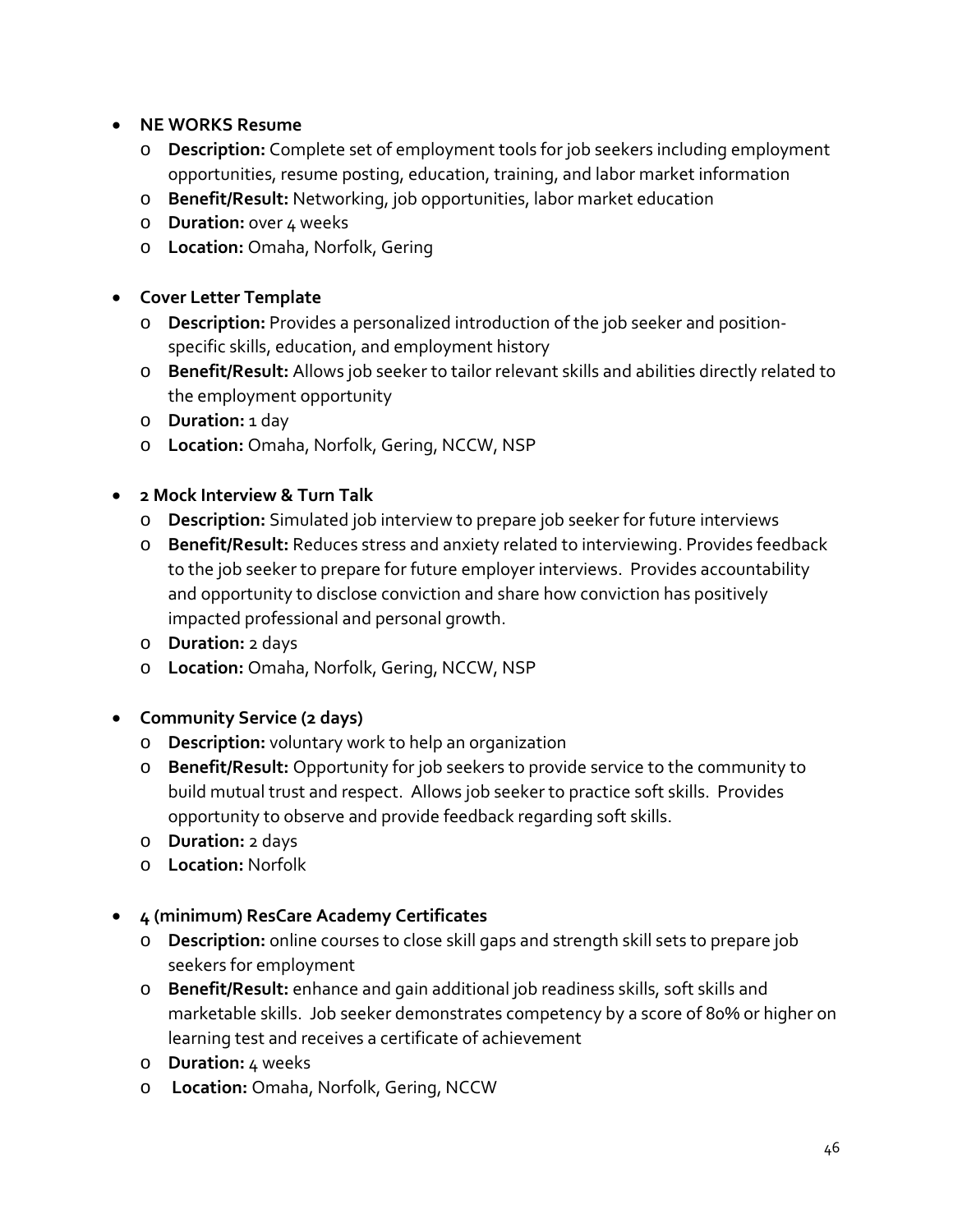#### TRADE—CENTER FOR PEOPLE IN NEED

**Overall Program Description:** TRADE's mission is to provide comprehensive services and opportunities to support low-income, high needs families and individuals as they strive to lift themselves out of poverty and achieve economic self-sufficiency. This is done by assisting other human service agencies that are providing for the social and economic needs of lowincome, high needs families and individuals, providing for the emergency, basic needs of families through delivery of direct services, actively advocating for systemic changes through federal, state and local policy makers, developing and supporting educational programs, increasing job training, and improving computer skills for low-income workers.

#### **Program Areas**

# • **Core Classes**

- o **Description:** The Core Schedule is held over a two-week period with participants spending four hours in class, five days a week. Core classes currently consists of the following: Effective Communication, Conflict Resolution, Workplace Etiquette, Personal Finance, Healthy Relationships, OSHA general industry, Basic Computers, Victim Impact, Workplace Diversity, and Relapse Prevention, Job prep ( master application, resume, turnaround letter.)
- o **Benefit/Result:** Positive Workplace Attitudes and Behaviors, as well as personal responsibility. OSHA general 10-hour safety card, master application, resume, turnaround letter, communication workshop certificate.
- o **Duration:** Two Weeks, schedule varies when provided in facilities
- o **Location:** Center for People in Need, NSP\*, LCC\* \*Relapse prevention, OSHA not offered in facility

#### • **Family Support**

- o **Description:** The Center for People in Need provides yearlong Case management and a multitude of community based support programs. These other support services include: daily food programs, emergency utility assistance, low income bus passes, healthcare enrollment and general assistance enrollment, city wide resource handbook, six major client give away events per year to include, back to school, and holiday specific events. Trade graduates earn bonus points through program participation to be used for household items such as, kitchen ware, bedding, furniture, clothing, and cleaning supplies.
- o **Benefit/Result:** Support to overcome barriers to success
- o **Duration:** Indefinite based on federal low-income qualifications
- o **Location:** Center for people in need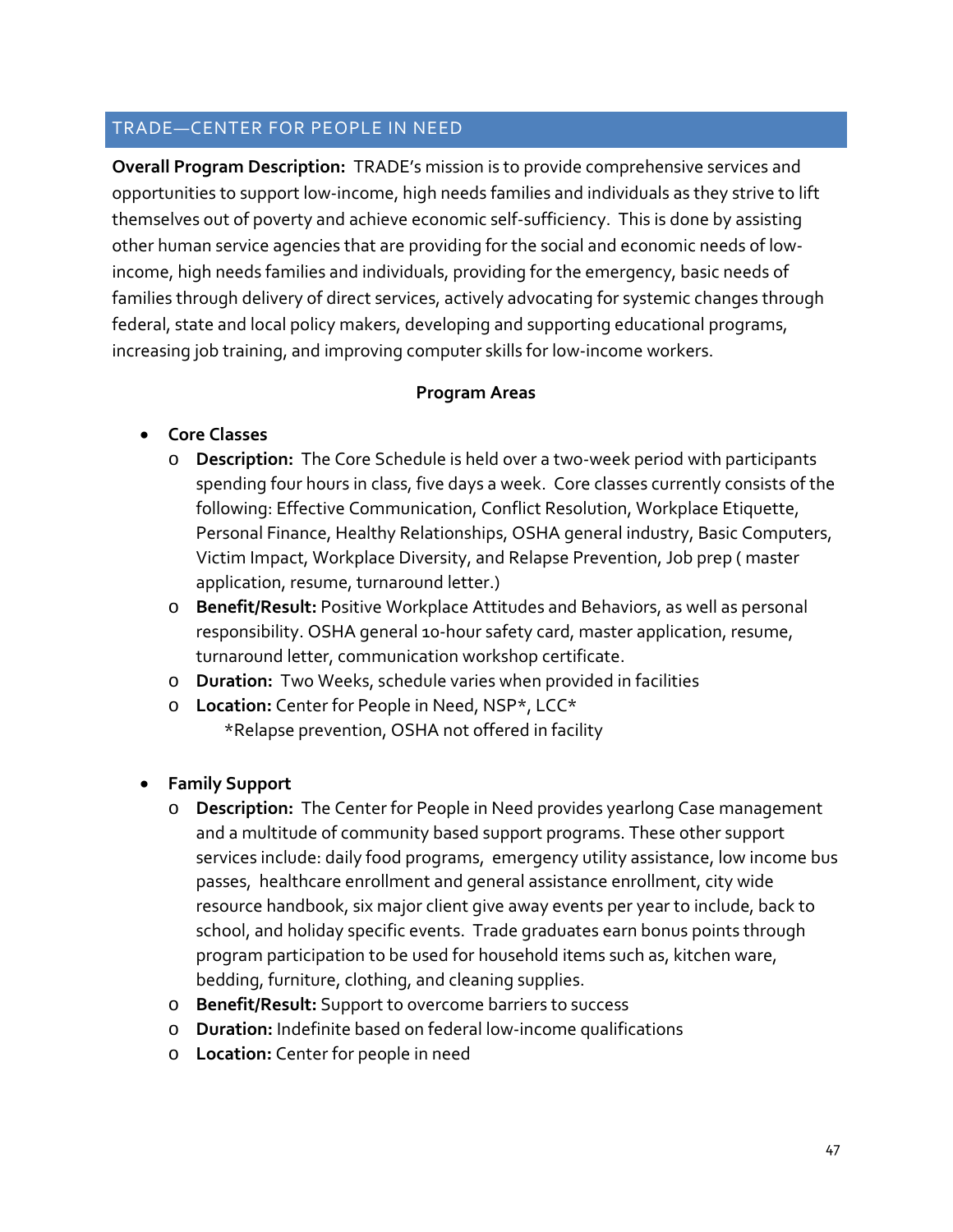# • **Office Professional Module**

- o **Description:** This training encompasses a wide variety of occupations that continues to be in growth distribution mode for the foreseeable future. There are a wide variety of occupations that fall under the heading of Office and Administrative Support Occupations. Example occupations are customer service representative, administrative assistants, retail salespersons and managers, insurance processing and claims clerks, dispatching and distribution workers to names a few. Our skillbuilding courses include but are not limited to the following topics: typing and keyboarding for business professionals, computer training, customer service training and business telephone etiquette, Microsoft Office software education and training. Each lesson will build on the lesson before it, utilizing a combination of classroom training and hands on scenarios in office settings.
- o **Benefit/Result:** Technology and Customers service Skills, Competency profile, certified typing test, and completion certificate
- o **Duration:** Six Weeks
- o **Location:** Center for People in Need

# • **Forklift & Warehouse Operations Module**

- o **Description:** This training provides participants with skills in warehouse and dock safety, proper lifting techniques, handcart and pallet jack handling, pallet loading and stacking and inventory control. Successful program participants receive forklift certification, preparing them to enter directly into warehouse/forklift employment.
- o **Benefit/Result:** Warehouse operation and workplace safety knowledge, forklift certification card
- o **Duration:** Six Weeks
- o **Location:** Center for People in Need

# • **Residential Construction & Building Maintenance**

- o **Description:** Construction carpentry skills training provides trainees with knowledge and skills in the use of carpentry tools and materials, rough carpentry and framing, exterior finishing, and interior finishing. The training will cover the use of hand tools, portable power tools, stationary power tools, wood and wood products, fasteners, blueprint reading and building codes, building layout, floor framing, wall and ceiling framing, the use of scaffolds and ladders, roof framing, windows and doors, interior finish, insulation and wall finish, and stair framing and finish. Training will occur in both the classroom and in the construction lab. Contextualized instruction will be used for construction carpentry skills.
- o **Benefit/Result:** Equipment safety, workplace safety, skills for construction industry. Competency profile, completion certificate.
- o **Duration:** Six weeks; **Location:** Center for People in need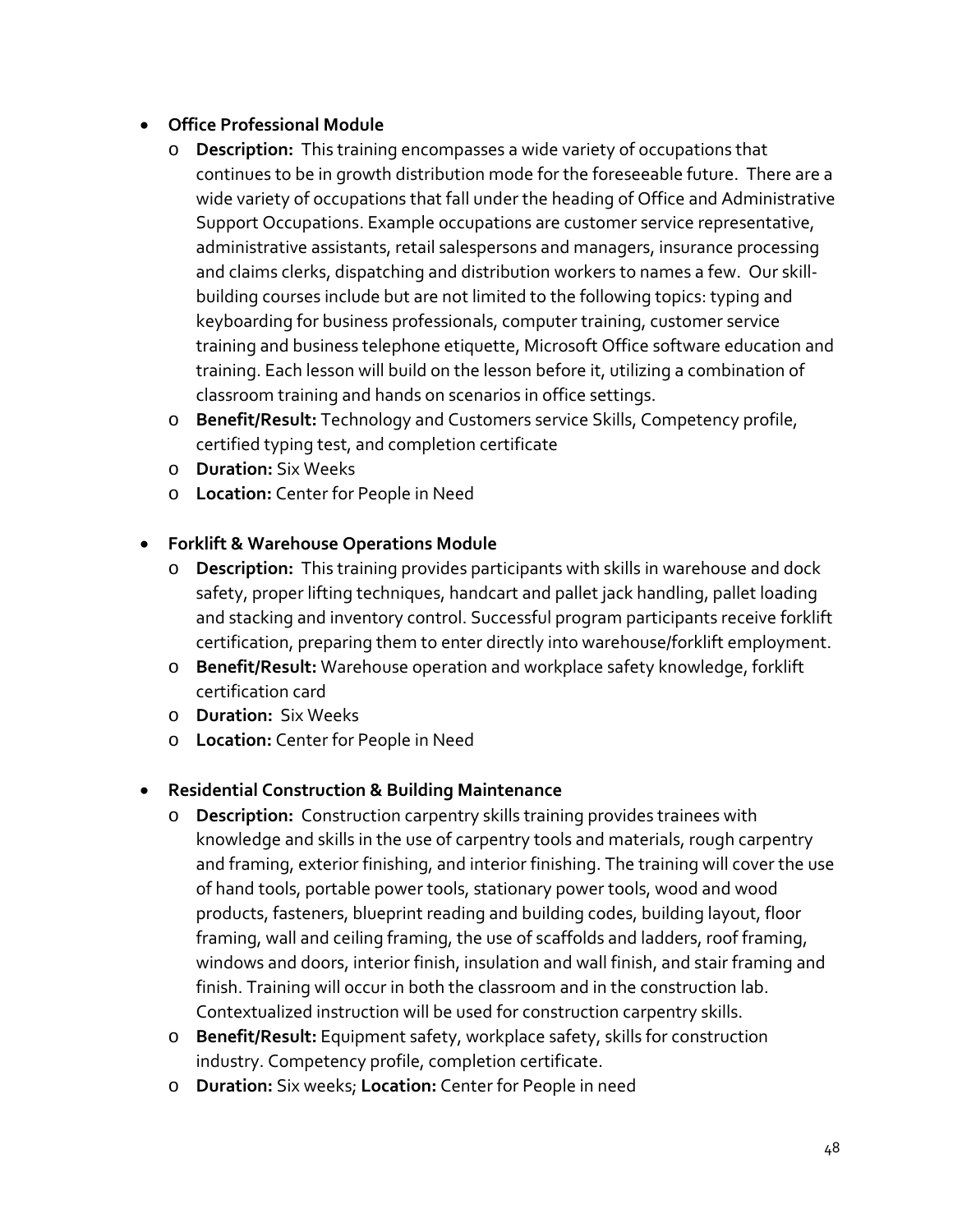#### PREPARED PLACE

**Overall Program Description:** Hope of Glory Ministries brings restoration and hope to homeless addicted individuals in the Greater Omaha Area by providing family support, housing, employment, spiritual, and substance abuse counseling services. Our purpose is to assist individuals and families attain self-sufficiency through spiritual awareness programs, rehabilitation programs, life skills, career development and job training. Hope of Glory's Prepared Place program is a transitional living facility offering prisoner re-entry supportive services and substance abuse treatment, serving men and women who would otherwise be homeless during their transition from incarceration, on parole, or under supervision of State/ Federal Probation back into the community. Our mission directly aligns with the NDCS's call for non-profit community-based organizations to provide life skills training that prepares individuals for reentry and results in meaningful employment. The mission statement embodies our systemic approach, attending not only life skills, career development and job training, but also by providing basic needs supports for family, housing, spiritual and substance abuse counseling. **Note:** William's Prepared Place rebranded to Prepared Place in March 2017.

#### **Program Areas**

#### o **Heart Phase**

- o **Description:**
- o Two Month Minimum & Four Month Maximum
- o 90 Days Restriction
- o Assigned to (counselor)
- o Intake Screening Paperwork Completed
- o CD Evaluation Completed
- o 30-Day Treatment Plan
- o Review and Demonstrate Understanding of Rules Policies & Guidelines
- o **Benefit/Result:** Transition to Soul Phase
- o **Duration:** Two-Four Months
- o **Location:** Prepared Place